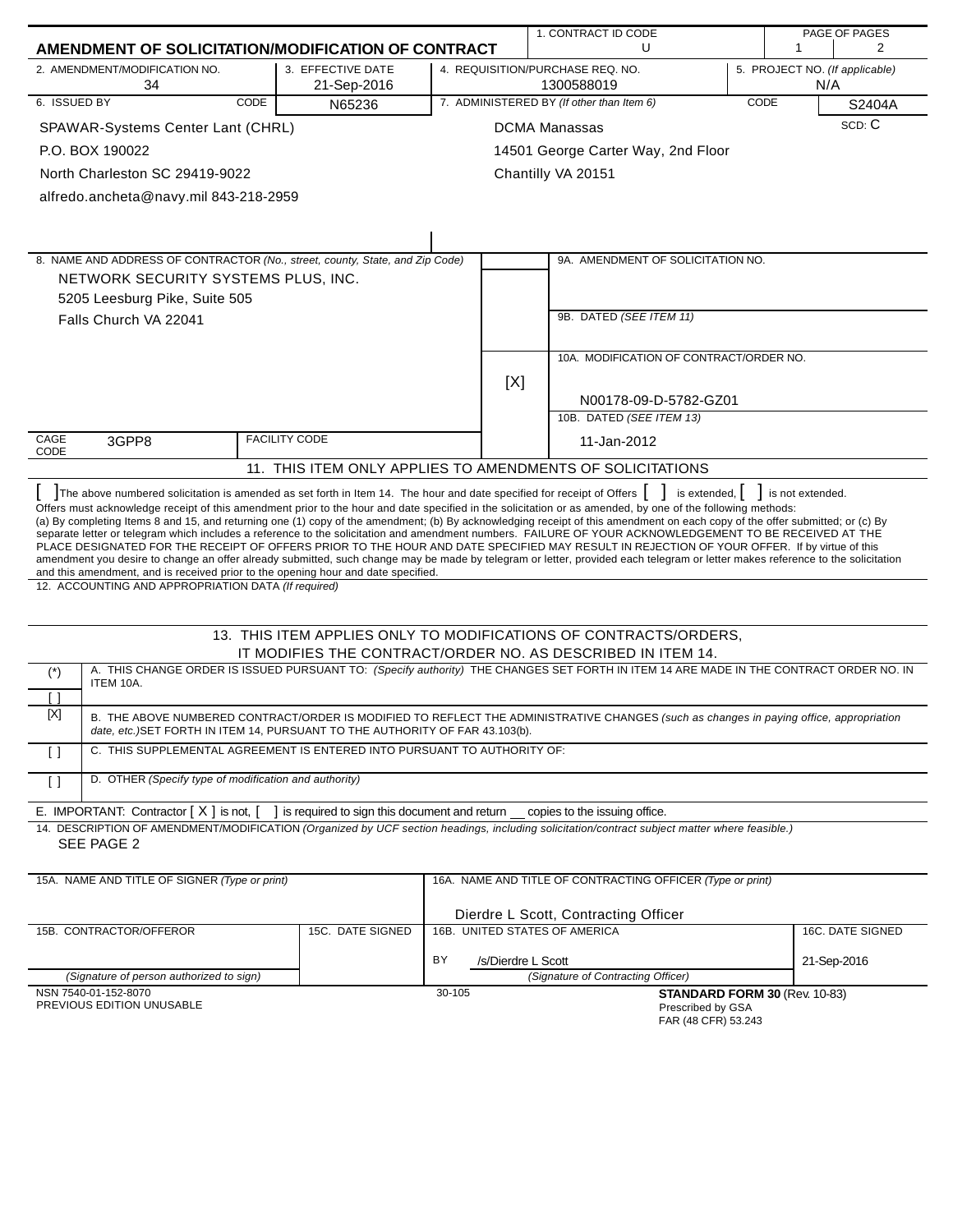| I CONTRACT NO.         | ' ORDER NO.<br><b>DELIVERY</b> | I AMENDMENT/MODIFICATION NO. | PAGE   | <b>I FINAL</b> |
|------------------------|--------------------------------|------------------------------|--------|----------------|
| N00178-09-D-5<br>-5782 | GZ01                           |                              | . of 2 |                |

# **GENERAL INFORMATION**

The purpose of this modification is to change SLIN 600604-ACRN "CW" to "CT". All other terms and conditions remain unchanged. Accordingly, said Task Order is modified as follows: A conformed copy of this Task Order is attached to this modification for informational purposes only.

The Line of Accounting information is hereby changed as follows:

600604:

From: CW 9760130 1884 EN\_CS\_16DHA807 793-20 16 IA-TMA-25 7-HT0003613478 To: CT 9760130 1884 IAG EN\_CS \_ 16DHA8 07 793-20 16 IA-TMA-25 7-HT0003613478 044226

The total amount of funds obligated to the task is hereby increased from \$29,310,181.18 by \$0.00 to \$29,310,181.18.

The total value of the order is hereby increased from \$41,659,557.34 by \$0.00 to \$41,659,557.34.

The Period of Performance of the following line items is hereby changed as follows:

CLIN/SLIN From To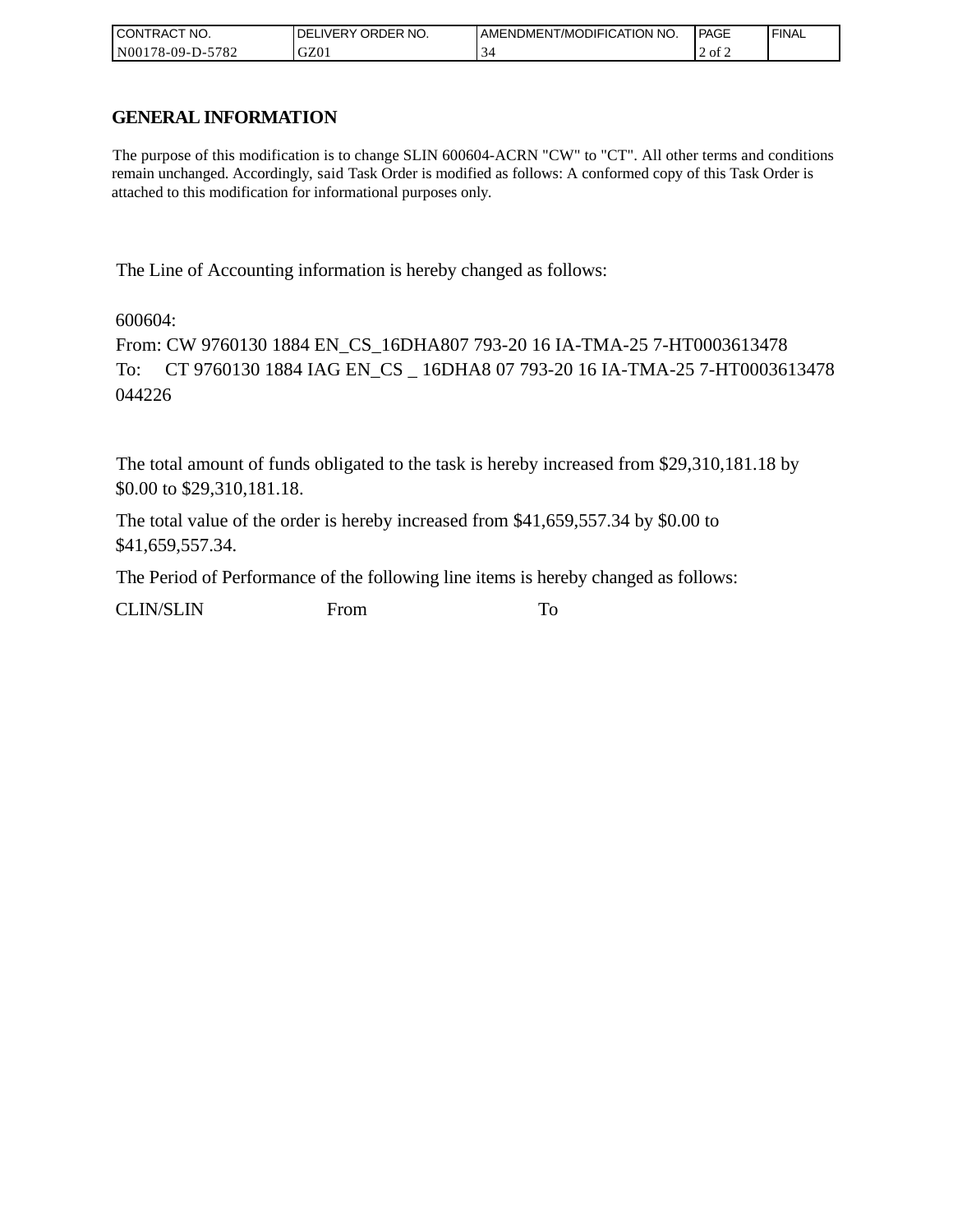| <b>ICON</b><br>°CT NO.<br>∵I RAC            | R NO.<br>JR'<br>≀DE!<br>۶۱۰. | <b>ICATION NO.</b><br><b>JDIFI(</b><br>AME<br>-NDMEN.<br>' /MC | PAGE<br>____ | <b>FINAL</b> |
|---------------------------------------------|------------------------------|----------------------------------------------------------------|--------------|--------------|
| 5700<br>N <sub>00</sub><br>/8-09-D-<br>ے ہ≀ | GZ0                          | ∽<br>$\mathcal{P}'$                                            | ΟĪ<br>∡ ب    |              |

# **SECTION B SUPPLIES OR SERVICES AND PRICES**

CLIN - SUPPLIES OR SERVICES

```
For Cost Type Items:
```

| Item | <b>PSC</b> | Supplies/Services                                                                   |  | Qty Unit Est. Cost Fixed Fee | CPFF |
|------|------------|-------------------------------------------------------------------------------------|--|------------------------------|------|
| 4001 |            | R425 IA Support (Fund Type - TBD) 1.0 LO \$282,675.35 \$12,324.65 \$295,000.00      |  |                              |      |
|      |            | 400101 R425 ACRN:AA PR 1300239279 (Fund Type -<br>OTHER)                            |  |                              |      |
|      |            | 400102 R425 ACRN:AB PR 1300286595 (Fund Type -<br>OTHER)                            |  |                              |      |
| 4002 |            | R425 IA Support (Fund Type - TBD) 1.0 LO \$2,477,518.34 \$120,326.00 \$2,597,844.34 |  |                              |      |
|      |            | 400201 R425 ACRN: AC PR: 1300298860 (Fund Type<br>- OTHER)                          |  |                              |      |
|      |            | 400202 R425 ACRN: AF PR: 1300319971 (Fund Type<br>- OTHER)                          |  |                              |      |
|      |            | 400203 R425 ACRN: AE PR: 1300332147 (Fund Type<br>- OTHER)                          |  |                              |      |
|      |            | 400204 R425 ACRN: AG PR: 1300354996 (Fund Type<br>- OTHER)                          |  |                              |      |
|      |            | 400205 R425 ACRN: AH PR: 1300354996 (Fund Type<br>- OTHER)                          |  |                              |      |
| 4003 |            | R425 IA Support (Fund Type - TBD) 1.0 LO \$2,919,639.00 \$142,361.00 \$3,062,000.00 |  |                              |      |
|      |            | 400301 R425 ACRN: AJ PR: 1300373150 (Fund Type<br>- OTHER)                          |  |                              |      |
|      |            | 400302 R425 ACRN: AK PR: 1300373150 (Fund Type<br>- OTHER)                          |  |                              |      |
|      |            | 400303 R425 ACRN: AJ PR: 1300373150 (Fund Type<br>- OTHER)                          |  |                              |      |
|      |            | 400304 R425 ACRN: AM PR: 1300394554 (Fund Type<br>- OTHER)                          |  |                              |      |
|      |            | 400305 R425 ACRN AN PR 1300415544 (O&MN, N)                                         |  |                              |      |
|      |            | 400306 R425 ACRN AP PR 1300436371 (O&MN, N)                                         |  |                              |      |
|      |            | 400307 R425 ACRN AQ PR 1300436371 (O&MN, N)                                         |  |                              |      |
| 4004 |            | R425 IA Support (Fund Type - TBD) 1.0 LO \$4,843,418.00 \$238,550.00 \$5,081,968.00 |  |                              |      |
|      |            | 400401 R425 ACRN AR PR1300443439 (O&MN, N)                                          |  |                              |      |
|      |            | 400402 R425 ACRN AS PR1300443439 (O&MN, N)                                          |  |                              |      |
|      |            | 400403 R425 ACRN AT PR1300443439 (O&MN, N)                                          |  |                              |      |
|      |            | 400404 R425 ACRN AU PR 1300447315 (O&MN, N)                                         |  |                              |      |
|      |            | 400405 R425 ACRN AV PR 1300447315 (O&MN, N)                                         |  |                              |      |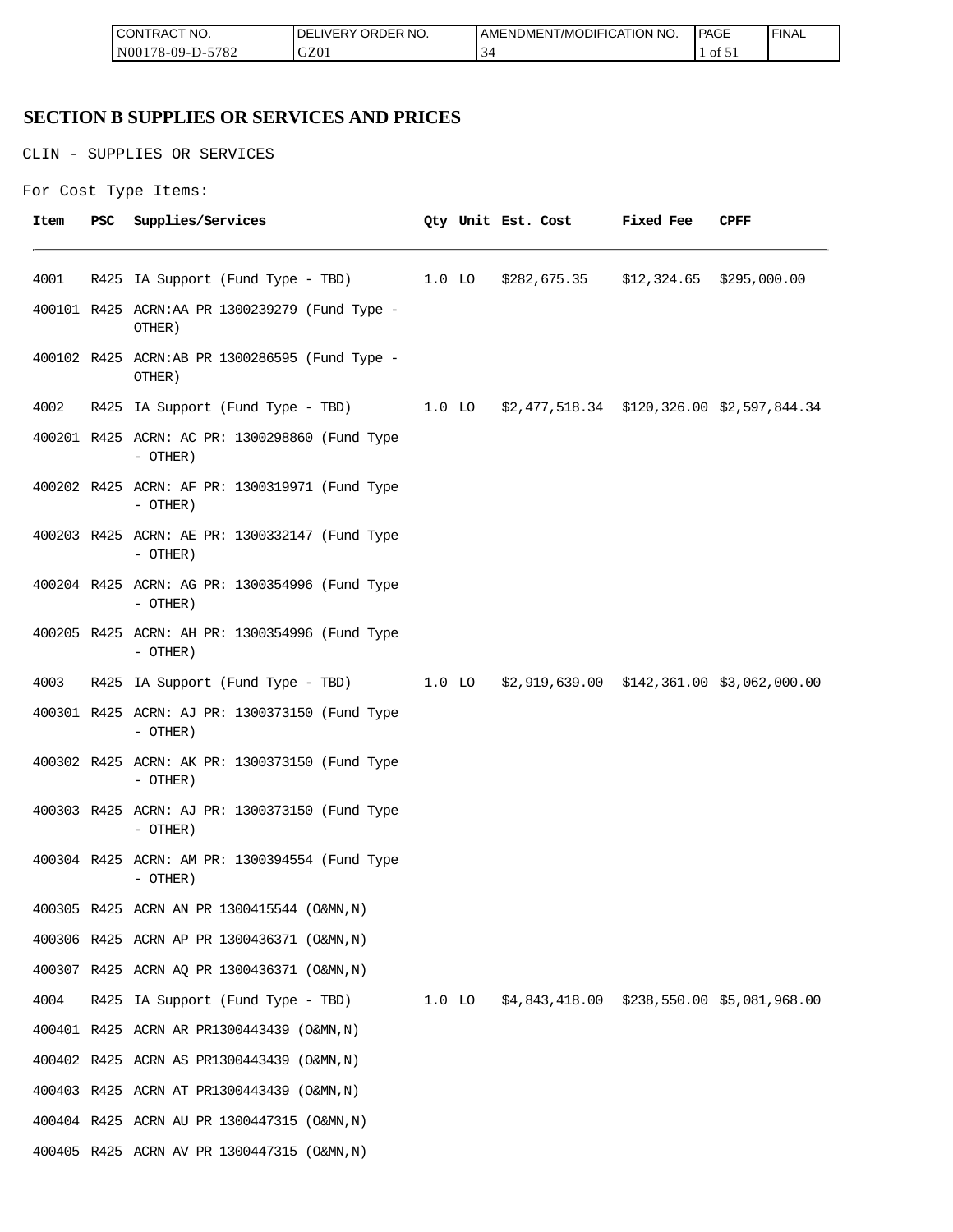| <b>ICONTRACT NO.</b> | LIVERY ORDER NO.<br>DEI | I AMENDMENT/MODIFICATION NO. | PAGE    | ' FINAL |
|----------------------|-------------------------|------------------------------|---------|---------|
| N00178-09-D-5782     | GZ01                    | ≺∠                           | 2 of 51 |         |

|      |            | CONTRACT NO.<br>N00178-09-D-5782                                                                                                                      | DELIVERY ORDER NO.<br>GZ01 |          | 34                 | AMENDMENT/MODIFICATION NO.                   |           | PAGE<br>2 of 51 | <b>FINAL</b> |
|------|------------|-------------------------------------------------------------------------------------------------------------------------------------------------------|----------------------------|----------|--------------------|----------------------------------------------|-----------|-----------------|--------------|
| Item | <b>PSC</b> | Supplies/Services                                                                                                                                     |                            |          | Oty Unit Est. Cost |                                              | Fixed Fee | <b>CPFF</b>     |              |
|      |            | 400406 R425 ACRN AW PR 1300447315 (O&MN, N)                                                                                                           |                            |          |                    |                                              |           |                 |              |
|      |            | 400407 R425 ACRN AX PR 1300481274 (O&MN, N)                                                                                                           |                            |          |                    |                                              |           |                 |              |
|      |            | 400408 R425 ACRN AY PR 1300481274 (O&MN, N)                                                                                                           |                            |          |                    |                                              |           |                 |              |
|      |            | 400409 R425 ACRN AZ PR 1300481274 (O&MN, N)                                                                                                           |                            |          |                    |                                              |           |                 |              |
|      |            | 400410 R425 ACRN BB PR 1300493466 (O&MN, N)                                                                                                           |                            |          |                    |                                              |           |                 |              |
|      |            | 400411 R425 ACRN BC PR 1300493466 (O&MN, N)                                                                                                           |                            |          |                    |                                              |           |                 |              |
|      |            | 400412 R425 ACRN BD PR 1300493466 (O&MN, N)                                                                                                           |                            |          |                    |                                              |           |                 |              |
|      |            | 400413 R425 ACRN BE PR 1300494766 (O&MN, N)                                                                                                           |                            |          |                    |                                              |           |                 |              |
|      |            | 400414 R425 ACRN BF PR1300503112 FUNDING<br>DOC: PRM510760 NWA/BS: 100000986792<br>0060 EXPIRATION DATE: 9/30/2015<br>$($ O&MN, $N$ $)$               |                            |          |                    |                                              |           |                 |              |
|      |            | 400415 R425 ACRN BG PR1300503112 FUNDING<br>DOC: PRM510785 NWA/BS: 100001054404<br>0060 EXPIRATION DATE: 9/30/2015<br>$($ O&MN, $N$ $)$               |                            |          |                    |                                              |           |                 |              |
|      |            | 400416 R425 ACRN: BH PR1300513212 FUNDING DOC:<br>PRM510771 FUNDS EXPIRATION:<br>9/30/2015 NWA/BS: 100000989184 0060<br>$($ O&MN, $N$ $)$             |                            |          |                    |                                              |           |                 |              |
|      |            | 400417 R425 ACRN:BF PR1300513212 FUNDING DOC:<br>PRM510760 FUNDS EXPIRATION:<br>9/30/2015 NWA/BS: 100000986792 0060<br>$($ O&MN, N)                   |                            |          |                    |                                              |           |                 |              |
| 4005 |            | R425 IA Support (Fund Type - TBD)                                                                                                                     |                            | $1.0$ LO |                    | \$15,063,060.56 \$656,749.44 \$15,719,810.00 |           |                 |              |
|      |            | 400501 R425 ACRN: BD PR1300518572 FUNDING DOC:<br>PRM58810 EXPIRATION OF FUNDS:<br>9/30/2015 NWA/BS: 100000989199 0060<br>$(0\&MN,N)$                 |                            |          |                    |                                              |           |                 |              |
|      |            | 400502 R425 ACRN: BJ PR1300518572 FUNDING DOC:<br>PRM510772 EXPIRATION OF FUNDS:<br>9/30/2015 NWA/BS: 100000989224 0060<br>$($ O&MN, $\overline{N}$ ) |                            |          |                    |                                              |           |                 |              |
|      |            | 400503 R425 ACRN: BF PR1300518572 FUNDING DOC:<br>PRM510760 EXPIRATION OF FUNDS:<br>9/30/2015 NWA/BS: 100000986792 0060<br>$($ O&MN, N)               |                            |          |                    |                                              |           |                 |              |
|      |            | 400504 R425 ACRN: BK PR1300518572 FUNDING DOC:<br>PRM510762 EXPIRATION OF FUNDS:<br>9/30/2015 NWA/BS: 100000986795 0060<br>$($ O&MN, $\overline{N}$ ) |                            |          |                    |                                              |           |                 |              |
|      |            | 400505 R425 ACRN: BL PR1300518572 FUNDING DOC:<br>PRM510768 EXPIRATION OF FUNDS:<br>9/30/2015 NWA/BS: 100001000323 0060                               |                            |          |                    |                                              |           |                 |              |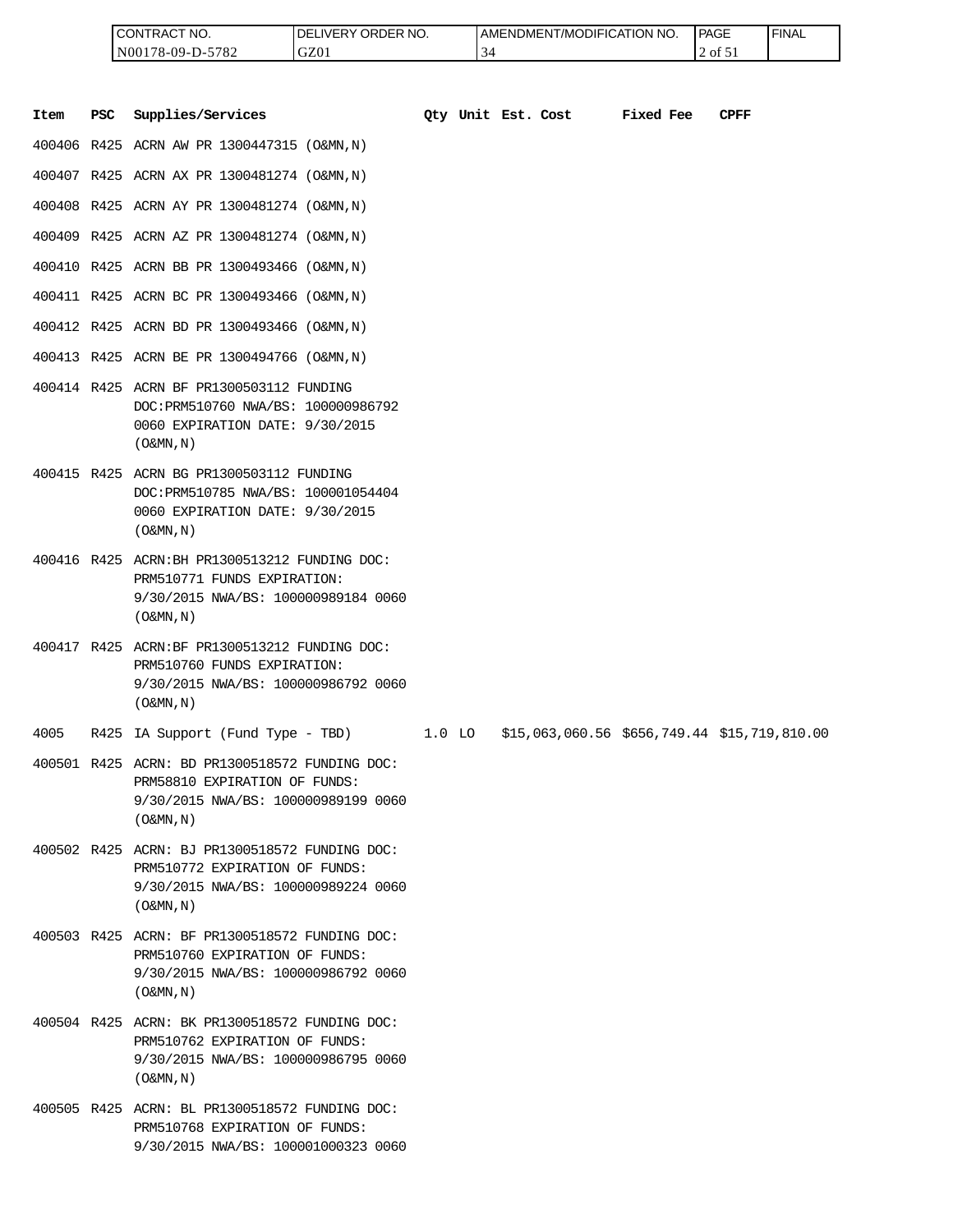| " NO.<br>LCON<br>TRACT                        | ORDER NO.<br>ר.<br>IVERY | AMENDMENT/MODIFICATION NO.      | PAGE<br>____ | <b>FINAL</b> |
|-----------------------------------------------|--------------------------|---------------------------------|--------------|--------------|
| 5700<br>$N00^{\circ}$<br>78-09-1<br>.<br>∟ه ' | GZ0                      | $\overline{\phantom{0}}$<br>. ن | ΟĪ           |              |

| <b>PSC</b><br>Item | Supplies/Services                                                                                                                                               |  | Oty Unit Est. Cost | <b>Fixed Fee</b> | <b>CPFF</b> |
|--------------------|-----------------------------------------------------------------------------------------------------------------------------------------------------------------|--|--------------------|------------------|-------------|
|                    | $($ O&MN, N)                                                                                                                                                    |  |                    |                  |             |
|                    | 400506 R425 ACRN: BM PR1300518572 FUNDING DOC:<br>HT0003510986 EXPIRATION OF FUNDS:<br>9/30/2015 NWA/BS: 100001060851 0060<br>$($ O&MN, $N$ $)$                 |  |                    |                  |             |
|                    | 400507 R425 ACRN: BN PR1300519229 COST CODE:<br>6890151H334Q FUNDING DOC:<br>N6890115RCV0003 NWA/BS:<br>100001020678 0401 (O&MN, N)                             |  |                    |                  |             |
|                    | 400508 R425 ACRN: BP PR1300519229 COST CODE:<br>6156451H303Q FUNDING DOC:<br>N6156415RC09018 NWA/BS:<br>100001072719 0400 (O&MN, N)                             |  |                    |                  |             |
|                    | 400509 R425 ACRN: BN PR1300527919 FUNDING DOC:<br>N6890115RCV0003 FUNDS EXPIRATION:<br>9/30/2015 COST CODE: 6890151H334Q<br>NWA/BS: 100001020678 0401 (O&MN, N) |  |                    |                  |             |
|                    | 400510 R425 ACNR: BQ PR1300520956 FUNDING DOC:<br>HT0003511890 FUNDS EXPIRATION:<br>9/30/2015 NWA/BS: 100000986793 0060<br>$($ O&MN, N)                         |  |                    |                  |             |
|                    | 400511 R425 ACNR: BR PR1300520956 FUNDING DOC:<br>HT0003510989 FUNDS EXPIRATION:<br>9/30/2015 NWA/BS: 100001060852 0060<br>$($ O&MN, $N$ $)$                    |  |                    |                  |             |
|                    | 400512 R425 ACNR: BS PR1300520956 FUNDING DOC:<br>HT0003511892 FUNDS EXPIRATION:<br>9/30/2015 NWA/BS: 100000986796 0060<br>$($ O&MN, $N$ $)$                    |  |                    |                  |             |
|                    | 400513 R425 ACNR: BT PR1300520956 FUNDING DOC:<br>HT0003511713 FUNDS EXPIRATION:<br>9/30/2015 NWA/BS: 100000989225 0060<br>$($ O&MN, N)                         |  |                    |                  |             |
|                    | 400514 R425 ACNR: BU PR1300520956 FUNDING DOC:<br>PRM510766 FUNDS EXPIRATION:<br>9/30/2015 NWA/BS: 100000987052 0060<br>$($ O&MN, N)                            |  |                    |                  |             |
|                    | 400515 R425 ACNR: BV PR1300520956 FUNDING DOC:<br>PRM510911 FUNDS EXPIRATION:<br>9/30/2015 NWA/BS: 100001054759 0060<br>$($ O&MN, N)                            |  |                    |                  |             |
|                    | 400516 R425 ACNR: BH PR1300520956 FUNDING DOC:<br>PRM510771 FUNDS EXPIRATION:<br>9/30/2015 NWA/BS: 100000989184 0060<br>$($ O&MN, N)                            |  |                    |                  |             |
|                    | 400517 R425 ACNR: BW PR1300520956 FUNDING DOC:                                                                                                                  |  |                    |                  |             |

HT0003511157 FUNDS EXPIRATION: 9/30/2015 NWA/BS: 100000987059 0060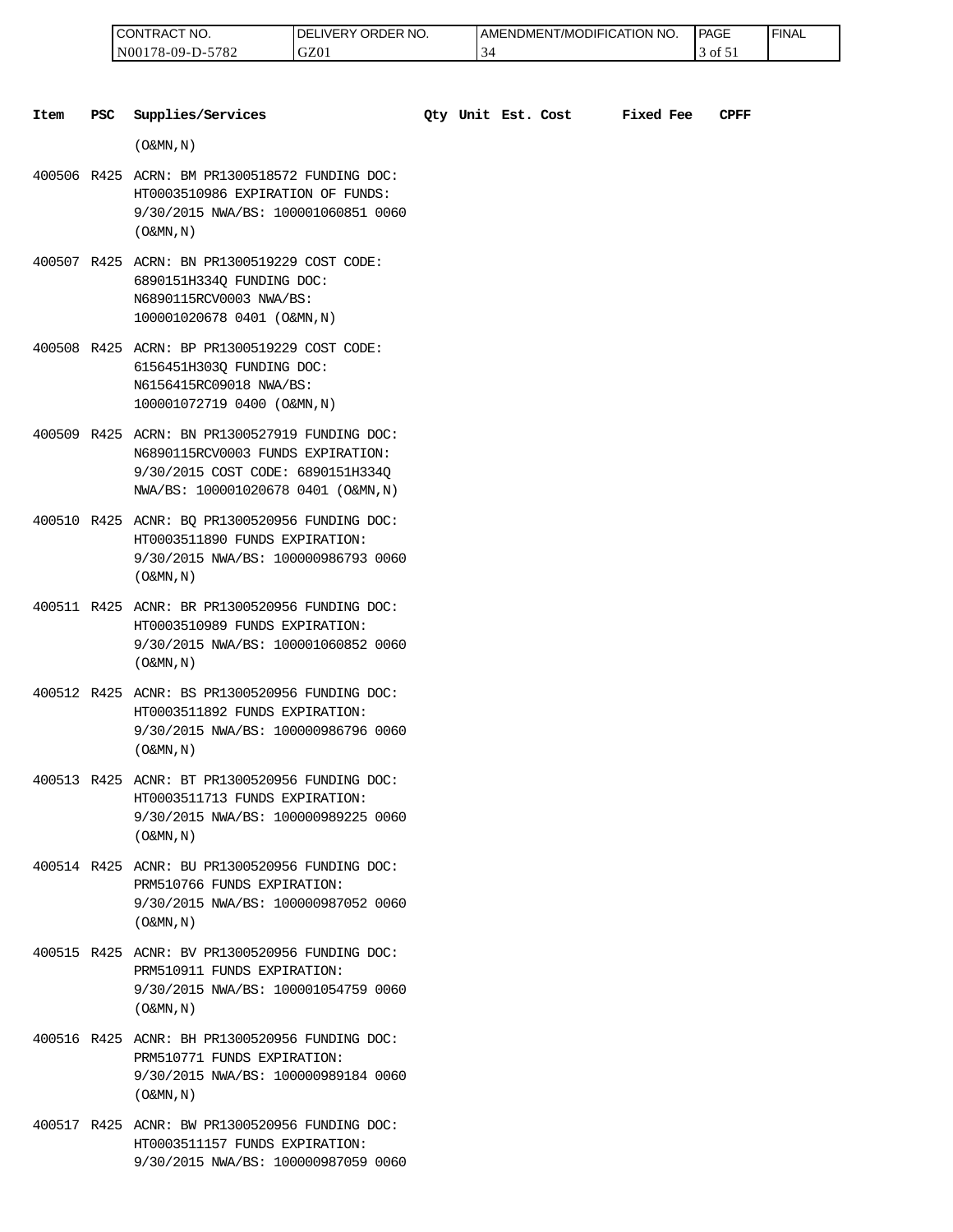| 'NO.<br>⊸∪N '<br>'I RAL                         | RDER NO.<br>ר.<br>⊣ vE⊑<br>ж | <b>T/MODIFICATION NO.</b><br>AMENDMENT | <b>PAGE</b><br>____            | <b>FINAL</b> |
|-------------------------------------------------|------------------------------|----------------------------------------|--------------------------------|--------------|
| 5700<br>N <sub>0</sub> (<br>′8-09-I<br>⊿ '<br>. | GZ0                          | ◡                                      | ОI<br>$\overline{\phantom{a}}$ |              |

| Item | <b>PSC</b> | Supplies/Services                                                                                                                                                     | Oty Unit Est. Cost |  | Fixed Fee | CPFF |
|------|------------|-----------------------------------------------------------------------------------------------------------------------------------------------------------------------|--------------------|--|-----------|------|
|      |            | $(0\&MN,N)$                                                                                                                                                           |                    |  |           |      |
|      |            | 400518 R425 ACNR: BY PR1300541516 FUNDING DOC:<br>HT0003512377 FUNDS EXPIRATION:<br>9/30/2016 NWA/BS: 100001091456 0060<br>$($ O&MN, $\overline{N}$ )                 |                    |  |           |      |
|      |            | 400519 R425 ACNR: BZ PR1300541516 FUNDING DOC:<br>HT0003612852 FUNDS EXPIRATION:<br>9/30/2016 NWA/BS: 100001099806 0060<br>$($ O&MN, N)                               |                    |  |           |      |
|      |            | 400520 R425 ACNR: CA PR1300541516 FUNDING DOC:<br>HT0003512349 FUNDS EXPIRATION:<br>9/30/2016 NWA/BS: 100001090127 0060<br>$($ O&MN, $N$ $)$                          |                    |  |           |      |
|      |            | 400521 R425 ACRN: CB - Incr. funding PR:<br>1300576439 CIN: 130057643900004<br>NWA/BS: 100001090127 0060 Type:<br>Direct Cite Funding doc -<br>HT0003512349 (O&MN, N) |                    |  |           |      |
|      |            | 400522 R425 ACRN: CC - Incr. funding PR:<br>1300576439 CIN: 130057643900001<br>NWA/BS: 100001099806 0060 Type:<br>Direct Cite Funding Doc -<br>HT0003612852 (O&MN, N) |                    |  |           |      |
|      |            | 400523 R425 ACRN: CD - Incr. funding PR:<br>1300576439 CIN: 130057643900002<br>NWA/BS: 100001094073 0060 Type:<br>Direct Cite Funding Doc -<br>HT0003613773 (O&MN, N) |                    |  |           |      |
|      |            | 400524 R425 ACRN: CE - Incr. funding PR:<br>1300576439 CIN: 130057643900007<br>NWA/BS: 100001093445 0060 Type:<br>Direct Cite Funding Doc -<br>HT0003512379 (O&MN, N) |                    |  |           |      |
|      |            | 400525 R425 ACRN: CF - Incr. funding PR:<br>1300576439 CIN: 130057643900003<br>NWA/BS: 100001091357 0060 Type:<br>Direct Cite Funding doc -<br>HT0003512351 (O&MN, N) |                    |  |           |      |
|      |            | 400526 R425 ACRN: BY - Incr. funding PR:<br>1300576439 CIN: 130057643900005<br>NWA/BS: 100001091456 0060 Type:<br>Direct Cite Funding Doc -<br>HT0003512377 (O&MN, N) |                    |  |           |      |
|      |            | 400527 R425 ACRN: CG PR: 1300585804 FUNDING<br>DOC: HT0003613773 NWA: 100001094073<br>0060 FUNDS EXPIRATION: 09/30/2016                                               |                    |  |           |      |

 $($  O&MN , N  $)$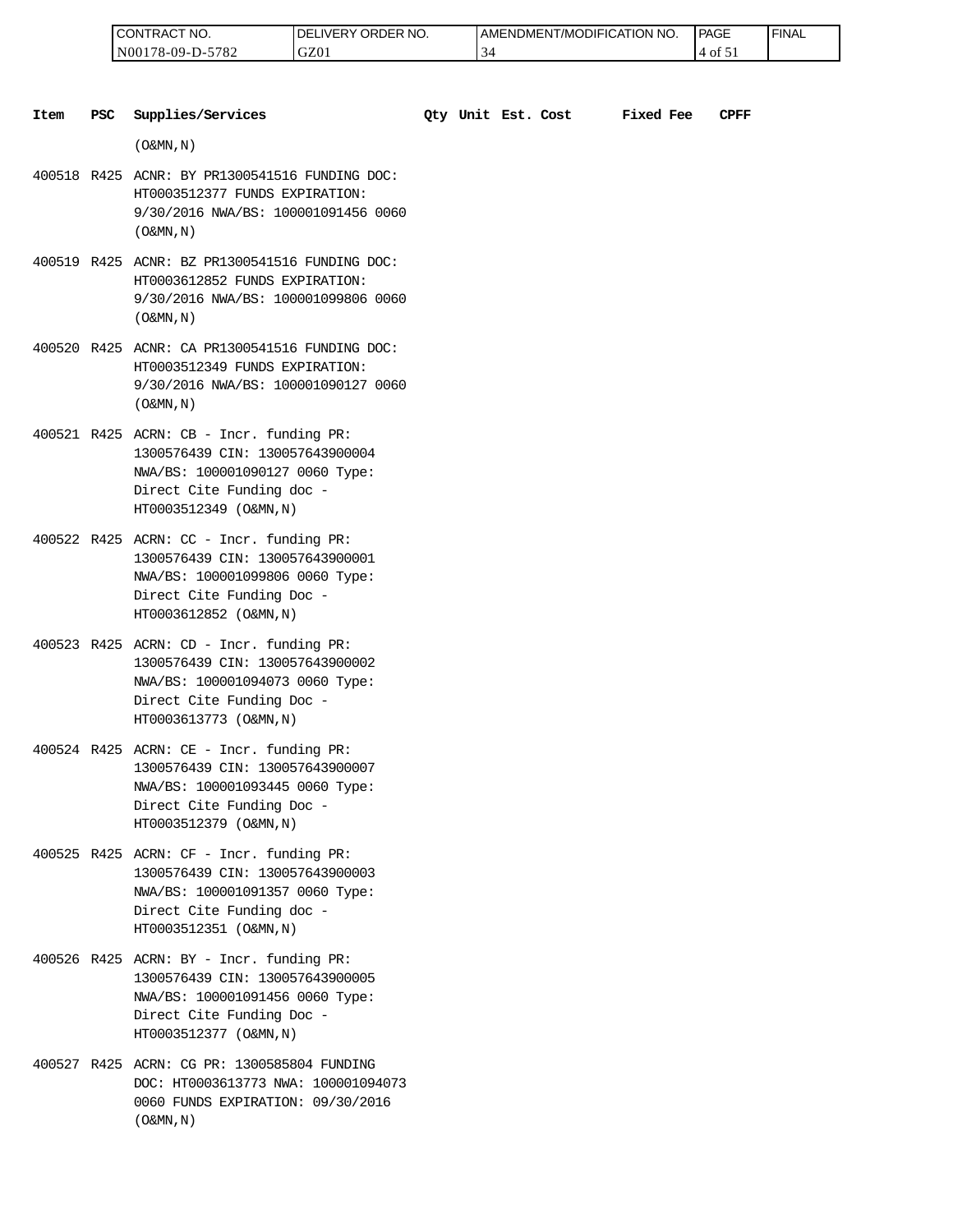| 'NO.<br>CONTRAC <sub>1</sub> | ORDER NO.<br>DE<br>∟IVERY. | AMENDMENT/MODIFICATION NO.     | PAGE         | 'FINAL |
|------------------------------|----------------------------|--------------------------------|--------------|--------|
| 5782<br>N00178-09-D-5        | GZ01                       | $\overline{\phantom{a}}$<br>34 | $ot$ 51<br>◡ |        |

|      |     | CONTRACT NO.<br>N00178-09-D-5782                                                                                                                                                                                                                                                                                                      | DELIVERY ORDER NO.<br>GZ01 |          | 34 |                    | AMENDMENT/MODIFICATION NO.                      |           | PAGE<br>5 of 51 | <b>FINAL</b> |
|------|-----|---------------------------------------------------------------------------------------------------------------------------------------------------------------------------------------------------------------------------------------------------------------------------------------------------------------------------------------|----------------------------|----------|----|--------------------|-------------------------------------------------|-----------|-----------------|--------------|
|      |     |                                                                                                                                                                                                                                                                                                                                       |                            |          |    |                    |                                                 |           |                 |              |
| Item | PSC | Supplies/Services                                                                                                                                                                                                                                                                                                                     |                            |          |    | Qty Unit Est. Cost |                                                 | Fixed Fee | CPFF            |              |
|      |     | 400528 R425 ACRN: CC PR: 1300585804 FUNDING<br>DOC: HT0003612852 NWA: 100001099806<br>0060 FUNDS EXPIRATION: 09/30/2016<br>$($ O&MN, N)                                                                                                                                                                                               |                            |          |    |                    |                                                 |           |                 |              |
|      |     | 400529 R425 ACRN: CH PR: 1300585804 FUNDING<br>DOC: HT0003512377 NWA: 100001091456<br>0060 FUNDS EXPIRATION: 09/30/2016<br>$($ O&MN, N)                                                                                                                                                                                               |                            |          |    |                    |                                                 |           |                 |              |
|      |     | 400530 R425 ACRN: CJ PR: 1300585804 FUNDING<br>DOC: HT0003512351 NWA: 100001091357<br>0060 FUNDS EXPIRATION: 09/30/2016<br>$($ O&MN, $N$ $)$                                                                                                                                                                                          |                            |          |    |                    |                                                 |           |                 |              |
| 4006 |     | R425 Information Assurance (IA), IA<br>Mitigation, Certification and<br>Accreditation (C&A), Information<br>Assurance Vulnerability Management<br>(IAVM) and Military and Federal<br>Health Information<br>Management/Information Technology<br>(IM/IT) Strategic Plans and Master<br>Integrated Project Plans (Fund Type<br>$- TBD)$ |                            | $1.0$ LO |    |                    | $$12,780,427.00$ $$540,608.00$ $$13,321,035.00$ |           |                 |              |
|      |     | 400601 R425 (Fund Type - TBD)                                                                                                                                                                                                                                                                                                         |                            |          |    |                    |                                                 |           |                 |              |
|      |     | 400602 R425 (Fund Type - TBD)                                                                                                                                                                                                                                                                                                         |                            |          |    |                    |                                                 |           |                 |              |
|      |     | 400603 R425 (Fund Type - TBD)                                                                                                                                                                                                                                                                                                         |                            |          |    |                    |                                                 |           |                 |              |
|      |     | 400604 R425 (Fund Type - TBD)                                                                                                                                                                                                                                                                                                         |                            |          |    |                    |                                                 |           |                 |              |
|      |     | 400605 R425 (Fund Type - TBD)                                                                                                                                                                                                                                                                                                         |                            |          |    |                    |                                                 |           |                 |              |
|      |     | 400606 R425 (Fund Type - TBD)                                                                                                                                                                                                                                                                                                         |                            |          |    |                    |                                                 |           |                 |              |
|      |     | 400607 R425 (Fund Type - TBD)                                                                                                                                                                                                                                                                                                         |                            |          |    |                    |                                                 |           |                 |              |
|      |     | 400608 R425 (Fund Type - TBD)                                                                                                                                                                                                                                                                                                         |                            |          |    |                    |                                                 |           |                 |              |
|      |     | 400609 R425 (Fund Type - TBD)                                                                                                                                                                                                                                                                                                         |                            |          |    |                    |                                                 |           |                 |              |
|      |     | $400610$ R425 ACRN: CT - Incr. funding PR:<br>1300588019 CIN: 130058801900014<br>NWA/BS: 100001134304 0060<br>Appropriation: 976130 Funding Doc:<br>HT0003613478 (Fund Type - TBD)                                                                                                                                                    |                            |          |    |                    |                                                 |           |                 |              |
|      |     | 400611 R425 (Fund Type - TBD)                                                                                                                                                                                                                                                                                                         |                            |          |    |                    |                                                 |           |                 |              |
|      |     | 400612 R425 (Fund Type - TBD)                                                                                                                                                                                                                                                                                                         |                            |          |    |                    |                                                 |           |                 |              |
|      |     | 400613 R425 (Fund Type - TBD)                                                                                                                                                                                                                                                                                                         |                            |          |    |                    |                                                 |           |                 |              |
|      |     | $400614$ R425 ACRN: CX - Incr Funding<br>PR:1300590196 CIN: 130059019600003<br>NWA/BS: 100001176498 0401 Type:<br>Direct Cite Appropriation: 9760130<br>(Fund Type - TBD)                                                                                                                                                             |                            |          |    |                    |                                                 |           |                 |              |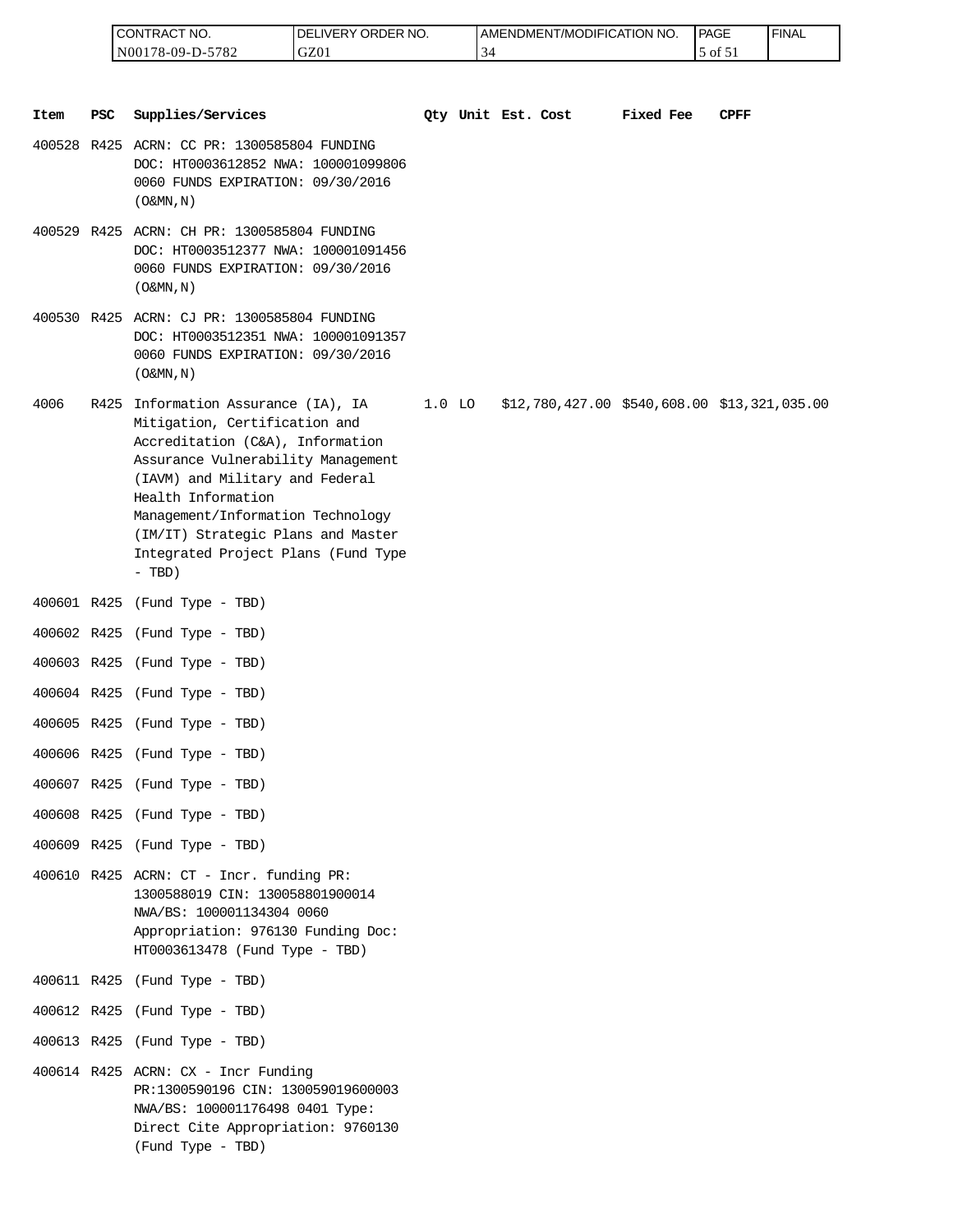| <b>I CONTRACT NO.</b> | NO.<br><b>DELIVERY ORDER</b> | AMENDMENT/MODIFICATION<br>NO. | <b>PAGE</b> | 'FINAL |
|-----------------------|------------------------------|-------------------------------|-------------|--------|
| N00178-09-D-5782      | GZ01                         |                               | 01          |        |

| Item | PSC Supplies/Services                                                                                                                                                                                    | Oty Unit Est. Cost |  | Fixed Fee | <b>CPFF</b> |
|------|----------------------------------------------------------------------------------------------------------------------------------------------------------------------------------------------------------|--------------------|--|-----------|-------------|
|      | $400615$ R425 ACRN: CO - Incr. funding PR:<br>1300590196 CIN: 130059019600001<br>NWA/BS: 100001094073 0060 Funding<br>Doc: HT0003613773 Type: Direct Cite<br>Appropriation: 9760130 (Fund Type -<br>TBD) |                    |  |           |             |
|      | 400616 R425 ACRN: CU - Incr. funding PR:<br>1300590196 CIN: 130059019600002<br>NWA/BS: 100001094679 0401 Type:<br>Direct Cite Appropriation: 9760130<br>(Fund Type - TBD)                                |                    |  |           |             |

For ODC Items:

|                |            | CONTRACT NO.<br>N00178-09-D-5782<br>GZ01                                                                                                                                                                 | DELIVERY ORDER NO. | 34 | AMENDMENT/MODIFICATION NO. |           |          | <b>PAGE</b><br>6 of 51 | <b>FINAL</b>       |
|----------------|------------|----------------------------------------------------------------------------------------------------------------------------------------------------------------------------------------------------------|--------------------|----|----------------------------|-----------|----------|------------------------|--------------------|
| Item           | <b>PSC</b> | Supplies/Services                                                                                                                                                                                        |                    |    | Qty Unit Est. Cost         | Fixed Fee |          | CPFF                   |                    |
|                |            | $400615$ R425 ACRN: CQ - Incr. funding PR:<br>1300590196 CIN: 130059019600001<br>NWA/BS: 100001094073 0060 Funding<br>Doc: HT0003613773 Type: Direct Cite<br>Appropriation: 9760130 (Fund Type -<br>TBD) |                    |    |                            |           |          |                        |                    |
|                |            | $400616$ R425 ACRN: CU - Incr. funding PR:<br>1300590196 CIN: 130059019600002<br>NWA/BS: 100001094679 0401 Type:<br>Direct Cite Appropriation: 9760130<br>(Fund Type - TBD)                              |                    |    |                            |           |          |                        |                    |
| 'or ODC Items: |            |                                                                                                                                                                                                          |                    |    |                            |           |          |                        |                    |
| Item           | PSC.       | Supplies/Services                                                                                                                                                                                        |                    |    |                            |           |          |                        | Qty Unit Est. Cost |
| 6001           |            | R425 IA Support (Fund Type - TBD)                                                                                                                                                                        |                    |    |                            |           | $1.0$ LO |                        | \$10,000.00        |
|                |            | 600101 R425 ACRN: AB PR 1300286595 (Fund Type - OTHER)                                                                                                                                                   |                    |    |                            |           |          |                        |                    |
| 6002           |            | R425 IA Support (Fund Type - TBD)                                                                                                                                                                        |                    |    |                            |           |          | $1.0$ LO               | \$25,000.00        |
|                |            | 600201 R425 ACRN: AC PR: 1300298860 (Fund Type - OTHER)                                                                                                                                                  |                    |    |                            |           |          |                        |                    |
|                |            | 600202 R425 ACRN: AH PR: 1300354996 (Fund Type - OTHER)                                                                                                                                                  |                    |    |                            |           |          |                        |                    |
| 6003           |            | R425 IA Support (Fund Type - TBD)                                                                                                                                                                        |                    |    |                            |           | $1.0$ LO |                        | \$10,216.00        |
|                |            | 600301 R425 ACRN: AJ PR: 1300373150 (Fund Type - TBD)                                                                                                                                                    |                    |    |                            |           |          |                        |                    |
|                |            | 600302 R425 ACRN: AP PR:1300436371 (O&MN,N)                                                                                                                                                              |                    |    |                            |           |          |                        |                    |
| 6004           |            | R425 IA Support (Fund Type - TBD)                                                                                                                                                                        |                    |    |                            |           | $1.0$ LO |                        | \$15,000.00        |
|                |            | 600401 R425 ACRN AS PR 1300443439 (O&MN, N)                                                                                                                                                              |                    |    |                            |           |          |                        |                    |
|                |            | 600402 R425 ACRN AW PR 1300447315 (O&MN, N)                                                                                                                                                              |                    |    |                            |           |          |                        |                    |
|                |            | 600403 R425 ACRN BA PR 1300481274- Realigned to 400408 AY (O&MN, N)                                                                                                                                      |                    |    |                            |           |          |                        |                    |
|                |            | 600404 R425 ACRN BE PR 1300494766 (O&MN, N)                                                                                                                                                              |                    |    |                            |           |          |                        |                    |
| 6005           |            | R425 IA Support (Fund Type - TBD)                                                                                                                                                                        |                    |    |                            |           |          | $1.0$ LO               | \$631,490.00       |
|                |            | 600501 R425 ACRN BN: PR 1300519229 COST CODE: 6890151H334Q FUNDING DOC:<br>N6890115RCV0003 NWA/BS: 100001020678 0401 (O&MN,N)                                                                            |                    |    |                            |           |          |                        |                    |
|                |            | 600502 R425 ACRN: BX PR1300520956 FUNDING DOC: PRM510225 FUNDS EXPIRATION:<br>9/30/2015 NWA/BS: 100000987051 0060 (O&MN,N)                                                                               |                    |    |                            |           |          |                        |                    |
|                |            | 600503 R425 ACRN: BW PR1300520956 FUNDING DOC: HT0003511157 FUNDS EXPIRATION:<br>9/30/2015 NWA/BS: 100000987059 0060 (O&MN, N)                                                                           |                    |    |                            |           |          |                        |                    |
|                |            | 600504 R425 ACRN: BY PR1300541516 FUNDING DOC: HT0003512377 FUNDS EXPIRATION:<br>9/30/2016 NWA/BS: 100001091456 0060 (O&MN,N)                                                                            |                    |    |                            |           |          |                        |                    |
|                |            | 600505 R425 ACRN: BY - Incr. funding PR: 1300576439 CIN: 130057643900006<br>NWA/BS: 100001091456 0060 Type: Direct Cite Funding Doc:<br>HT0003512377 (O&MN, N)                                           |                    |    |                            |           |          |                        |                    |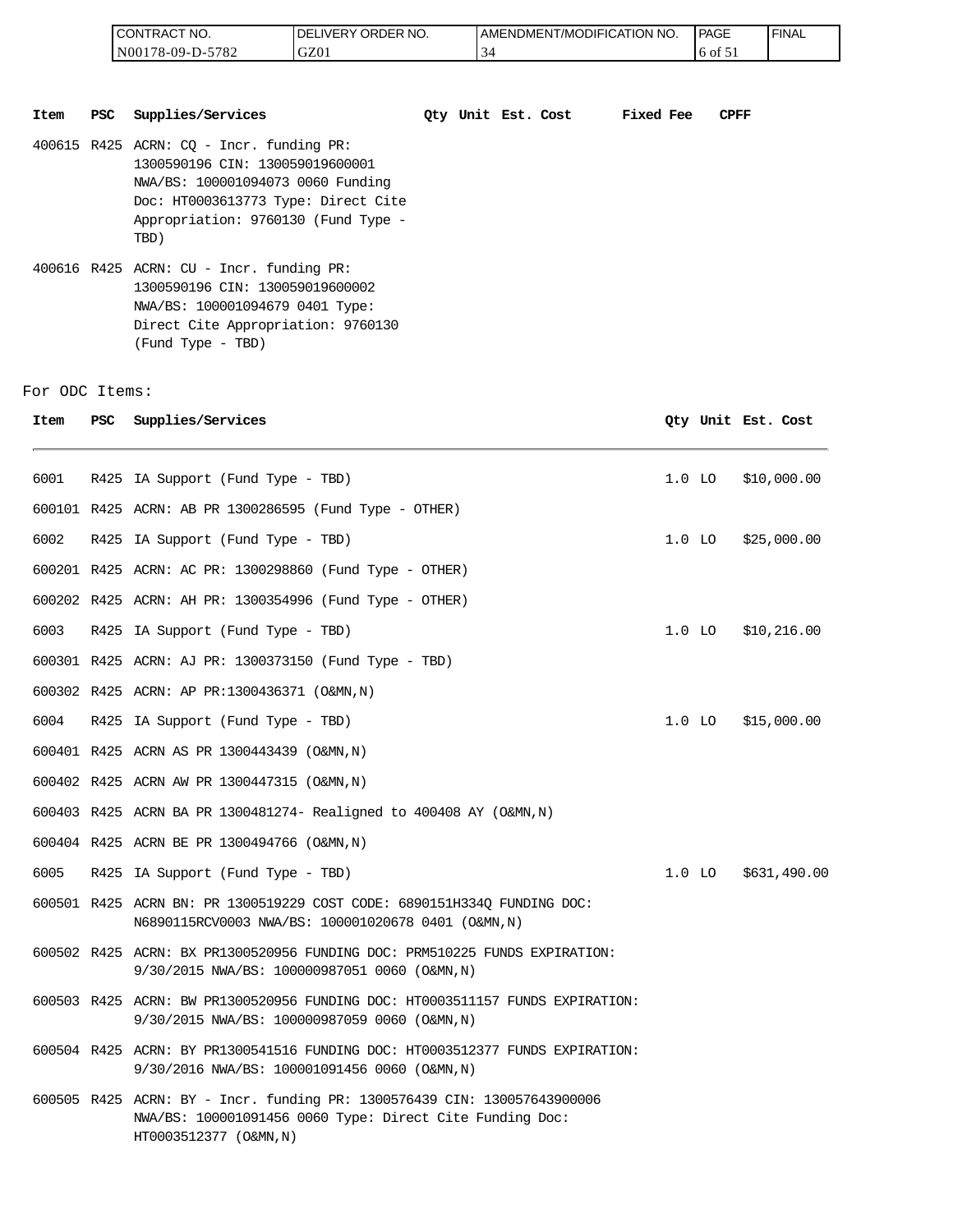|      |            | CONTRACT NO.                  | DELIVERY ORDER NO.                                                                                                                             | AMENDMENT/MODIFICATION NO. |          | PAGE               | <b>FINAL</b> |
|------|------------|-------------------------------|------------------------------------------------------------------------------------------------------------------------------------------------|----------------------------|----------|--------------------|--------------|
|      |            | N00178-09-D-5782              | GZ01                                                                                                                                           | 34                         |          | 7 of 51            |              |
| Item | <b>PSC</b> | Supplies/Services             |                                                                                                                                                |                            |          | Oty Unit Est. Cost |              |
|      |            |                               | 600506 R425 ACRN: CG PR: 1300585804 FUNDING DOC: HT0003613773 NWA:<br>100001094073 0060 FUNDS EXPIRATION: 09/30/2016 (O&MN,N)                  |                            |          |                    |              |
|      |            |                               | 600507 R425 ACRN: CK PR: 1300585804 FUNDING DOC: HT0003512383 NWA:<br>100001094141 0060 FUNDS EXPIRATION: 09/30/2016 (O&MN,N)                  |                            |          |                    |              |
|      |            |                               | 600508 R425 ACRN: CH PR: 1300585804 FUNDING DOC: HT0003512377 NWA:<br>100001091456 0060 FUNDS EXPIRATION: 09/30/2016 (O&MN,N)                  |                            |          |                    |              |
| 6006 |            |                               | R425 ODC in support of CLIN 4006 (Fund Type - TBD)                                                                                             |                            | $1.0$ LO |                    | \$890,194.00 |
|      |            | 600601 R425 (Fund Type - TBD) |                                                                                                                                                |                            |          |                    |              |
|      |            | 600602 R425 (Fund Type - TBD) |                                                                                                                                                |                            |          |                    |              |
|      |            | 600603 R425 (Fund Type - TBD) |                                                                                                                                                |                            |          |                    |              |
|      |            | 976130 (Fund Type - TBD)      | 600604 R425 ACRN: CT - Incr. funding PR: 1300588019 CIN: 130058801900015<br>NWA/BS: 100001134304 0060 Funding doc: HT0003613478 Appropriation: |                            |          |                    |              |
|      |            | 600605 R425 (Fund Type - TBD) |                                                                                                                                                |                            |          |                    |              |

#### 5252.216-9204 LEVEL OF EFFORT--FEE ADJUSTMENT FORMULA (MAR 1994)

(a) Subject to the provisions of the "Limitation of Cost" or "Limitation of Funds" clause (whichever is applicable to this contract), it is hereby understood and agreed that the fixed fee is based upon the Contractor providing the following number of staff-hours of direct labor, hereinafter referred to as X, at the estimated cost and during the term of this contract specified elsewhere herein:

Total Staff-Hours (X)\* Total Prime Staff-Hours

Fixed Fee\*\*\*(inclusive of Prime and any proposed Subcontractor(s))

| <b>Base Period</b> |  |  |
|--------------------|--|--|
| Option 1           |  |  |
| Option 2           |  |  |
| Option 3           |  |  |
| Option 4           |  |  |

| **Contractor is to identify basis for fixed fee amount: | Prime Hours Only | <b>Total Staff-Hours</b> |
|---------------------------------------------------------|------------------|--------------------------|
|                                                         |                  |                          |

The Contractor agrees to provide the total level of effort specified above in performance of work described in Sections "B" and "C" of this contract.

(b) Of the total staff-hours of direct labor set forth above, it is estimated that \_\_ staff-hours are competitive time (uncompensated overtime). Competitive time (uncompensated overtime) is defined as hours provided by personnel in excess of 40 hours per week without additional compensation for such excess work. All other effort is defined as compensated effort. If no amount is indicated in the first sentence of this paragraph, competitive time (uncompensated overtime) effort performed by the contractor shall not be counted in fulfillment of the level of effort obligations under this contract.

(c) Effort performed in fulfilling the total level of effort obligations specified above shall only include effort performed in direct support of this contract and shall not include time and effort expended on such things as local travel from an employee's residence to their usual work location, uncompensated effort while on travel status, truncated lunch periods, or other time and effort which does not have a specific and direct contribution to the tasks described in Section B.

(d) It is understood and agreed that various conditions may exist prior to or upon expiration of the term of the contract, with regard to the expenditure of labor staff-hours and/or costs thereunder which may require adjustment to the aggregate fixed fee. The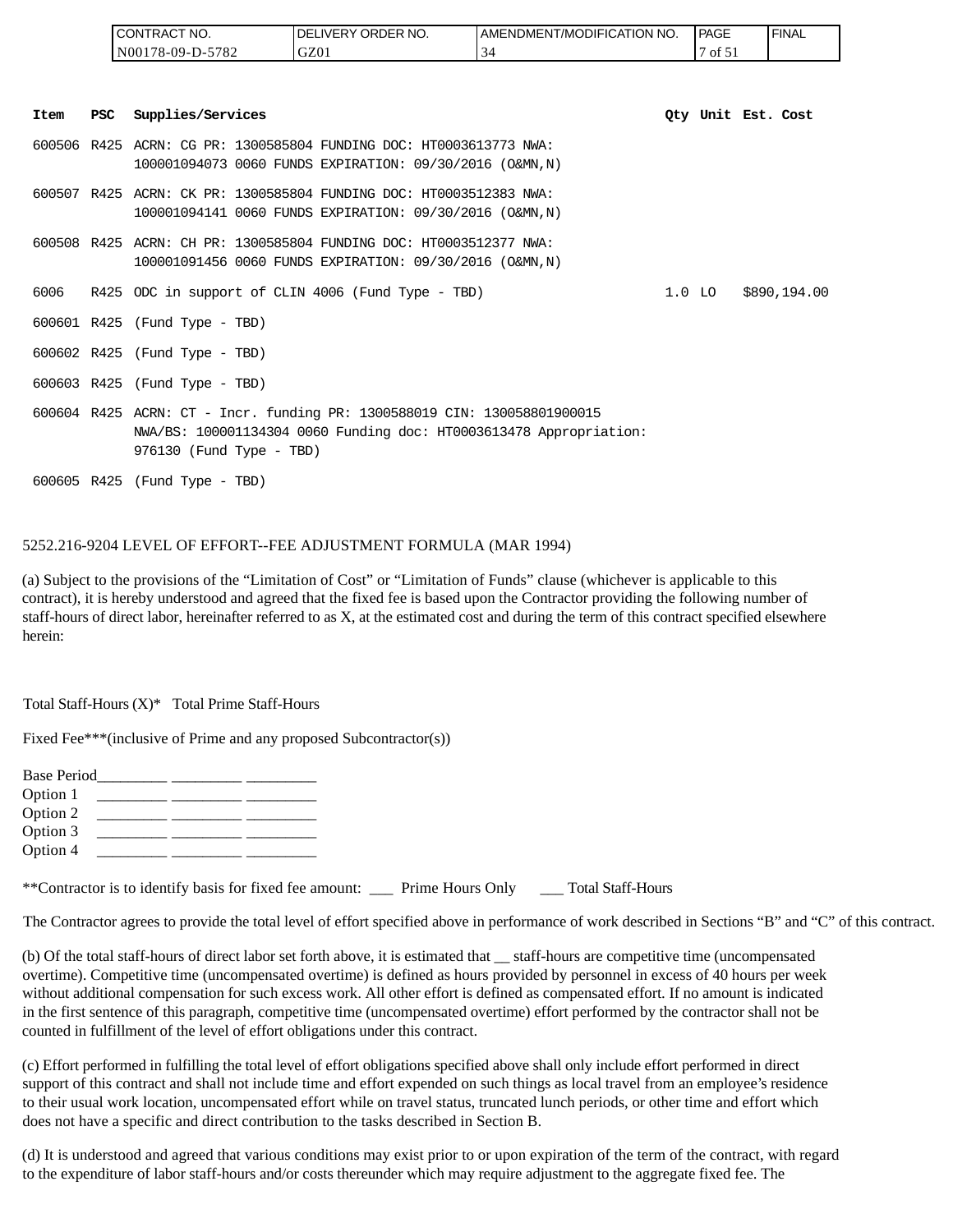| <b>CONTRACT NO.</b> | <b>DELIVERY ORDER</b><br>NO. | AMENDMENT/MODIFICATION NO. | l PAGE  | ' FINAL |
|---------------------|------------------------------|----------------------------|---------|---------|
| N00178-09-D-5782    | GZ01                         |                            | 8 of 51 |         |

following actions shall be dictated by the existence of said conditions:

(1) If the Contractor has provided not more than 105% of X or not less than 95% of X, within the estimated cost, and at the term of the contract, then the fee shall remain as set forth in Section B.

(2) If the Contractor has provided X-staff-hours, within the term, and has not exceeded the estimated cost then the Contracting Officer may require the Contractor to continue performance until the expiration of the term, or until the expenditure of the estimated cost of the contract except that, in the case of any items or tasks funded with O&MN funds, performance shall not extend beyond 30 September. In no event shall the Contractor be required to provide more than 105% of X within the term and estimated cost of this contract. The fee shall remain as set forth in Section B.

(3) If the Contractor expends the estimated cost of the contract, during the term of the contract and has provided less than X staff-hours, the Government may require the Contractor to continue performance, by providing cost growth funding, without adjusting the fixed fee, until such time as the Contractor has provided X staff-hours.

(4) If the Contracting Officer does not elect to exercise the Government's rights as set forth in paragraph  $(d)(2)$  and  $(d)(3)$ above, and the Contractor has not expended more than 95% of X staff-hours, the fixed fee shall be equitably adjusted downward to reflect the diminution of work. The total fee due the contractor shall be adjusted so as to be in direct proportion to the number of direct hours utilized in the same ration of fee to the estimated total hours then set forth in the contract.

(5) Nothing herein contained shall, in any way, abrogate the Contractor's responsibilities, and/or the Government's rights within the terms of the contract provision entitled "Limitation of Cost" or "Limitation of Funds" as they shall apply throughout the term of the contract, based upon the total amount of funding allotted to the contract during its specified term.

(e) Within 45 days after completion of the work under each separately identified period of performance hereunder, the Contractor shall submit the following information in writing to the Contracting Officer with copies to the cognizant Contract Administration Office and DCAA office to which vouchers are submitted:

(1) The total number of staff-hours of direct labor expended during the applicable period.

(2) A breakdown of this total showing the number of staff-hours expended in each direct labor classification and associated direct and indirect costs.

(3) A breakdown of other costs incurred.

(4) The Contractor's estimate of the total allowable cost incurred under the contract for the period.

In the case of a cost under-run, the Contractor shall submit the following information in addition to that required above:

(5) The amount by which the estimated cost of this contract may be reduced to recover excess funds and the total amount of staff-hours not expended, if any.

(6) A calculation of the appropriate fee reduction in accordance with this clause.

All submissions required by this paragraph shall separately identify subcontractor information, if any.

#### **ADDITIONAL SLINS**

Additional SLINs will be unilaterally created by the Contracting Officer during performance of this Task Order to accommodate the multiple types of funds that will be used under this order.

# **LIMITATION OF LIABILITY – INCREMENTAL FUNDING**

CLINs 4001 & 6001 are incrementally funded and the amount currently available for payment hereunder is limited to **\$305,000.00**. It is estimated that these funds will cover the cost of performance through **10 January 2013**. Subject to the provisions of the clause entitled "Limitation of Funds" (APR 94) (FAR 52.232-22) of the general provisions of this contract, no legal liability on the part of the Government for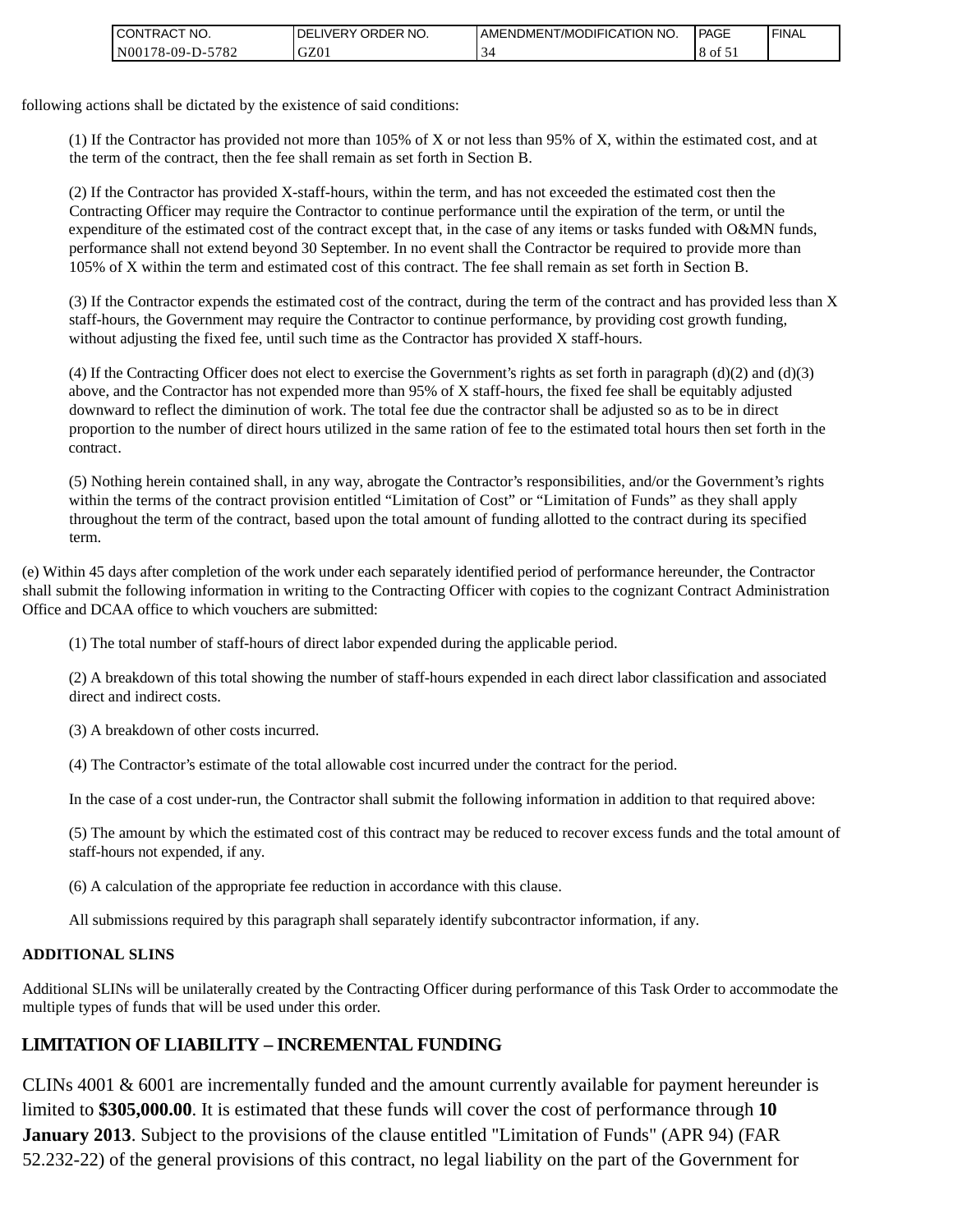| " NO.<br><b>ICONTRACT</b>                                | NO.<br><b>ORDER</b><br>DE<br>∟IVERY. | AMENDMENT/MC<br>10DIFICATION NO. | PAGE    | <b>FINAL</b> |
|----------------------------------------------------------|--------------------------------------|----------------------------------|---------|--------------|
| 570 <sup>o</sup><br>  N00<br>$8-09-D-$<br>$'$ 0 $\angle$ | GZ01                                 |                                  | ΟĪ<br>້ |              |

payment in excess of **\$305,000.00** shall arise unless additional funds are made available and are incorporated as a modification to the delivery order.

|             | CPFF                | <b>PREVIOUSLY</b> | <b>THIS</b>   | <b>TOTAL</b>  | <b>UNFUNDED</b> |
|-------------|---------------------|-------------------|---------------|---------------|-----------------|
| <b>CLIN</b> | $NTE*$              | <b>FUNDED</b>     | <b>ACTION</b> | <b>FUNDED</b> | <b>BALANCE</b>  |
| 4001        | \$295,000.00        | \$0.00            | \$0.00        | \$295,000.00  | \$0.00          |
| 6001        | \$10,000.00         | \$0.00            | \$0.00        | \$10,000.00   | \$0.00          |
|             | TOTAL \\$305,000.00 | \$0.00            | \$0.00        | \$305,000.00  | \$0.00          |

\*\*\*\*\*\*\*\*\*\*\*\*\*\*\*\*\*\*\*\*\*\*\*\*\*\*\*\*\*\*\*\*\*\*\*\*\*\*\*\*\*\*\*\*\*\*\*\*\*\*\*\*\*\*\*\*\*\*\*\*\*\*\*\*\*\*\*\*\*\*\*\*\*\*\*\*\*\*\*\*\*\*\*\*\*\*\*\*\*\*\*\*\*\*\*\*\*\*\*\*\*\*\*\*\* \*\*\*\*\*\*\*\*\*\*\*\*\*\*\*\*\*\*\*

CLINs 4002 & 6002 are incrementally funded and the amount currently available for payment hereunder is limited to **\$2,622,844.34**. It is estimated that these funds will cover the cost of performance through **10 September 2013**. Subject to the provisions of the clause entitled "Limitation of Funds" (APR 94) (FAR 52.232-22) of the general provisions of this contract, no legal liability on the part of the Government for payment in excess of **\$2,622,844.34** shall arise unless additional funds are made available and are incorporated as a modification to the delivery order.

| CLIN | <b>CPFF NTE*</b>     | <b>PREVIOUSLY</b> | <b>THIS</b>   | <b>TOTAL</b>   | <b>UNFUNDED</b> |
|------|----------------------|-------------------|---------------|----------------|-----------------|
|      |                      | <b>FUNDED</b>     | <b>ACTION</b> | <b>FUNDED</b>  | <b>BALANCE</b>  |
| 4002 | \$7,864,802.00       | \$0.00            | \$0.00        | \$2,597,844.34 | \$5,266,957.66  |
| 6002 | \$313,470.00         | \$0.00            | \$0.00        | \$25,000.00    | \$288,470.00    |
|      | TOTAL \$8,178,272.00 | \$0.00            | \$0.00        | \$2,622,844.34 | \$5,555,427.66  |

\*\*\*\*\*\*\*\*\*\*\*\*\*\*\*\*\*\*\*\*\*\*\*\*\*\*\*\*\*\*\*\*\*\*\*\*\*\*\*\*\*\*\*\*\*\*\*\*\*\*\*\*\*\*\*\*\*\*\*\*\*\*\*\*\*\*\*\*\*\*\*\*\*\*\*\*\*\*\*\*\*\*\*\*\*\*\*\*\*\*\*\*\*\*\*\*\*\*\*\*\*\*\*\*\* \*\*\*\*\*\*\*\*\*\*\*\*\*\*\*\*\*\*\*

CLINs 4003 & 6003 are incrementally funded and the amount currently available for payment hereunder is limited to **\$3,072,215.99**. It is estimated that these funds will cover the cost of performance through 10 September 2014. Subject to the provisions of the clause entitled "Limitation of Funds" (APR 94) (FAR 52.232-22) of the general provisions of this contract, no legal liability on the part of the Government for payment in excess of **\$3,072,215.99** shall arise unless additional funds are made available and are incorporated as a modification to the delivery order.

| <b>CLIN</b> | <b>CPFF NTE*</b>     | <b>PREVIOUSLY</b> | <b>THIS</b>   | <b>TOTAL</b>   | <b>UNFUNDED</b> |
|-------------|----------------------|-------------------|---------------|----------------|-----------------|
|             |                      | <b>FUNDED</b>     | <b>ACTION</b> | <b>FUNDED</b>  | <b>BALANCE</b>  |
| 4003        | \$8,006,158.00       | \$532,000.00      | \$0.00        | \$3,062,000.00 | \$4,944,158.00  |
| 6003        | \$313,470.00         | \$1,000.00        | \$0.00        | \$10,215.99    | \$303,254.01    |
|             | TOTAL \$8,319,628.00 | \$533,000.00      | \$0.00        | \$3,072,215.99 | \$5,247,412.01  |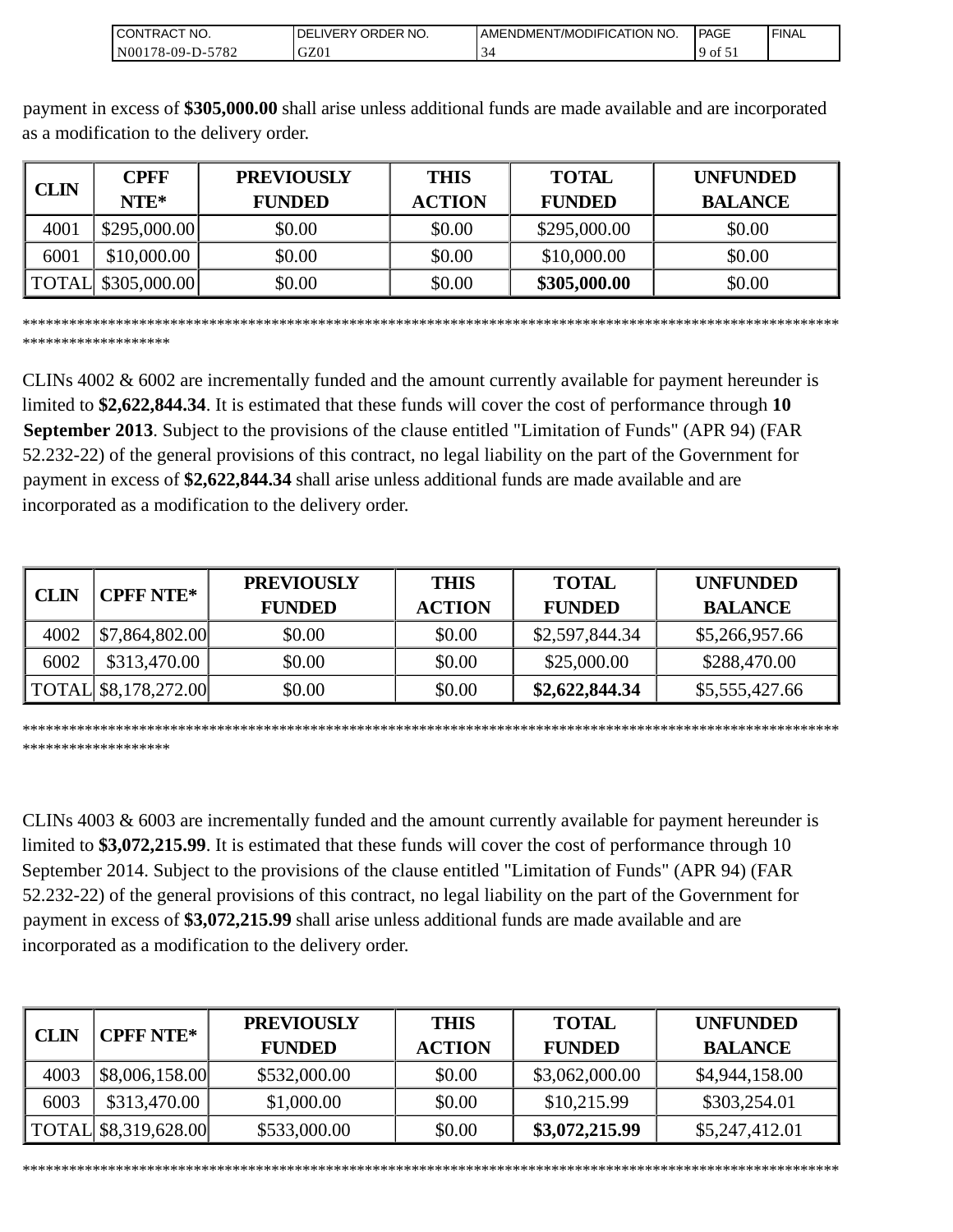| <b>CONTRAC</b><br>'NO.     | NO.<br>ORDER<br><b>DELIVERY</b> | I AMENDMENT/MODIFICATION NO. | <b>PAGE</b> | <b>FINAL</b> |
|----------------------------|---------------------------------|------------------------------|-------------|--------------|
| 5782<br>N00<br>$78-09-D$ - | GZ0.                            |                              | 10<br>оf    |              |

#### \*\*\*\*\*\*\*\*\*\*\*\*\*\*\*\*\*\*\*

CLINs 4004 & 6004 are incrementally funded and the amount currently available for payment hereunder is limited to **\$5,096,967.37**. It is estimated that these funds will cover the cost of performance through **10 September 2015**. Subject to the provisions of the clause entitled "Limitation of Funds" (APR 94) (FAR 52.232-22) of the general provisions of this contract, no legal liability on the part of the Government for payment in excess of **\$5,096,967.37** shall arise unless additional funds are made available and are incorporated as a modification to the delivery order.

| CLIN | <b>CPFF NTE*</b>     | <b>PREVIOUSLY</b><br><b>FUNDED</b> | <b>THIS</b><br><b>ACTION</b> | <b>TOTAL</b><br><b>FUNDED</b> | <b>UNFUNDED</b><br><b>BALANCE</b> |
|------|----------------------|------------------------------------|------------------------------|-------------------------------|-----------------------------------|
| 4004 | \$8,191,887.00       | \$4,671,967.37                     | \$410,000.00                 | \$5,081,967.37                | \$3,109,919.63                    |
| 6004 | \$313,470.00         | \$20,000.00                        | $-$ \$5,000.00               | \$15,000.00                   | \$298,470.00                      |
|      | TOTAL \$8,505,357.00 | \$4,691,967.37                     | \$405,000.00                 | \$5,096,967.37                | \$3,408,389.63                    |

\*\*\*\*\*\*\*\*\*\*\*\*\*\*\*\*\*\*\*\*\*\*\*\*\*\*\*\*\*\*\*\*\*\*\*\*\*\*\*\*\*\*\*\*\*\*\*\*\*\*\*\*\*\*\*\*\*\*\*\*\*\*\*\*\*\*\*\*\*\*\*\*\*\*\*\*\*\*\*\*\*\*\*\*\*\*\*\*\*\*\*\*\*\*\*\*\*\*\*\*\*\*\*\*\* \*\*\*\*\*\*\*\*\*\*\*\*\*\*\*\*\*\*\*

CLINs 4005 & 6005 are incrementally funded and the amount currently available for payment hereunder is limited to **\$10,448,856.92**. It is estimated that these funds will cover the cost of performance **11 September 2015 through 10 September 2016**. Subject to the provisions of the clause entitled "Limitation of Funds" (APR 94) (FAR 52.232-22) of the general provisions of this contract, no legal liability on the part of the Government for payment in excess of **\$\$10,448,856.92** shall arise unless additional funds are made available and are incorporated as a modification to the delivery order.

| <b>CLIN</b> | <b>CPFF NTE*</b>              | <b>PREVIOUSLY</b><br><b>FUNDED</b> | <b>THIS</b><br><b>ACTION</b> | <b>TOTAL</b><br><b>FUNDED</b> | <b>UNFUNDED</b><br><b>BALANCE</b> |
|-------------|-------------------------------|------------------------------------|------------------------------|-------------------------------|-----------------------------------|
| 4005        | \$15,719,810                  | \$9,118,223.92                     | \$1,145,000.00               | \$10,263,223.92               | \$5,471,586.08                    |
| 6005        | 631,490.00                    | \$170,633.00                       | \$15,000.00                  | \$185,633.00                  | \$430,857.00                      |
|             | $\vert$ TOTAL \$16,351,300.00 | \$9,288,856.92                     | \$1,160,000.00               | \$10,448,856.92               | \$5,902,443.08                    |

#### **\*\*\*\*\*\*\*\*\*\*\*\*\*\*\*\*\*\*\*\*\*\*\*\*\*\*\*\*\*\*\*\*\*\*\*\*\*\*\*\*\*\*\*\*\*\*\*\*\*\*\*\*\*\*\*\*\*\*\*\*\*\*\*\*\*\*\*\*\*\*\*\*\*\*\*\*\*\*\*\*\*\*\*\*\*\*\*\*\*\*\*\*\*\*\*\*\*\*\*\*\*\*\*\*\* \*\*\*\*\*\*\*\*\*\*\*\*\*\*\*\*\*\*\***

CLINs 4006 & 6006 are incrementally funded and the amount currently available for payment hereunder is limited to **\$7,455,296.56**. It is estimated that these funds will cover the cost of performance **11 September 2016 through 10 July 2017**. Subject to the provisions of the clause entitled "Limitation of Funds" (APR 94) (FAR 52.232-22) of the general provisions of this contract, no legal liability on the part of the Government for payment in excess of **\$7,455,296.56** shall arise unless additional funds are made available and are incorporated as a modification to the delivery order.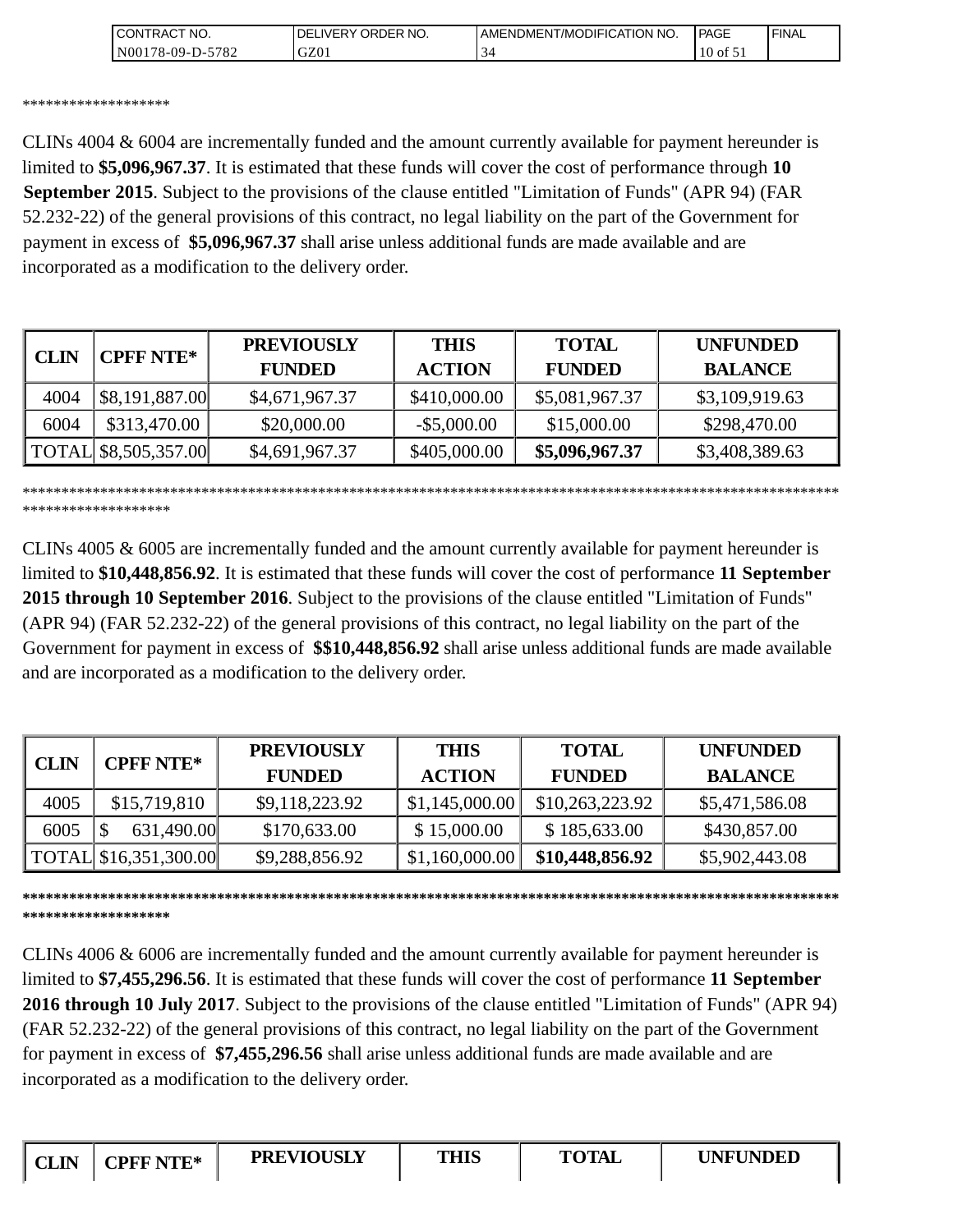| NO.<br>)N<br>RAC<br>$\sim$                                   | २ NO.<br>וחר<br>`DER .<br>⊣נ<br>$\sqrt{2}$ | 'NO.<br>ATION<br>,JDIFICAT'<br>AMENDMEN<br>/MC | PAGE | ' FINAL |
|--------------------------------------------------------------|--------------------------------------------|------------------------------------------------|------|---------|
| 570 <sup>o</sup><br>$8-09-$ D<br>$($ )()<br>ັບ<br>' O Z<br>∸ | GZ01                                       | ◡                                              | O1   |         |

|      |                                                           | <b>FUNDED</b>  | <b>ACTION</b> | <b>FUNDED</b>  | <b>BALANCE</b> |
|------|-----------------------------------------------------------|----------------|---------------|----------------|----------------|
| 4006 | $\left  \frac{1}{2} \right  \frac{3}{2} \cdot 321,035.00$ | \$6,484,296.56 | \$736,000.00  | \$7,220,296.56 | \$6,100,738.44 |
| 6006 | 890,194.00                                                | \$235,000.00   | \$0           | \$235,000.00   | \$655,194.00   |
|      | TOTAL \$14,211,229.00                                     | \$6,719,296.56 | \$736,000.00  | \$7,455,296.56 | \$6,755,932.44 |

#### **PR 1300590196 - dated 14 Aug 2016**

#### **Funds expiration date: 30 Sep 2016**

**\*\*\*\*\*\*\*\*\*\*\*\*\*\*\*\*\*\*\*\*\*\*\*\*\*\*\*\*\*\*\*\*\*\*\*\*\*\*\*\*\*\*\*\*\*\*\*\*\*\*\*\*\*\*\*\*\*\*\*\*\*\*\*\*\*\*\*\*\*\*\*\*\*\*\*\*\*\*\*\*\*\*\*\*\*\*\*\*\*\*\*\*\*\*\*\*\*\*\*\*\*\*\*\*\* \*\*\*\*\*\*\*\*\*** 

#### **PR 1300588019 (All Documents)**

#### **Expiration of Funds: All Funds Expire on 10 July 2017.**

**\*\*\*\*\*\*\*\*\*\*\*\*\*\*\*\*\*\*\*\*\*\*\*\*\*\*\*\*\*\*\*\*\*\*\*\*\*\*\*\*\*\*\*\*\*\*\*\*\*\*\*\*\*\*\*\*\*\*\*\*\*\*\*\*\*\*\*\*\*\*\*\*\*\*\*\*\*\*\*\*\*\*\*\*\*\*\*\*\*\*\*\*\*\*\*\*\*\*\*\*\*\*\*\*\* \*\*\*\*\*\*\*\*\***

#### **PR: 1300576439**

Funding Documents: HT0003612852, HT0003613773, HT0003512379, HT0003512349, HT0003512377 & HT003512351

Expiration of funds: 30 Sep 2016

#### **PR: 1300518572**

Funding Documents: PRM58810, PRM510772, PRM510760, PRM510762, PRM510768, HT0003510986

Expiration of Funds: All Funds expire on 9/30/2015

#### **PR: 1300519229**

Funding Documents: N6890115RCV0003, N6156415RC09018

Expiration of Funds: 9/30/2015

#### **PR: 13005527919**

Funding Documents: N6890115RCV0003

Expiration of Funds: 9/30/2015

This document provides funding for a severable service contract that crosses fiscal years in compliance with 10 U.S. Code 2410 (a). Therefore, this period of performance may not exceed September 22, 2016.

\*One year from start date\*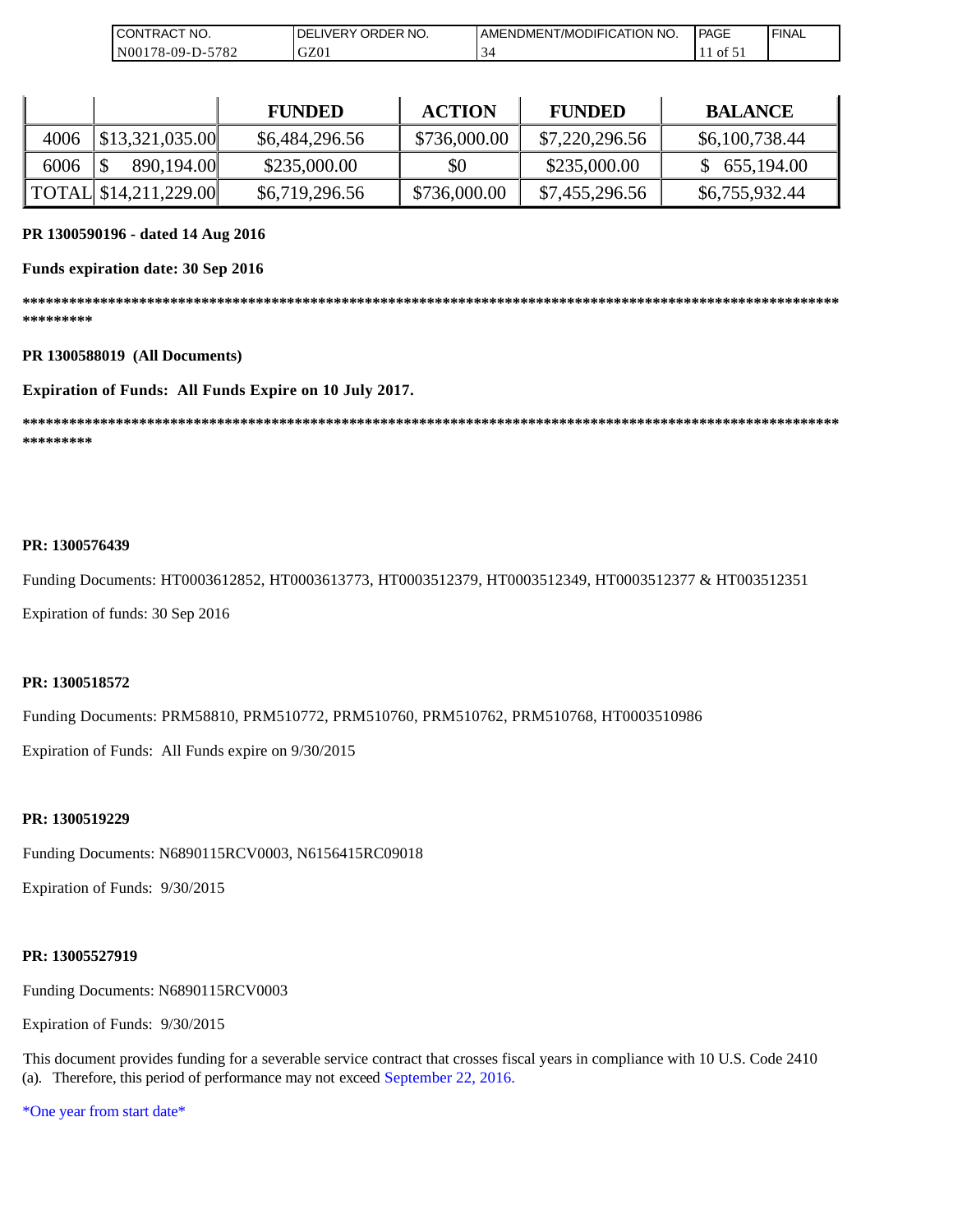| <b>ICONTRACT NO.</b> | DELIVERY ORDER NO. | <b>I AMENDMENT/MODIFICATION NO.</b> | PAGE  | ' FINAL |
|----------------------|--------------------|-------------------------------------|-------|---------|
| N00178-09-D-5782     | GZ01               |                                     | of 51 |         |

#### **PR: 1300520956**

Funding Documents: HT0003511890, HT003510989, HT003511892, HT003511713, HT0003511157, PRM510225, PRM510766, PRM510911, PRM510771

Expiration of Funds: 9/30/2015

This document provides funding for a severable service contract that crosses fiscal years in compliance with 10 U.S. Code 2410 (a). Therefore, this period of performance may not exceed September 25, 2016.

#### **PR: 1300541516**

Funding Documents: HT0003512377, HT0003612852, HT0003512349

Expiration of Funds: 9/30/2016

\*One year from start date\*

**PR: 1300572001**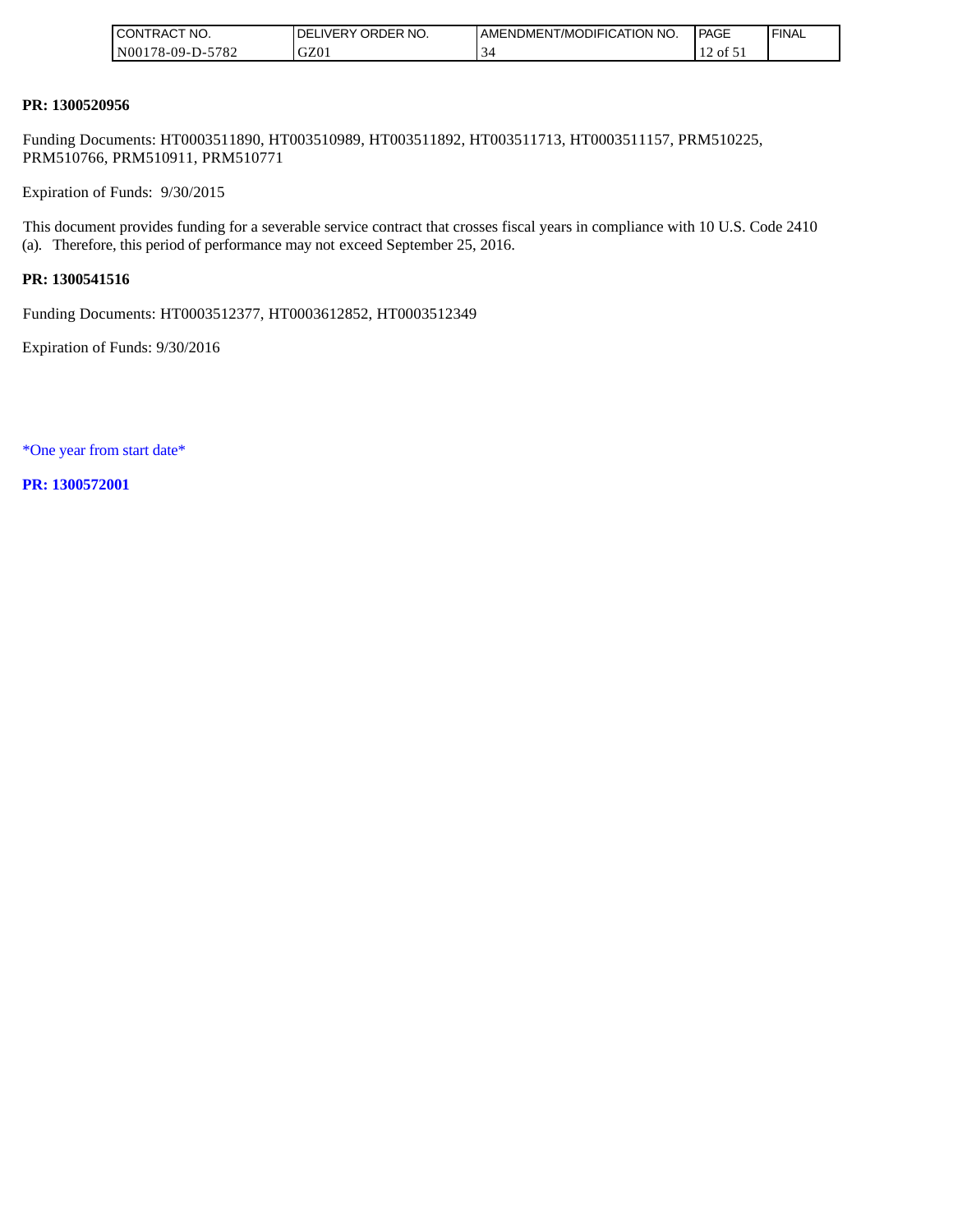| I CONTRACT NO.   | DELIVERY ORDER NO. | AMENDMENT/MODIFICATION NO. | PAGE                           | 'FINAL |
|------------------|--------------------|----------------------------|--------------------------------|--------|
| N00178-09-D-5782 | GZ01               |                            | $\rightarrow$ 01 $\rightarrow$ |        |

# **SECTION C DESCRIPTIONS AND SPECIFICATIONS**

# *C-302 SPECIFICATIONS/STATEMENT OF WORK (DEC 1998)*

Work under this contract shall be performed in accordance with the following Performance Work Statement (PWS):

### **Section C - Performance Work Statement (PWS)**

SPAWARSYSCEN-CHARLESTON, Code 582V0, Information Assurance (IA), IA Mitigation, Certification and Accreditation (C&A), and Information Assurance Vulnerability Management (IAVM)

#### **1.0 INTRODUCTION**

The Space and Naval Warfare Systems Center (SPAWARSYSCEN) Atlantic; Network Security Implementation Branch, Code 582V0, is providing Network Security Engineering Support Services in support of Navy Medicine and Federal Health Systems as it pertains to information assurance for Navy Medicine's Military Treatment Facilities (MTF), Dental clinics worldwide, and Federal Health agencies.

### **2.0 BACKGROUND**

The task will support the continued Information Assurance initiatives within Navy Medicine and Federal Health agencies, and provide support to the Information Management and Information Technology (IM/IT) execution agent. SSC Atlantic will execute all aspects of Information Assurance for Navy Medicine and Federal Health agencies to ensure compliance with Federal, Department of Defense (DoD), and Department of Navy (DoN) regulations and policies.

#### **3.0 SCOPE**

The objective of this Task Order is to provide support in the conduct of Information Assurance (IA), IA Mitigation, Certification and Accreditation (C&A), and Information Assurance Vulnerability Management (IAVM) to support the mission of Navy Medical and Federal Health systems at locations throughout the CONUS and OCONUS areas as well as incorporate the evaluation of the current IA and security posture of Navy Medical and Federal Health Systems facilities. The range of this support would span subject matter expertise to administrative support/graphic services with skill sets and experience that match Code 582V0's need to comply with and respond to requirements including current, updated program plans and documentation, current and accurate requirements definition, alternative approaches for fielding, migrating, staging and supporting systems, site management, adherence to standards, specifications and best practices, mitigation of risks, addressing issues and performing all Program and Project functions necessary to achieve the strategic goals and objectives of SPAWAR's customers.

### **4.0 PLACE OF PERFORMANCE**

Work shall be performed at the SPAWARSYSCEN, Atlantic and in each of the following location(s):

- Contractor's Facility
- Charleston, SC
- Bethesda, MD
- NH Pearl Harbor (Honolulu)

### **5.0 APPLICABLE DIRECTIVES / REFERENCES**

The Contractor shall adhere to the following documents in accordance with paragraph 8.0, Performance Requirements.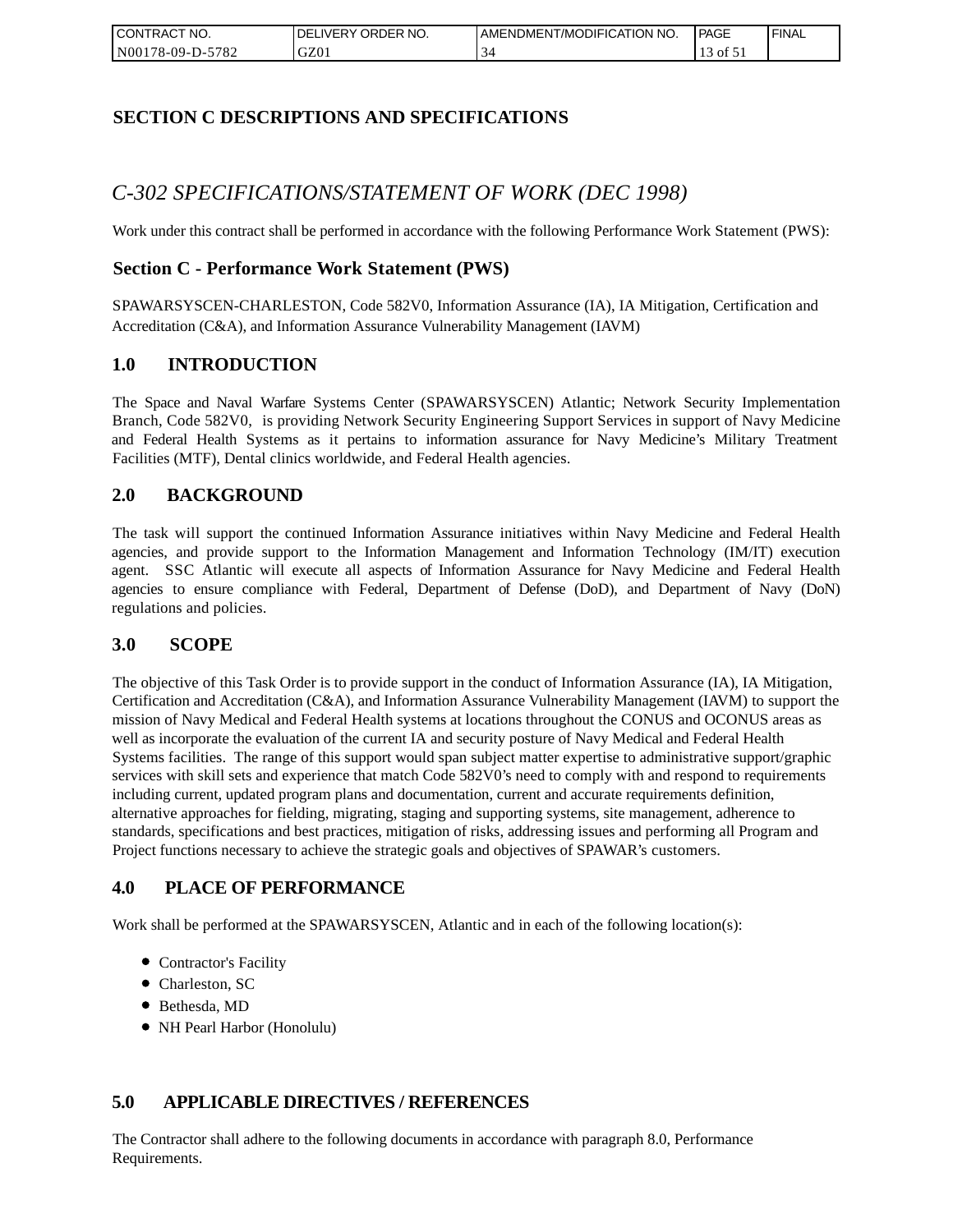| <b>CONTRACT NO.</b>                    | NO.<br>' ORDER<br>DELIVERY | AMENDMENT/MODIFICATION NO. | <b>PAGE</b> | 'FINAL |
|----------------------------------------|----------------------------|----------------------------|-------------|--------|
| 5782<br>N00<br>′8-09-I<br>$\mathbf{L}$ | GZ01                       |                            | Οİ          |        |

| <b>Document Type</b>    | <b>No./Version</b> | <b>Title</b>                                                                                       | Date           |
|-------------------------|--------------------|----------------------------------------------------------------------------------------------------|----------------|
| DoD Directive 8500.1    |                    | Information Assurance (IA)                                                                         | $10-24-2002$   |
| DoD Instruction 8500.2  |                    | Information Assurance (IA)<br><b>Implementation for Automated</b><br>Information<br><b>Systems</b> | $2 - 6 - 2003$ |
| DoD Regulation 5200.2-R |                    | DoD Personnel Security Program                                                                     | 1-1987         |
| SECNAVINST 5510.30A     |                    | Department of the Navy<br>Personnel Security Program                                               | 3/10/1999      |
| SECNAVINST 5510.36      |                    | Department of the Navy<br><b>Information Security Program</b><br>(ISP)                             | 3/17/1999      |

# **6.0 SECURITY and TRAINING SUPPORT**

SSC-A contractor personnel will have the appropriate clearances required for access to classified data as required. Prior to starting work on the task, SSC-A contractor personnel will have a minimum of an interim Secret Security Clearance granted by the Defense Industrial Security Clearance Office (DISCO) and will comply with IT access authorization requirements. In addition, SSC-A contractor personnel will possess the appropriate IT level of access for the required task and position assignment. SSC-A contractor personnel shall handle and safeguard any unclassified but sensitive and classified information in accordance with appropriate Department of Defense security regulations.

The Project Engineer shall determine if the appropriate IT Position Category has been assigned to the respective contractor personnel and inform the contractor of that determination based on the following criteria:

*IT-1 Position -* Positions in which the incumbent is responsible for the planning, direction, and implementation of a computer security program; major responsibility for the direction, planning and design of a computer system, including the hardware and software; or, can access a system during the operation or maintenance in such a way, and with a relatively high risk for causing grave damage, or realize a significant personal gain. Personnel whose duties meet the criteria for IT-1 Position designation require a favorably adjudicated Single Scope Background Investigation (SSBI) or SSBI Periodic Reinvestigation (SSBI-PR). The SSBI or SSBI-PR shall be updated a minimum of every 5 years.

*IT-II Position -* Positions in which the incumbent is responsible for the direction, planning, design, operation, or maintenance of a computer system, and whose work is technically reviewed by a higher authority at the IT-II Position level to insure the integrity of the system. Personnel whose duties meet the criteria for an IT-II Position require a favorably adjudicated National Agency Check (NAC).

*IT-III Position -* All other positions involved in computer activities. Incumbent in this position has non-privileged access to one or more DoD information systems/applications or database to which they are authorized access. Personnel whose duties meet the criteria for an IT-III Position designation require a favorably adjudicated NAC.

Contractor's request for visit authorization shall be submitted in the appropriate format and coordinated with the SSC-C Project Office.

# *6.1 Personnel Common Access Card (CAC) and PKI Requirements*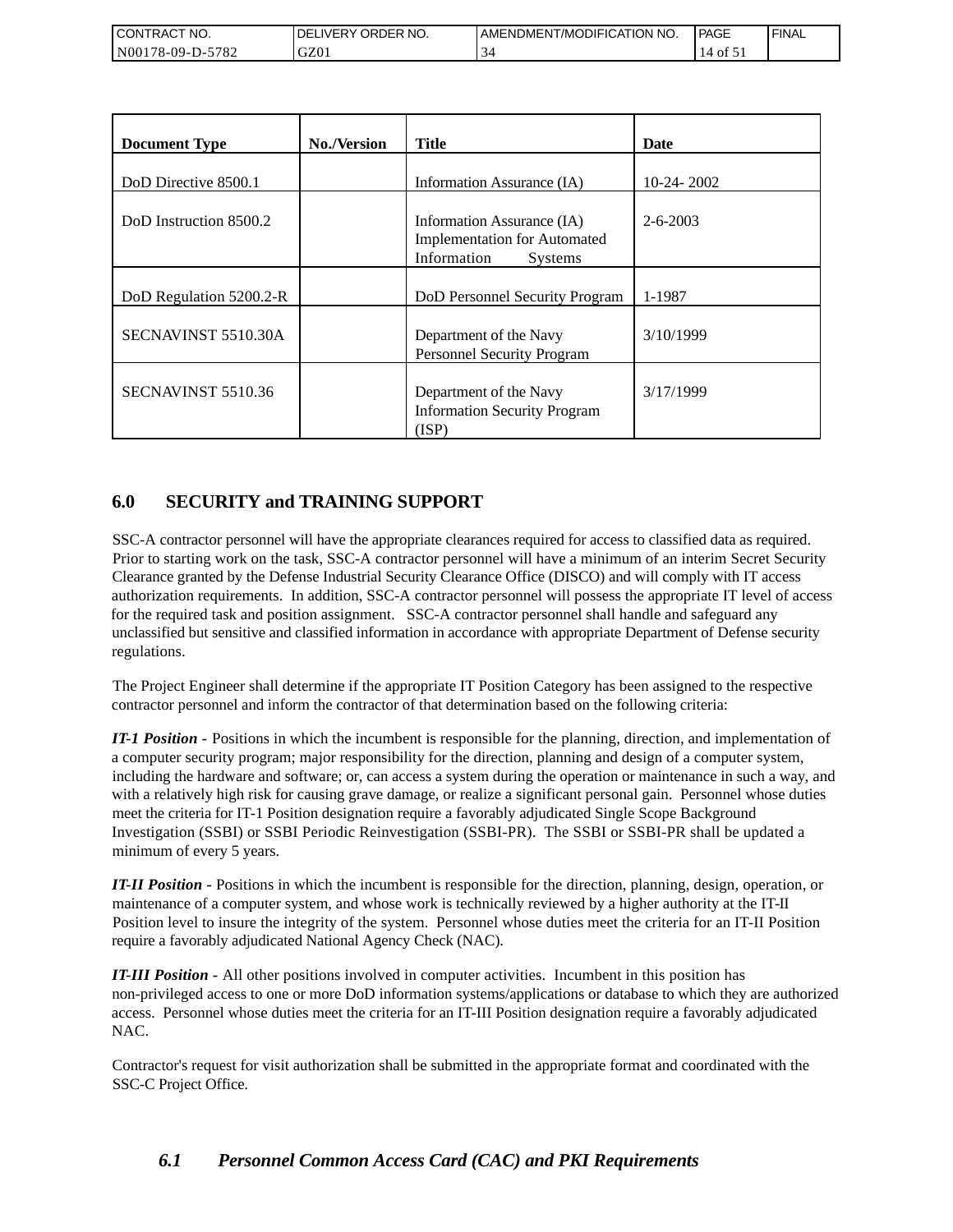| CONTRACT NO.     | ORDER NO.<br><b>DELIVERY</b> | I AMENDMENT/MODIFICATION NO. | PAGE             | ' FINAL |
|------------------|------------------------------|------------------------------|------------------|---------|
| N00178-09-D-5782 | GZ01                         |                              | $\sim$ 01 $\sim$ |         |

SSC-A contractor personnel are required to obtain a Common Access Card (CAC) with PKI for access to Department of Defense facilities (CONUS and OCONUS) and websites. In addition, a hardware solution to securely read the card via a personal computer, and approved software for reading the CAC (ex. ActiveGold) is required.

### *6.2 Personnel Supporting Information Assurance (IA) functions*

In accordance with clause 252.239-7001, Contractor personnel supporting Information Assurance (IA) functions shall be appropriately trained and certified prior to being engaged in IA related work. IA Personnel shall be in full compliance with DoD 8570.01-M, Information Assurance Workforce Improvement Program (PWS ref 2.1.\$) and DoDD 8570.1, IA Training, Certification, and Workforce Management (PWS ref 2.1.\$). This includes personnel training being certified/accredited at the appropriate levels of IAT I-III and IAM I-III. This will be verified by the contracting officer who will ensure that contractor personnel are entered in to the Defense Eligibility Enrollment System (DEERS) or other appropriate database. The contractor shall also provide the requested mix of labor categories pertaining to IA applicable tasks as directed by the PCO or Task Order in support of IA training requirements. Contractor personnel not certified within 6 months of assignment of IA duties or who fails to maintain their certified status will not be permitted to carry out the responsibilities of the position, and shall be replaced with personnel that meet the minimum certification requirements as mandated above.

# **7.0 CONTRACTING OFFICER'S REPRESENTATIVE (COR)**

The COR for this task order is Philip A. Middleton, Code 58210, [philip.a.middleton@navy.mil,](mailto:cphilip.a.middleton@navy.mil) (843) 218-3331.

# **8.0 PERFORMANCE REQUIREMENTS**

The contractor shall provide support to SPAWARSYSCEN Atlantic in conducting Information Assurance (IA), IA Mitigation, Certification and Accreditation (C&A), and Information Assurance Vulnerability Management (IAVM) to support the mission of Navy Medical and Federal Health agencies at locations throughout the CONUS and OCONUS areas as well as incorporate the evaluation of the current IA and security posture of Navy Medical and Federal Health facilities in accordance with DoD 8500.1 and 8500.2. The contractor shall provide support to SPAWAR Atlantic in the conduct of Certification and Accreditation (C&A) efforts to support the mission of Navy Medical and Federal Health systems. The contractor shall also assist in prioritizing short and long term initiatives considering strategic planning alignment, budget, and available funding.

In the performance of this work, the contractor will be required to utilize a government provided XenClient computing platform image [\(http://www.citrix.com/products/xenclient/how-it-works/specifications.html\)](http://www.citrix.com/products/xenclient/how-it-works/specifications.html).

### *8.1 Sub-Task 1. Project Management Support*

8.1.1 The contractor shall provide support to SPAWAR Atlantic in the conduct of Information Assurance (IA), IA Mitigation, Certification and Accreditation (C&A), Navy Medicine Network Operations Center (NOC) and Information Assurance Vulnerability Management (IAVM).

8.1.2 The contractor shall appoint a program manager specifically charted with the responsibility of interfacing with the Government on all matters pertaining to this Performance Work Statement. The Program Manager shall direct the contractor's effort through the company's internal management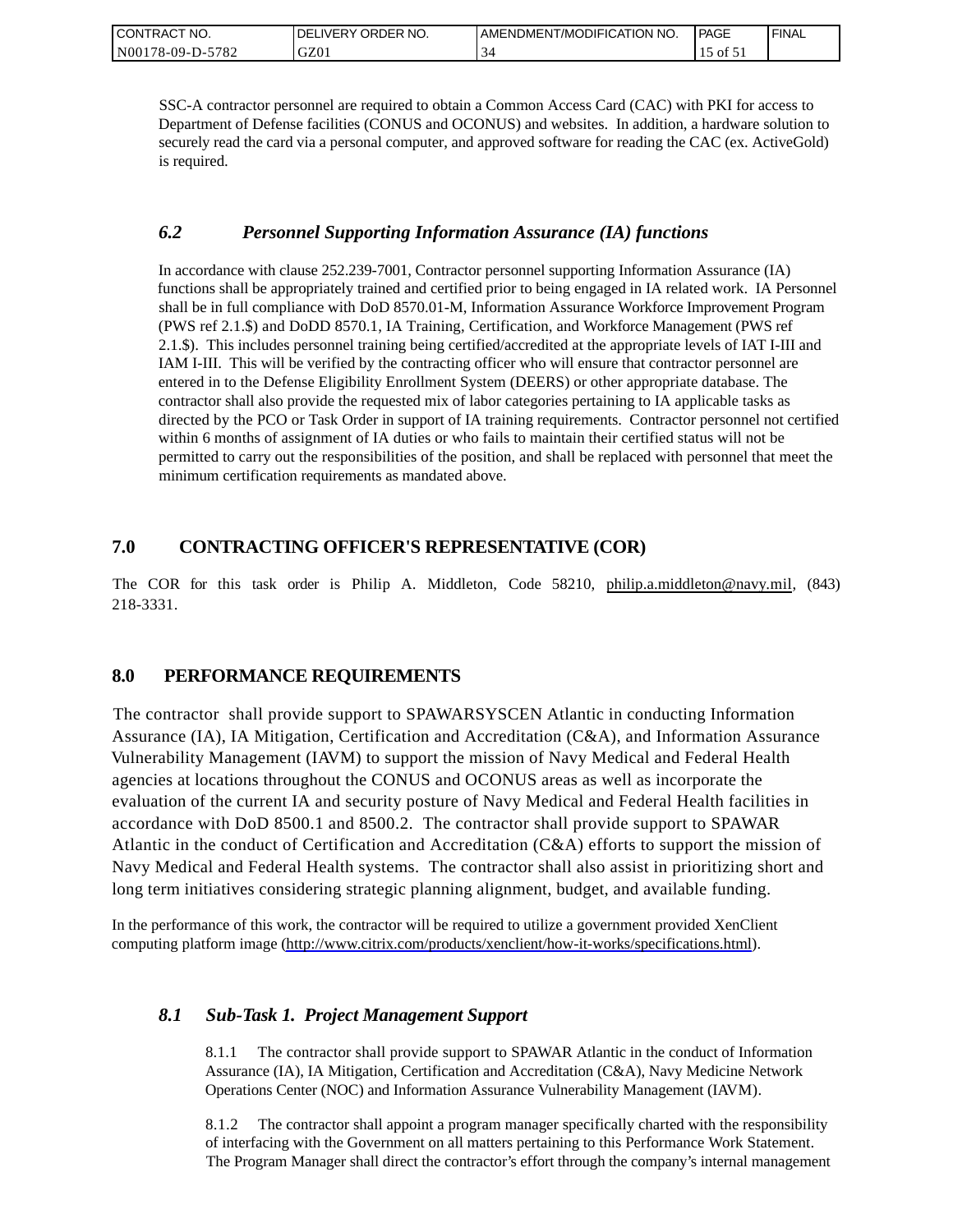| <b>CONTRACT</b><br>" NO. | ' ORDER NO.<br><b>DELIVERY</b> | I AMENDMENT/MODIFICATION NO. | PAGE     | ' FINAL |
|--------------------------|--------------------------------|------------------------------|----------|---------|
| N00178-09-D-5782         | GZ01                           |                              | 16 of 51 |         |

system that shall provide project progress visibility to assure on-time completion of contract requirements. The contractor shall also use best industry practices including ISO/IEC 15288 for System life cycle processes and ISO/IEC 12207 for Software life cycle processes. This shall include providing technical program and project management support that will mitigate the risks to successful program and compliance with SSC Atlantic's Capability Maturity Model Integration (CMMI) Engineering Process Office (EPO) program. The contractor as part of a team will support projects at SPAWAR Atlantic at CMMI Level III. The contractor will be required to utilize the processes and procedures already established for the project and the CMMI program, and deliver products that are compliant with the aforementioned processes and procedures. These tasks require the contractor to research and analyze technical and management information and data, costs, performance trends, and project progress based on earned value management (EVM). The contractor shall participate in design reviews, technical reviews, audits and discussions, and shall provide SPAWAR Atlantic with management status reports that will be updated and delivered on a weekly/monthly basis, or as required.

#### *8.2 Sub-Task 2. Facilitation*

8.2.1 The contractor shall assist in planning, coordinating, and facilitating meetings with the principals, develop material to support the meetings, and ensure all action items are tracked through completion. Meetings shall be held weekly unless otherwise directed.

#### *8.3 Sub-Task 3. SCTS Deployment Support*

8.3.1 The contractor shall conduct the installation of the JTF/GNO mandated SCTS system to support the IAVM program at locations throughout the CONUS and OCONUS areas.

#### *8.4 Sub-Task 4. Network Device Hardening Analysis*

8.4.1 The contractor shall provide assistance in the management of the network perimeter improvement by ensuring that approved policies are implemented and controlled at the Outside Security Screening Router (OSSR) ACL, Firewall ruleset, and IPSs. This will ensure that only approved Ports, Protocols, Services (PPS) necessary to do business are opened.

#### *8.5 Sub-Task 5. Site Network IA Assessment Support*

8.5.1 The contractor shall provide support to SPAWAR Atlantic in the conduct of IA Tiger Team efforts at locations throughout the CONUS and OCONUS areas. These Tiger Team efforts would incorporate the evaluation of the current IA and security posture of these facilities. Final reports would be generated and delivered to SPAWAR Atlantic to support mitigation efforts and the development of an overall IA strategy.

#### *8.6 Sub-Task 6. Site Network Remediation and Mitigation support*

8.6.1 The contractor shall conduct the mitigation efforts at locations throughout the CONUS and OCONUS areas. These efforts will incorporate the evaluation of the current IA and security posture of these facilities in accordance with 8500.1 and 8500.2. Also provide final reports to SPAWAR Atlantic that can assist in the development of an overall Enterprise mitigation strategy.

#### *8.7 Sub-Task 7. Program of Record and Site Certification and Accreditation Packages*

8.7.1 The contractor shall provide support to SPAWAR Atlantic in the conduct of Certification and Accreditation (C&A) efforts. These efforts would be in accordance with Navy Medical and Federal Health systems IA documentation at various locations throughout the CONUS and OCONUS areas, as required.

#### *8.8 Sub-Task 8. Navy Medicine Network Operations Center Support*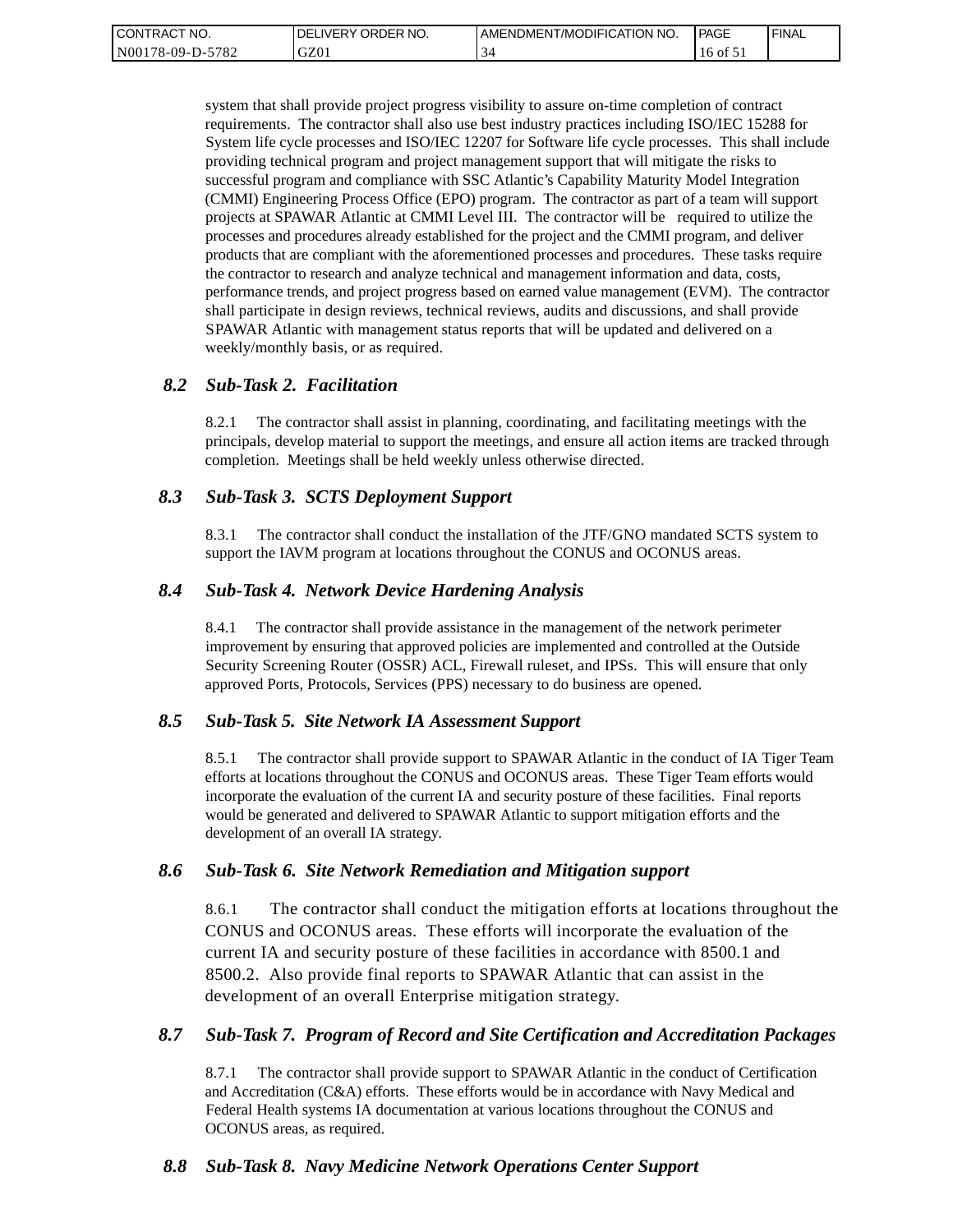| CONTRACT<br>" NO.           | ORDER NO.<br><b>DELIVERY</b> | AMENDMENT/MODIFICATION NO. | PAGE | <b>FINAL</b> |
|-----------------------------|------------------------------|----------------------------|------|--------------|
| $-5782$<br>N00<br>/8-09-D-5 | GZ0.                         |                            | ΟĪ   |              |

8.8.1 The contractor shall provide support to SPAWAR Atlantic in the 24 x 7 x 365 operations of the Navy Medicine Operations Center. These efforts will incorporate IA, router analysis, firewall analysis, and IAVA compliance.

# **9.0 GOVERNMENT FURNISHED INFORMATION**

The government will furnish a XenClient software image for contractor use when working on government networks

## **10.0 GOVERNMENT FURNISHED MATERIAL**

Not Applicable

# **11.0 GOVERNMENT FURNISHED EQUIPMENT**

Not Applicable

# **12.0 CONTRACTOR FURNISHED MATERIAL**

Miscellaneous Other Direct Costs (ODCs) such as FedEx shipping.

# **13.0 CONTRACTOR FURNISHED EQUIPMENT**

Not Applicable

# **14.0 TRAVEL REQUIREMENTS**

When it becomes necessary for the contractor to travel, the contractor shall submit a request, via email, to the SPAWARSYSCEN Atlantic Task Order Manager seeking approval to travel before initiating any travel plans. All travel claims shall make reference to the e-mail, letter or phone call that granted approval. Failure to gain prior approval may result in disallowance of invoiced travel claims. Emergent travel as directed by the Project Engineer for upgrade support and engineering solutions provided efforts are fair and reasonable and in accordance with the Joint Travel Regulations.

Estimated travel locations are as follows. The following trips are per annum.

| To                   | # of Trips     | # of<br><b>People</b> |
|----------------------|----------------|-----------------------|
| San Diego, CA        | $\overline{2}$ | $\overline{2}$        |
| Ocean Side, CA       | $\overline{2}$ | $\overline{2}$        |
| New Orleans, LA      | 2              | 2                     |
| Oak Harbor, WA       | $\overline{2}$ | $\overline{2}$        |
| Corpus Christi, TX   | 2              | $\overline{2}$        |
| Rota Spain           | $\overline{2}$ | $\overline{2}$        |
| Guam                 | $\overline{2}$ | $\overline{2}$        |
| Guantanamo Bay, Cuba | $\overline{2}$ | $\overline{2}$        |
| Cherry Point, NC     | $\overline{2}$ | $\overline{2}$        |
| Bremerton, WA        | 3              | 3                     |
| LeMoore, CA          | 2              | 2                     |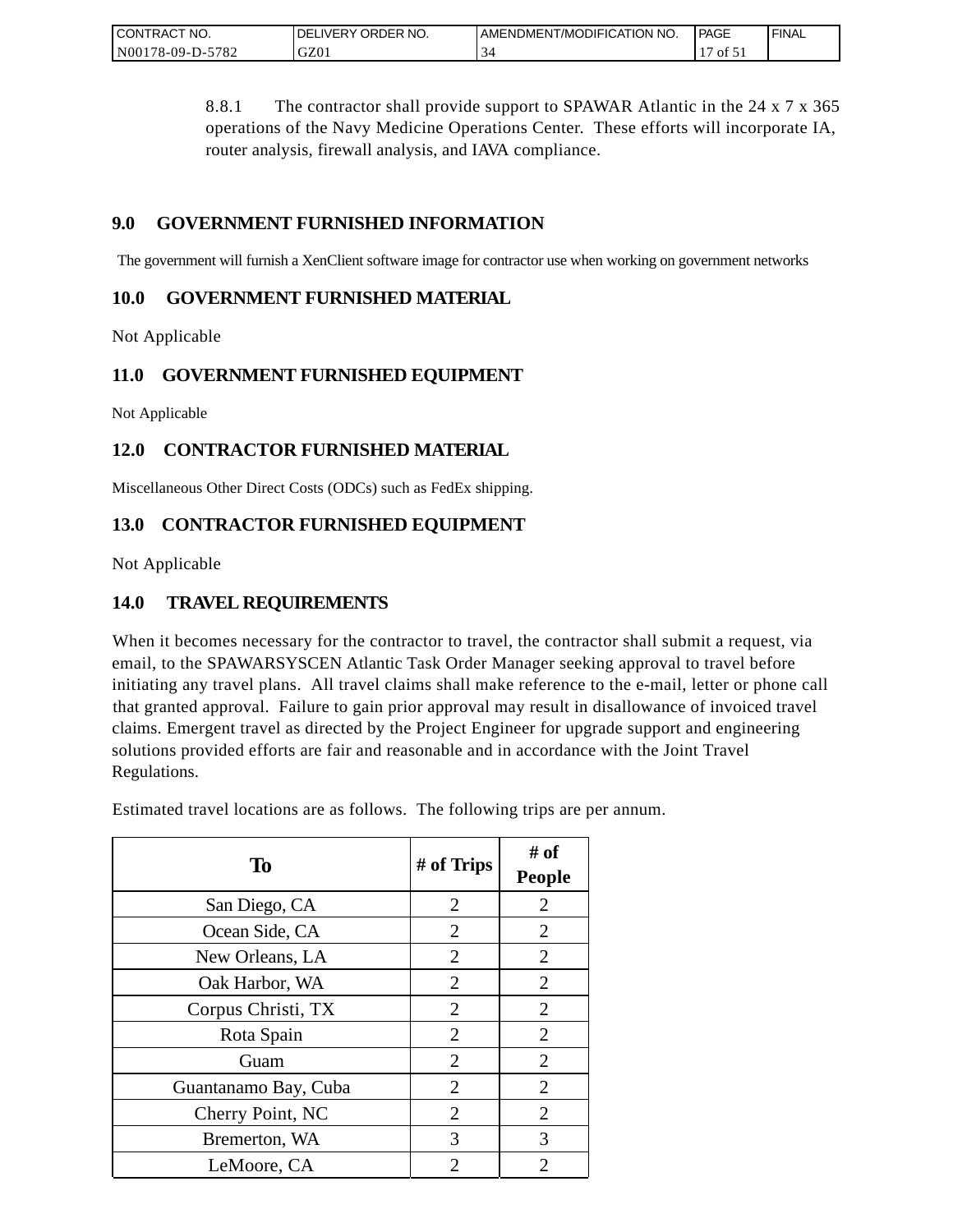| <b>I CONTRACT NO.</b> | <b>IDELIVERY ORDER NO.</b> | AMENDMENT/MODIFICATION NO. | PAGE     | 'FINAL |
|-----------------------|----------------------------|----------------------------|----------|--------|
| N00178-09-D-5782      | GZ01                       |                            | 18 of 51 |        |

| Sigonella, Italy      | $\overline{2}$ | $\overline{2}$ |
|-----------------------|----------------|----------------|
| Naples, Italy         | $\overline{c}$ | $\overline{c}$ |
| Okinawa, Japan        | $\overline{c}$ | $\overline{c}$ |
| Pensacola, FL         | 3              | $\overline{c}$ |
| 29 Palms, CA          | 3              | $\overline{2}$ |
| Bethesda, MD          | 6              | $\overline{2}$ |
| Yokosuka, Japan       | 2              | $\overline{c}$ |
| Jakarta, Indonesia    | $\overline{c}$ | $\overline{c}$ |
| Cairo, Egypt          | $\overline{c}$ | $\overline{c}$ |
| Pearl Harbor, HI      | $\overline{2}$ | $\overline{2}$ |
| Lima, Peru            | $\overline{c}$ | $\overline{2}$ |
| Washington, DC        | 3              | $\mathbf{1}$   |
| San Antonio, TX       | 4              | $\overline{c}$ |
| Robins AFB, GA        | 4              | $\overline{c}$ |
| Ft Belvoir, VA        | $\overline{c}$ | $\mathbf{1}$   |
| Miramar, CA           | $\overline{2}$ | 1              |
| Hickham AFB, HI       | 4              | $\overline{2}$ |
| Yokota AFB, Japan     | 4              | $\overline{c}$ |
| Patch Barracks, GE    | $\overline{2}$ | $\mathbf{1}$   |
| Molesworth, GB        | 4              | $\overline{2}$ |
| Buckley AFB, CO       | 4              | $\overline{c}$ |
| Manama, Bahrain       | $\overline{c}$ | $\mathbf{1}$   |
| Fort Benning, GA      | $\overline{c}$ | 1              |
| Fort Bliss, TX        | $\overline{c}$ | 1              |
| Fort Bragg, NC        | $\overline{2}$ | 1              |
| Fort Campbell, KY     | $\overline{c}$ |                |
| Fort Carson, CO       | $\overline{c}$ | 1              |
| Fort Drum, NY         | $\overline{2}$ | 1              |
| Fort Gordon, GA       | $\overline{2}$ | 1              |
| Fort Hood, TX         | $\overline{2}$ | I              |
| Fort Huachuca, AZ     | 2              | 1              |
| Fort Irwin, CA        | $\overline{c}$ | 1              |
| Fort Knox, KY         | $\overline{c}$ | 1              |
| Fort Leavenworth, KS  | $\overline{2}$ | $\mathbf{1}$   |
| Fort Leonard Wood, MO | $\overline{2}$ | 1              |
| Fort Lewis, WA        | 2              | 1              |
| Fort Polk, LA         | 2              | 1              |
| Fort Riley, KS        | $\overline{c}$ | 1              |
| Fort Rucker, AL       | $\overline{c}$ | 1              |
| Fort Sill, OK         | 2              | 1              |
| Fort Stewart, GA      | 2              | 1              |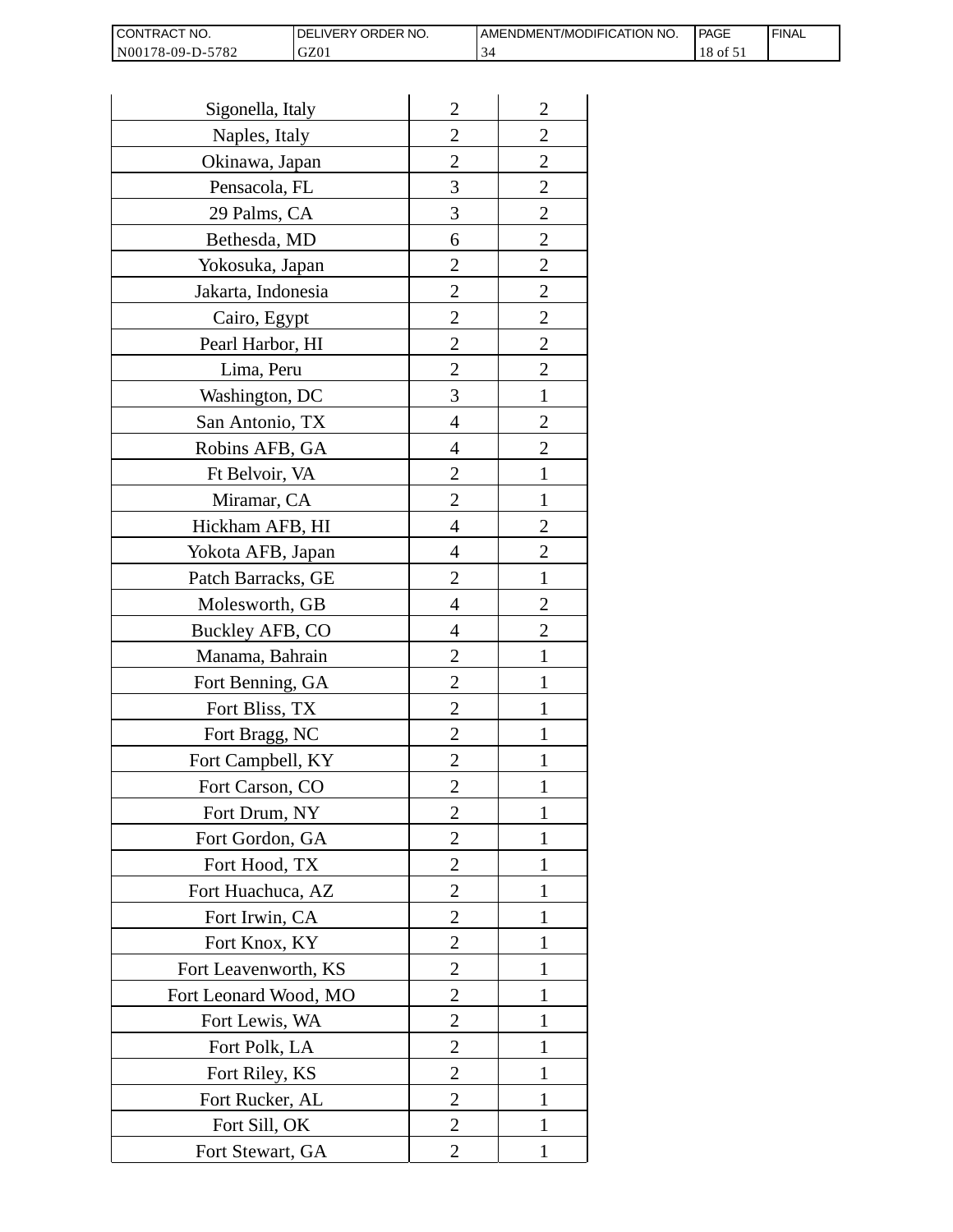| I CONTRACT NO.   | <b>IDELIVERY ORDER NO.</b> | AMENDMENT/MODIFICATION NO. | PAGE              | <sup>I</sup> FINAL |
|------------------|----------------------------|----------------------------|-------------------|--------------------|
| N00178-09-D-5782 | GZ01                       |                            | 10<br>$190t_{21}$ |                    |

| Redstone Arsenal, AL     | $\overline{2}$ | 1            |
|--------------------------|----------------|--------------|
| West Point, NY           | $\overline{2}$ | 1            |
| Seoul, South Korea       | $\overline{2}$ | 1            |
| Fort Wainwright, AK      | $\overline{c}$ | 1            |
| Landstuhl, Germany       | $\overline{2}$ | 1            |
| Fort Shafter, HI         | $\overline{2}$ | 1            |
| Fort Jackson, SC         | 2              | 1            |
| Fort Lee, VA             | 2              | 1            |
| Fort Eustis, VA          | 2              | 1            |
| Fort Sam Houston, TX     | $\overline{c}$ | 1            |
| Camp Zama, Japan         | $\overline{2}$ | 1            |
| Langley AFB, VA          | $\overline{2}$ | 1            |
| Beale AFB, CA            | $\overline{c}$ | 1            |
| Vandenberg AFB, CA       | 2              | 1            |
| Kirtland AFB, NM         | $\overline{2}$ | 1            |
| Offutt AFB, NE           | $\overline{2}$ | 1            |
| Peterson AFB, CO         | 2              | 1            |
| Macdill AFB, FL          | $\overline{2}$ | 1            |
| Scott AFB, IL            | 2              | 1            |
| Wright-Patterson AFB, OH | $\overline{2}$ | 1            |
| Ramstein, Germany        | $\overline{2}$ | 1            |
| Aviano AB, Italy         | 2              |              |
| Osan AB, South Korea     | 2              | 1            |
| Fairchild AFB, WA        | $\overline{2}$ | 1            |
| Incirlik AB, Turkey      | 2              | 1            |
| Travis AFB, CA           | 2              |              |
| Mt. Home AFB, ID         | 2              |              |
| Eielson AFB, AK          | $\overline{2}$ | 1            |
| Cannon AFB, NM           | $\overline{2}$ | $\mathbf{1}$ |
| Holloman AFB, NM         | $\overline{2}$ | 1            |
| Dyess AFB, TX            | 2              | 1            |
| Goodfellow AFB, TX       | 2              | 1            |
| Laughlin AFB, TX         | 2              | 1            |
| Sheppard AFB, TX         | $\overline{c}$ | 1            |
| Altus AFB, OK            | $\overline{2}$ | 1            |
| Barksdale AB, LA         | $\overline{2}$ | 1            |
| Columbus AFB, MS         | $\overline{2}$ | 1            |
| Keesler AFB, LA          | 2              | 1            |
| Randolph AB, TX          | $\overline{2}$ | $\mathbf{1}$ |
| Shaw AFB, SC             | $\overline{2}$ | 1            |
| Seymour Johnson AFB, NC  | 2              | 1            |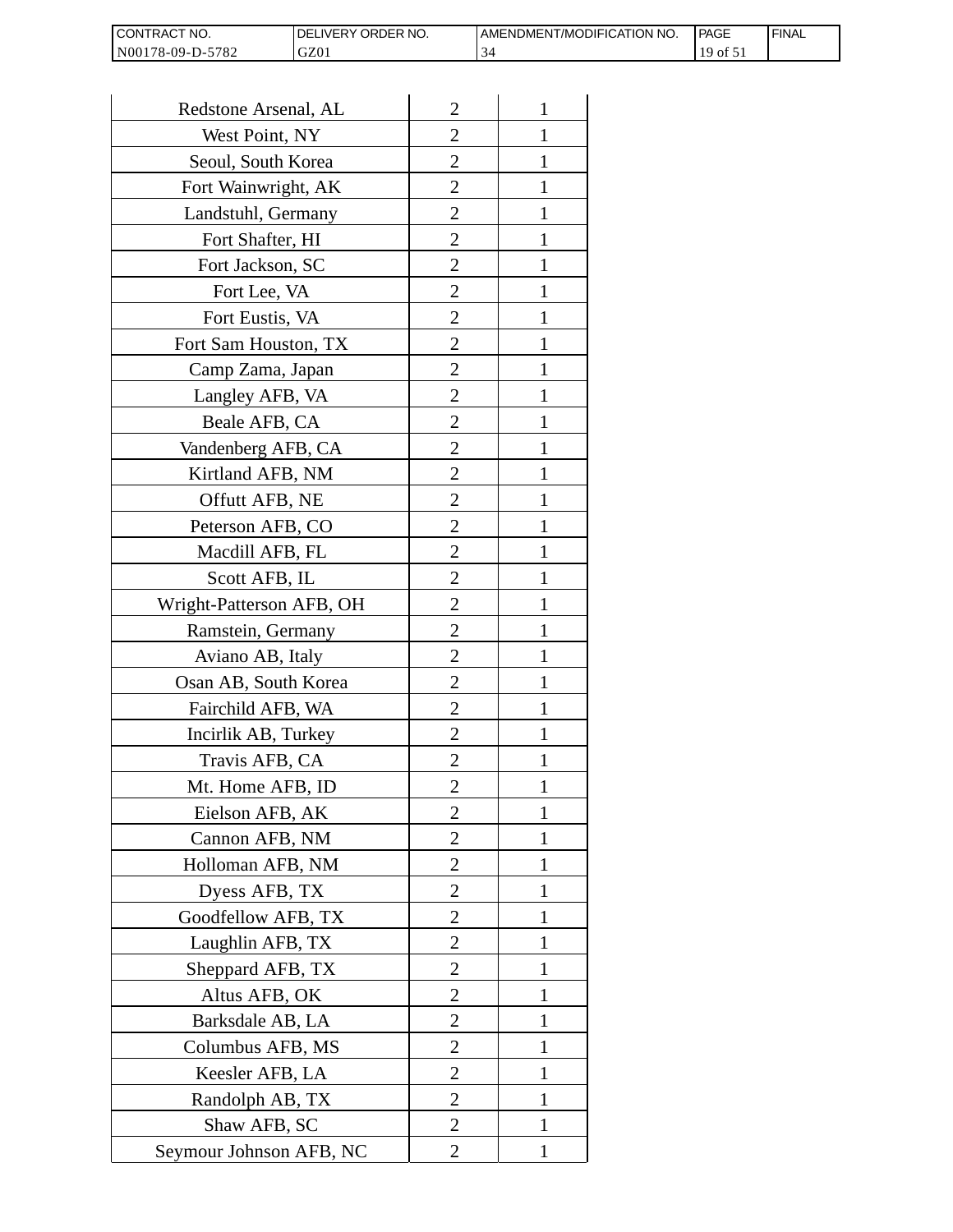| <b>CONT</b><br>`NO.<br><b>RACT</b>            | <b>ORDER</b><br>NO.<br><b>IVERY</b><br>∶⊐د، | T/MODIFICATION NO.<br>AMENDMENT | <b>PAGE</b> | <b>FINAL</b> |
|-----------------------------------------------|---------------------------------------------|---------------------------------|-------------|--------------|
| N <sub>001</sub><br>$-5782$<br>$78-09-L$<br>. | GZ01                                        |                                 | 20<br>' 01  |              |

| CONTRACT NO.<br>N00178-09-D-5782 | DELIVERY ORDER NO.<br>GZ01 |                | AMENDMENT/MOI<br>34 |
|----------------------------------|----------------------------|----------------|---------------------|
|                                  |                            |                |                     |
| McGuire AFB, NJ                  |                            | $\overline{2}$ | 1                   |
| Andrews AFB, DC                  |                            | 2              | 1                   |
| Bolling AFB, DC                  |                            | $\overline{c}$ | 1                   |
| Dover AFB, DE                    |                            | $\overline{2}$ | 1                   |
| Moody AFB, GA                    |                            | $\overline{2}$ | $\mathbf{1}$        |
| Hurlburt Field AFB, FL           |                            | $\overline{2}$ | 1                   |
| Maxwell AFB, AL                  |                            | $\overline{2}$ | 1                   |
| Patrick AFB, FL                  |                            | $\overline{c}$ | 1                   |
| March AB, CA                     |                            | $\overline{c}$ | 1                   |
| RAF Lakenheath, England          |                            | $\overline{2}$ | $\mathbf{1}$        |
| Lajes Field, Portugal            |                            | $\overline{2}$ | 1                   |
| Grand Forks AFB, ND              |                            | $\overline{2}$ | 1                   |
| Minot AFB, ND                    |                            | $\overline{2}$ | 1                   |
| Ellsworth AFB, SD                |                            | $\overline{c}$ | 1                   |
| McConnell AFB, KS                |                            | $\overline{c}$ | 1                   |
| Whiteman AFB, MO                 |                            | $\overline{2}$ | 1                   |
| Tinker AFB, OK                   |                            | $\overline{2}$ | 1                   |
| Vance AFB, OK                    |                            | 2              | 1                   |
| Kunsan AB, South Korea           |                            | $\overline{2}$ | 1                   |
| Hill AFB, UT                     |                            | $\overline{c}$ | 1                   |
| Malmstrom AFB, MT                |                            | 2              | 1                   |
| F.E. Warren AFB, WY              |                            | $\overline{2}$ | $\mathbf{1}$        |
| AF Academy AB, CO                |                            | $\overline{2}$ | $\mathbf{1}$        |
| Eglin AFB, FL                    |                            | $\overline{2}$ | 1                   |
| Kansas ANG, KS                   |                            | $\overline{c}$ |                     |
| Spangdahlem AB, Germany          |                            | 2              | 1                   |
| Little Rock AFB, AR              |                            | $\overline{c}$ | 1                   |
| Tyndall AFB, FL                  |                            | $\overline{2}$ | $\mathbf{1}$        |
| Pennsylvania ANG, PA             |                            | $\overline{2}$ | 1                   |
| Edwards AFB, CA                  |                            | 2              | 1                   |
| Los Angeles AFB, CA              |                            | 2              | 1                   |
| Nellis AFB, NV                   |                            | $\overline{c}$ | 1                   |
| Davis Monthan AFB, AZ            |                            | $\overline{c}$ | 1                   |
| Luke AFB, AZ                     |                            | $\overline{2}$ | 1                   |
| Elemendorf AFB, AK               |                            | $\overline{2}$ | 1                   |
| Hanscom AFB, MA                  |                            | 2              | 1                   |
| Kadena AB, Japan                 |                            | $\overline{2}$ | 1                   |
| Misawa, Japan                    |                            | $\overline{c}$ | 1                   |
| Atlanta, GA                      |                            | $\overline{2}$ | 1                   |
| <b>DELIVERABLES</b><br>15.0      |                            |                |                     |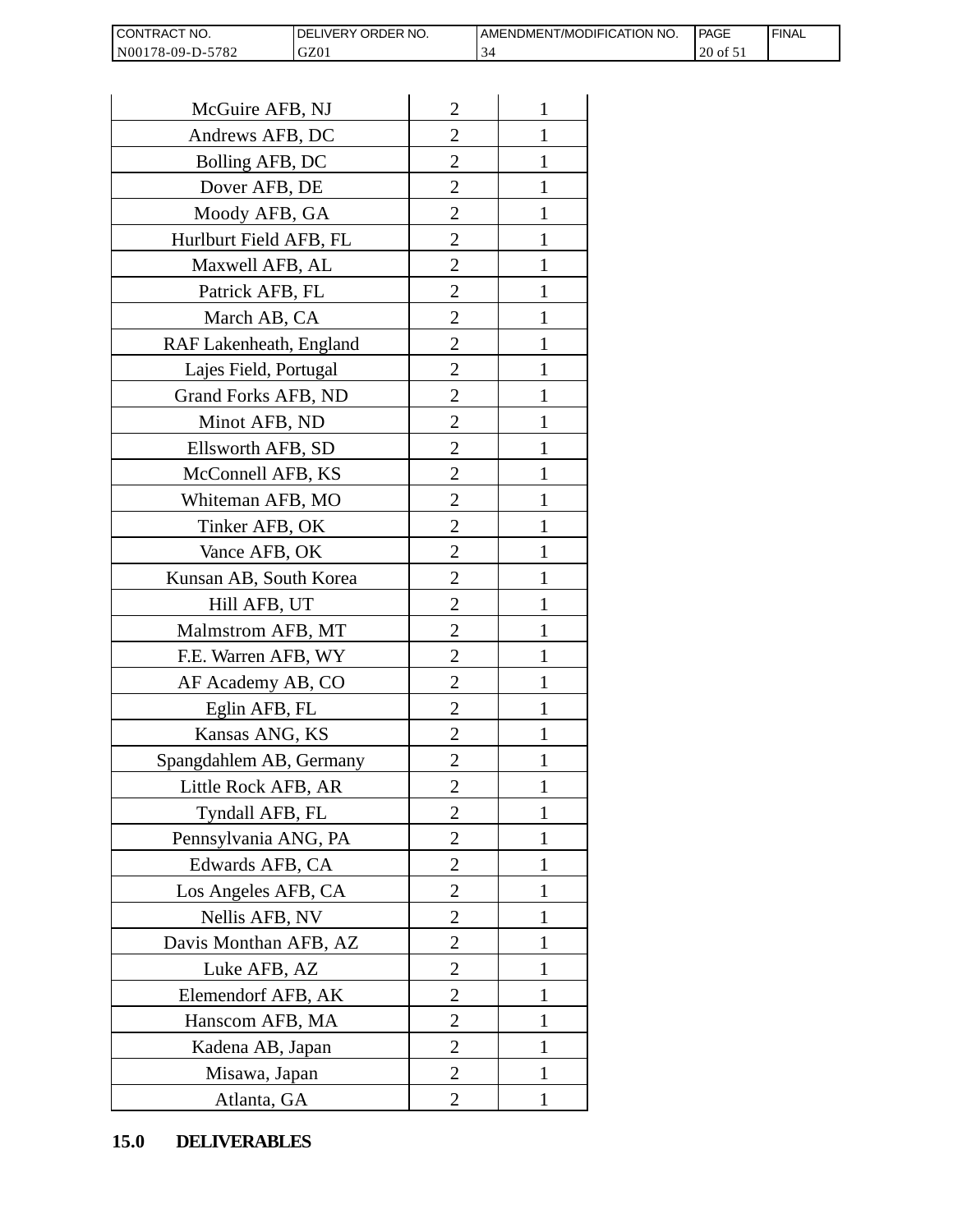| <b>CONTRAC</b><br>'NO.     | NO.<br>ORDER<br><b>DELIVERY</b> | AMENDMENT/MODIFICATION NO. | <b>PAGE</b>    | <b>FINAL</b> |
|----------------------------|---------------------------------|----------------------------|----------------|--------------|
| 5782<br>N00<br>$78-09-D$ - | 770<br>JZU                      |                            | ΟĪ<br>$\sim$ 1 |              |

- Conference, Meeting Minutes and Presentation Reports as required CDRL A001
- Technical Reports as required CDRL A002
- Monthly Status Reports CDRL A003
- $\bullet$  Monthly Financial Reports CDRL A004
- Weekly Activity Reports (WAR) CDRL A005
- White Papers CDRL A006
- NOC Operations CDRL A007
- Network Architecture Analysis Design as required CDRL A008

| CONTRACT NO.<br>N00178-09-D-5782                                                                                                                                                                                                                                                                                                                                 | DELIVERY ORDER NO.<br>GZ01                                                                                                                                                                                                                                                                                              | AMENDME<br>34 |
|------------------------------------------------------------------------------------------------------------------------------------------------------------------------------------------------------------------------------------------------------------------------------------------------------------------------------------------------------------------|-------------------------------------------------------------------------------------------------------------------------------------------------------------------------------------------------------------------------------------------------------------------------------------------------------------------------|---------------|
|                                                                                                                                                                                                                                                                                                                                                                  |                                                                                                                                                                                                                                                                                                                         |               |
| • Monthly Status Reports - CDRL A003<br>• Monthly Financial Reports - CDRL A004<br>• White Papers - CDRL A006<br>• NOC Operations - CDRL A007                                                                                                                                                                                                                    | • Conference, Meeting Minutes and Presentation Reports as rec<br>• Technical Reports as required - CDRL A002<br>• Weekly Activity Reports (WAR) – CDRL A005<br>• Network Architecture Analysis Design as required - CDRL A                                                                                              |               |
|                                                                                                                                                                                                                                                                                                                                                                  | Type of Technical Reports - A002                                                                                                                                                                                                                                                                                        |               |
| <b>NOC</b> Operations                                                                                                                                                                                                                                                                                                                                            |                                                                                                                                                                                                                                                                                                                         |               |
| Network Architecture Analysis Design                                                                                                                                                                                                                                                                                                                             |                                                                                                                                                                                                                                                                                                                         |               |
| <b>Mitigation Reports</b>                                                                                                                                                                                                                                                                                                                                        |                                                                                                                                                                                                                                                                                                                         |               |
| SSAA Gap Analysis                                                                                                                                                                                                                                                                                                                                                |                                                                                                                                                                                                                                                                                                                         |               |
|                                                                                                                                                                                                                                                                                                                                                                  |                                                                                                                                                                                                                                                                                                                         |               |
| 16.0<br><b>WORKLOAD ESTIMATE</b>                                                                                                                                                                                                                                                                                                                                 |                                                                                                                                                                                                                                                                                                                         |               |
| The following workload data is provided for informational purposes<br>Contract.                                                                                                                                                                                                                                                                                  |                                                                                                                                                                                                                                                                                                                         |               |
| Number of man-hours: 121,408 per year                                                                                                                                                                                                                                                                                                                            |                                                                                                                                                                                                                                                                                                                         |               |
| Other Direct Costs: \$300,000 per year                                                                                                                                                                                                                                                                                                                           |                                                                                                                                                                                                                                                                                                                         |               |
| C-313 SECURITY REQUIREMENTS (DEC 1999)                                                                                                                                                                                                                                                                                                                           |                                                                                                                                                                                                                                                                                                                         |               |
| The work to be performed under this contract as delineated in the DI<br>officer insert attachment number] involves access to and handling of o                                                                                                                                                                                                                   |                                                                                                                                                                                                                                                                                                                         |               |
| In addition to the requirements of the FAR 52.204-2 "Security Requi<br>Security Officer, who shall (1) be responsible for all security aspects of<br>assure compliance with the National Industry Security Program Oper<br>assure compliance with any written instructions from the Security Of<br>Charleston, P.O. Box 190022, North Charleston, SC 29419-9022. |                                                                                                                                                                                                                                                                                                                         |               |
| C-315 WORKWEEK (DEC 1999)                                                                                                                                                                                                                                                                                                                                        |                                                                                                                                                                                                                                                                                                                         |               |
|                                                                                                                                                                                                                                                                                                                                                                  | (a) All or a portion of the effort under this contract will be per<br>normal workweek for Government employees at SPAWAR Sy<br>is Monday through Friday 0730 to 1600. Work at this Gover<br>contractor within the normal workweek unless differing hours<br>Following is a list of holidays observed by the Government: |               |
|                                                                                                                                                                                                                                                                                                                                                                  | Name of Holiday Time of Observance                                                                                                                                                                                                                                                                                      |               |
| New Year's Day 1 January                                                                                                                                                                                                                                                                                                                                         |                                                                                                                                                                                                                                                                                                                         |               |
|                                                                                                                                                                                                                                                                                                                                                                  | Martin Luther King Jr. Day Third Monday in January                                                                                                                                                                                                                                                                      |               |

#### **16.0 WORKLOAD ESTIMATE**

The following workload data is provided for informational purposes only to assist you in estimating the price of this Contract.

### *C-313 SECURITY REQUIREMENTS (DEC 1999)*

The work to be performed under this contract as delineated in the DD Form 254, Attachment No. 2 [Contracting officer insert attachment number] involves access to and handling of classified material up to and including Secret.

In addition to the requirements of the FAR 52.204-2 "Security Requirements" clause, the Contractor shall appoint a Security Officer, who shall (1) be responsible for all security aspects of the work performed under this contract, (2) assure compliance with the National Industry Security Program Operating Manual (DODINST 5220.22M), and (3) assure compliance with any written instructions from the Security Officer Code OA1, SPAWAR Systems Center Charleston, P.O. Box 190022, North Charleston, SC 29419-9022.

#### *C-315 WORKWEEK (DEC 1999)*

(a) All or a portion of the effort under this contract will be performed on a Government installation. The normal workweek for Government employees at SPAWAR Systems Center Charleston and its Detachments is Monday through Friday 0730 to 1600. Work at this Government installation, shall be performed by the contractor within the normal workweek unless differing hours are specified on the individual task orders. Following is a list of holidays observed by the Government: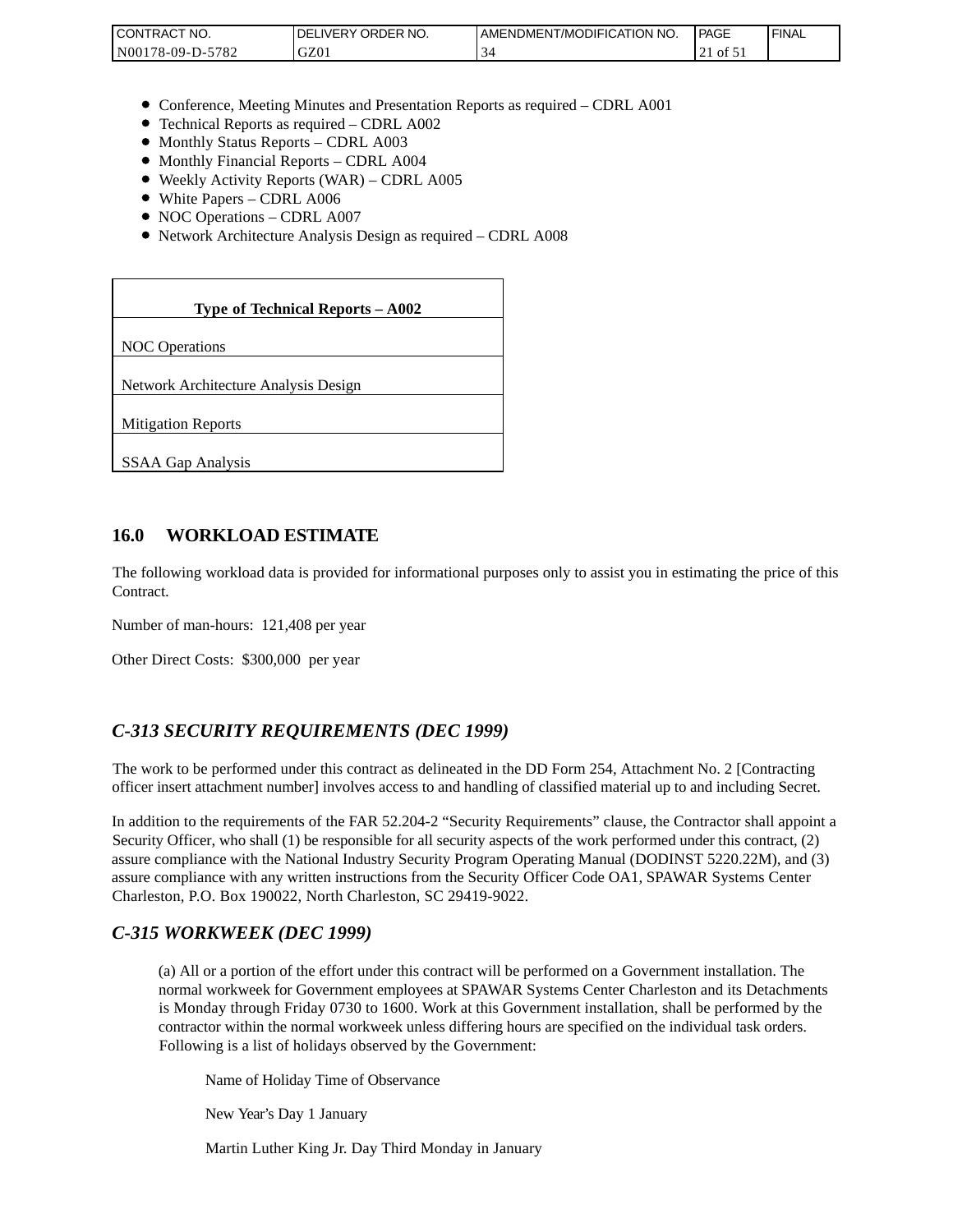| CONTRACT NO.     | `NO.<br>' ORDER<br><b>DELIVERY</b> | AMENDMENT/MODIFICATION NO. | <b>PAGE</b>  | 'FINAL |
|------------------|------------------------------------|----------------------------|--------------|--------|
| N00178-09-D-5782 | GZ0 <sub>1</sub>                   |                            | of $51$<br>∼ |        |

President's Day Third Monday in February

Memorial Day Last Monday in May

Independence Day 4 July

Labor Day First Monday in September

Columbus Day Second Monday in October

Veteran's Day 11 November

Thanksgiving Day Fourth Thursday in November

Christmas Day 25 December

(b) If any of the above holidays occur on a Saturday or a Sunday, then such holiday shall be observed by the Contractor in accordance with the practice as observed by the assigned Government employees at the using activity.

(c) If the Contractor is prevented from performance as the result of an Executive Order or an administrative leave determination applying to the using activity, such time may be charged to the contract as direct cost provided such charges are consistent with the Contractor's accounting practices.

(d) This contract does not allow for payment of overtime during the normal workweek for employees who are not exempted from the Fair Labor Standards Act unless expressly authorized by the Ordering Officer. Under Federal regulations the payment of overtime is required only when an employee works more than 40 hours in a normal week period.

# *C-317 NOTICE TO CONTRACTOR OF CERTAIN DRUG DETECTION PROCEDURES (DEC 1999)*

(a) Pursuant to Navy policy applicable to both Government and contractor personnel, measures will be taken to prevent the introduction and utilization of illegal drugs and related paraphernalia into Government Work areas.

(b) In furtherance of the Navy's drug control program, unannounced periodic inspections of the following nature may be conducted by installation security authorities:

(1) Routine inspection of contractor occupied work spaces.

(2) Random inspections of vehicles on entry or exit, with drug detection dog teams as available, to eliminate them as a safe haven for storage of or trafficking in illegal drugs.

(3) Random inspections of personnel possessions on entry or exit from the installation.

(c) When there is probable cause to believe that a contractor employee on board a naval installation has been engaged in use, possession or trafficking of drugs, the installation authorities may detain said employee until the employee can be removed from the installation, or can be released to the local authorities having jurisdiction.

(d) Trafficking in illegal drug and drug paraphernalia by contract employees while on a military vessel/installation may lead to possible withdrawal or downgrading of security clearance, and/or referral for prosecution by appropriate law enforcement authorities.

(e) The contractor is responsible for the conduct of employees performing work under this contract and is, therefore, responsible to assure that employees are notified of these provisions prior to assignment.

(f) The removal of contractor personnel from a Government vessel or installation as a result of the drug offenses shall not be cause for excusable delay, nor shall such action be deemed a basis for an equitable adjustment to price, delivery or other provisions of this contract.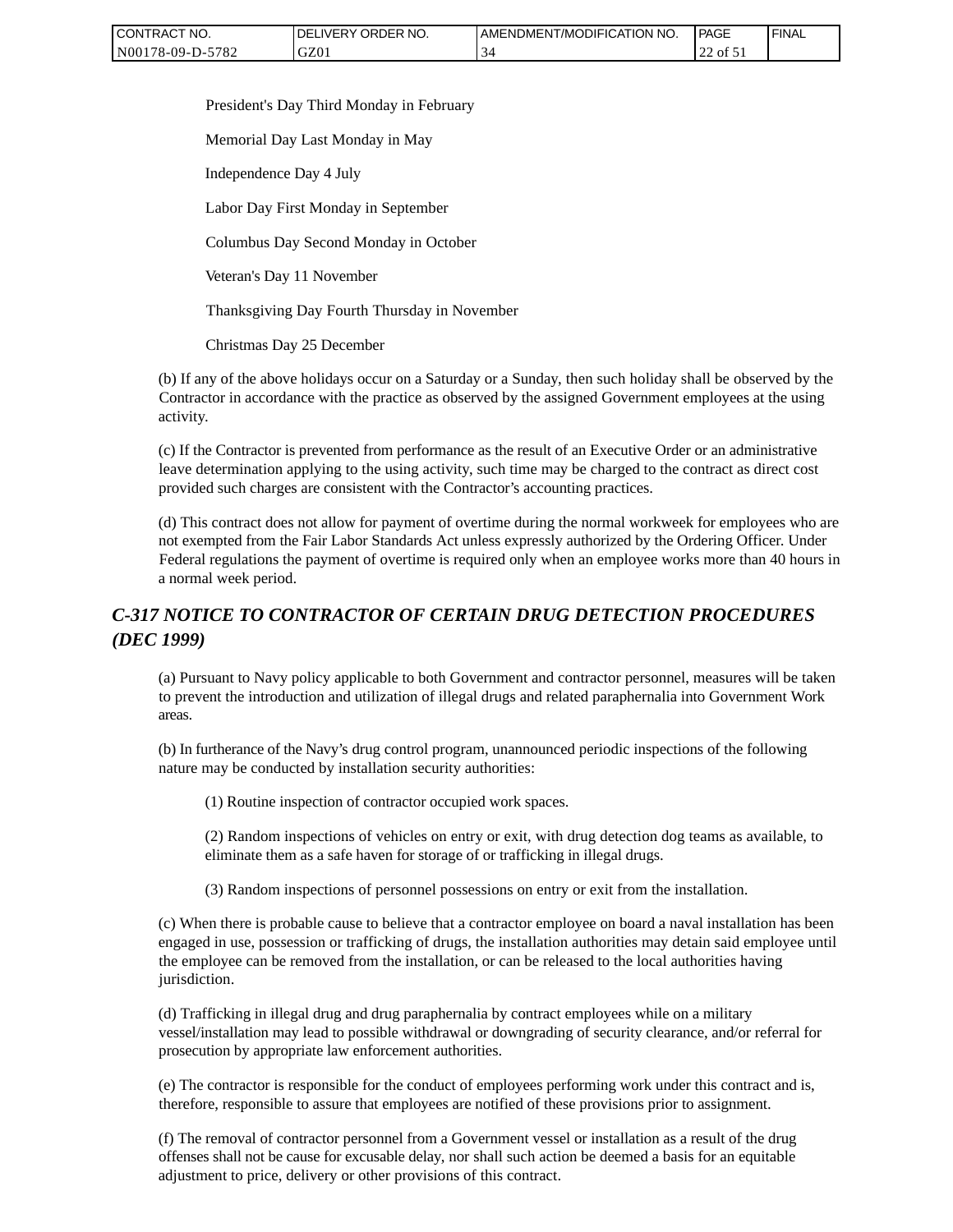| CONTRACT NO.     | <b>IDELIVERY ORDER NO.</b> | AMENDMENT/MODIFICATION NO. | <b>PAGE</b> | ' FINAL |
|------------------|----------------------------|----------------------------|-------------|---------|
| N00178-09-D-5782 | GZ01                       |                            | of 51<br>ت  |         |

# *C-718 ACCESSIBILITY OF ELECTRONIC AND INFORMATION TECHNOLOGY (JUN 2001)*

(a) Each Electronic and Information Technology (EIT) supply or service provided under this contract shall comply with the EIT Accessibility Standards listed below:

[The Contracting Officer shall consult with the program office to determine which standards listed in subsection (a) apply and shall check all applicable standards prior to issuing the solicitation.]

\_\_36 C.F.R. § 1194.21 (Software Applications and operating systems

\_\_36 C.F.R. § 1194.22 (Web-based and internet information and applications)

\_\_36 C.F.R. § 1194.23 (Telecommunications products)

\_\_36 C.F.R. § 1194.24 (Video and multimedia products)

\_\_36 C.F.R. § 1194.25 (Self contained, closed products)

\_\_36 C.F.R. § 1194.26 (Desktop and portable computers)

In addition, each EIT supply or service provided under this contract shall comply with 36 C.F.R. § 1194.31 (Functional performance criteria) and 36 C.F.R. § 1194.41 (Information, documentation, and support).

(b) If the Contracting Officer determines that any supply or service delivered under this contract does not comply with the EIT Accessibility Standards, the Contracting Officer will notify the Contractor in writing accordingly. If the Contractor fails to promptly correct or replace the nonconforming products or services with conforming products or services within the delivery schedule contained in the contract, the Government will have the rights and remedies contained in the contract.

*(End of specification)*

# *C-719 EXEMPTION FROM ELECTRONIC AND INFORMATION TECHNOLOGY ACCESSIBILITY REQUIREMENTS (JUN 2001)*

(a) The Government has determined that the following exemption(s) to the Electronic and Information Technology (EIT) Accessibility Standards (36 C.F.R. § 1194) are applicable to this procurement:

\_\_\_\_ The EIT to be provided under this contract has been designated as a National Security System.

\_\_\_\_ The EIT acquired by the contractor is incidental to this contract.

\_\_\_\_ The EIT to be provided under this contract would require a fundamental alteration in the nature of the product or its components in order to comply with the EIT Accessibility Standards.

\_\_\_\_ The EIT to be provided under this contract will be located in spaces frequented only by service personnel for maintenance, repair, or occasional monitoring of equipment.

\_\_\_\_ Compliance with the EIT Accessibility Standards would impose an undue burden on the agency.

\_\_\_\_ The EIT to be provided under this contract is purchased in accordance with FAR Subpart 13.2 prior to January 1, 2003.

(b) Notwithstanding that an exemption exists, the Contractor may furnish supplies or services provided under this contract that comply with the EIT Accessibility Standards (36 C.F.R. § 1194).

### *C-720 PERFORMANCE BASED REVIEW AND ACCEPTANCE PROCEDURES*

This is a performance based order, as defined in FAR Part 37.6. Contractor performance will be reviewed in accordance with the Quality Assurance Plan as follows:

#### *QUALITY ASSURANCE PLAN*

(1) Objective: The purpose of this plan is to provide a quality assurance plan for the services contracted under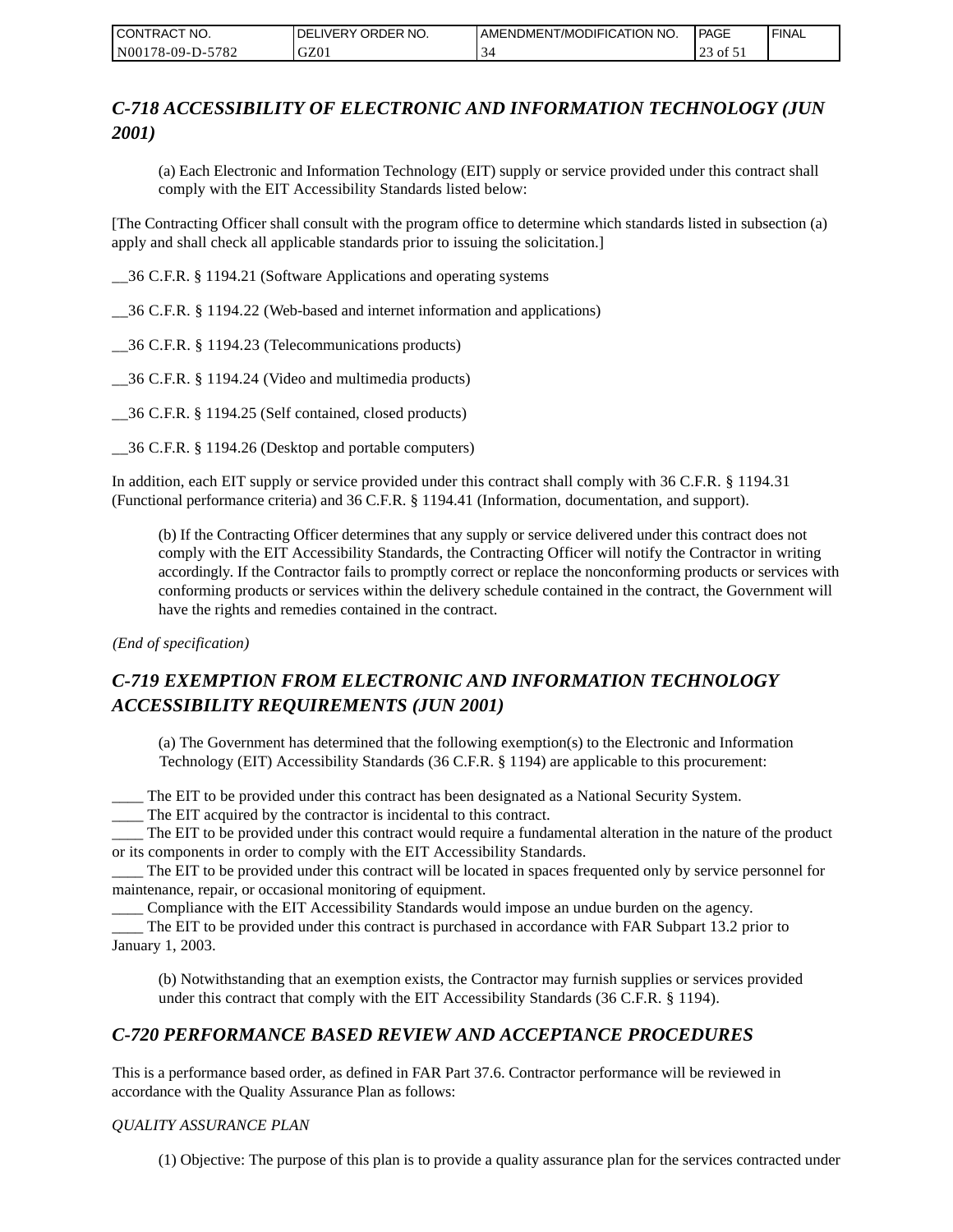| CONTRACT NO.     | ORDER NO.<br><b>DELIVERY</b> | <b>AMENDMENT/MODIFICATION NO.</b> | PAGE        | 'FINAL |
|------------------|------------------------------|-----------------------------------|-------------|--------|
| N00178-09-D-5782 | GZ01                         |                                   | ot 51<br>24 |        |

this Task Order. This plan provides a basis for the Task Order Manager (TOM) to evaluate the quality of the contractor's performance. The oversight provided for in this plan, and the remedy established, will help ensure that service levels are of high quality throughout the task order term.

(2) Performance Standards:

a. The deliverables under this task order will be consistently technically accurate.

b. The services delivered under this task order will be consistently of high quality.

c. The contractor's cost control efforts under this task order will be consistently effective (applicable to cost reimbursement task orders).

d. The contractor will be consistently responsive to Government customers in its performance of this task order.

e. For the purposes of this plan, "consistently" is defined as "generally holding true", "persistently over time", and/or "overall uniformly".

(3) Evaluation Methods: The TOM will conduct performance evaluations based on the standards in paragraph 2 above using the following technique:

a. During the performance period of the task order, the TOM will continually and proactively monitor contractor efforts and obtain input from other Government personnel with performance oversight functions to ascertain the level of compliance with the Performance Standards.

b. Every 12 months after the effective date of the task order, the TOM will prepare a Task Order Performance Evaluation (TOPE) documenting the results of the efforts performed under paragraph 3.a. above.

c. The TOM will upload the TOPE to the SeaPort Portal.

(4) Remedy

a. If the annual Performance Evaluation indicates that the contractor has not met one or more of the Performance Standards, the following negative remedy becomes effective: the TOM will submit a negative TOPE on the SeaPort Portal for the applicable Performance Standard.

b. This is a significant negative remedy as the TOPE is a key part of the Performance Monitoring process which:

i. Provides input to the annual Contractor Performance Assessment Report (CPAR); and

ii. Determines the contractor's ability to earn term extensions to its basic SeaPort-e contract in accordance with the Award Term provisions contained therein.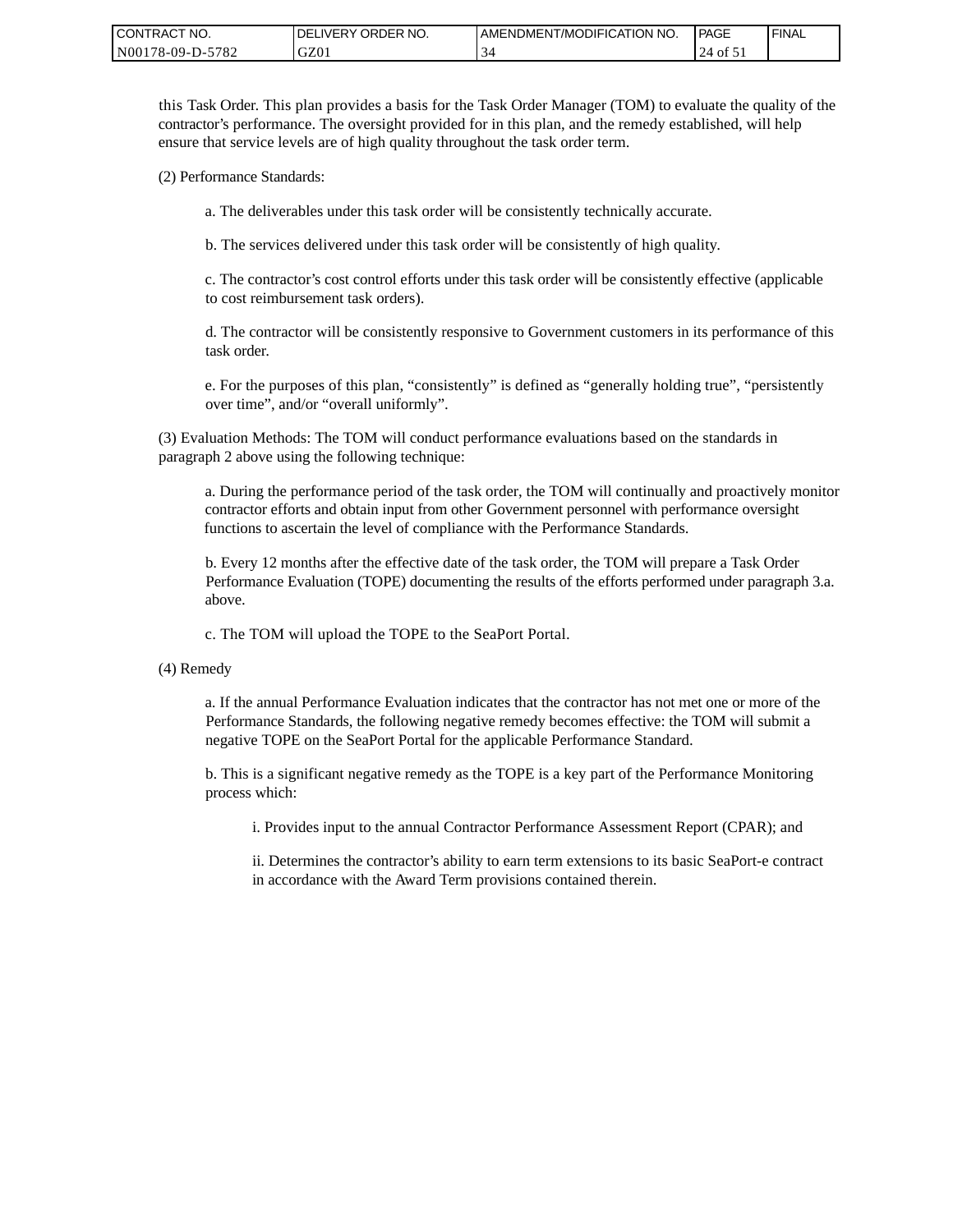| CONTRACT NO.           | ORDER NO.<br>DELI<br>_IVERY | AMENDMENT/MODIFICATION NO. | l PAGE                               | 'FINAL |
|------------------------|-----------------------------|----------------------------|--------------------------------------|--------|
| -5782<br>N00178-09-D-5 | GZ01                        |                            | $\overline{01}$ $\overline{1}$<br>ر_ |        |

# **SECTION D PACKAGING AND MARKING**

SHIP TO INFORMATION:

See Section G - Task Order Manager

Packaging and Marking shall be in accordance with Section D of the SeaPort-e Multiple Award IDIQ contract.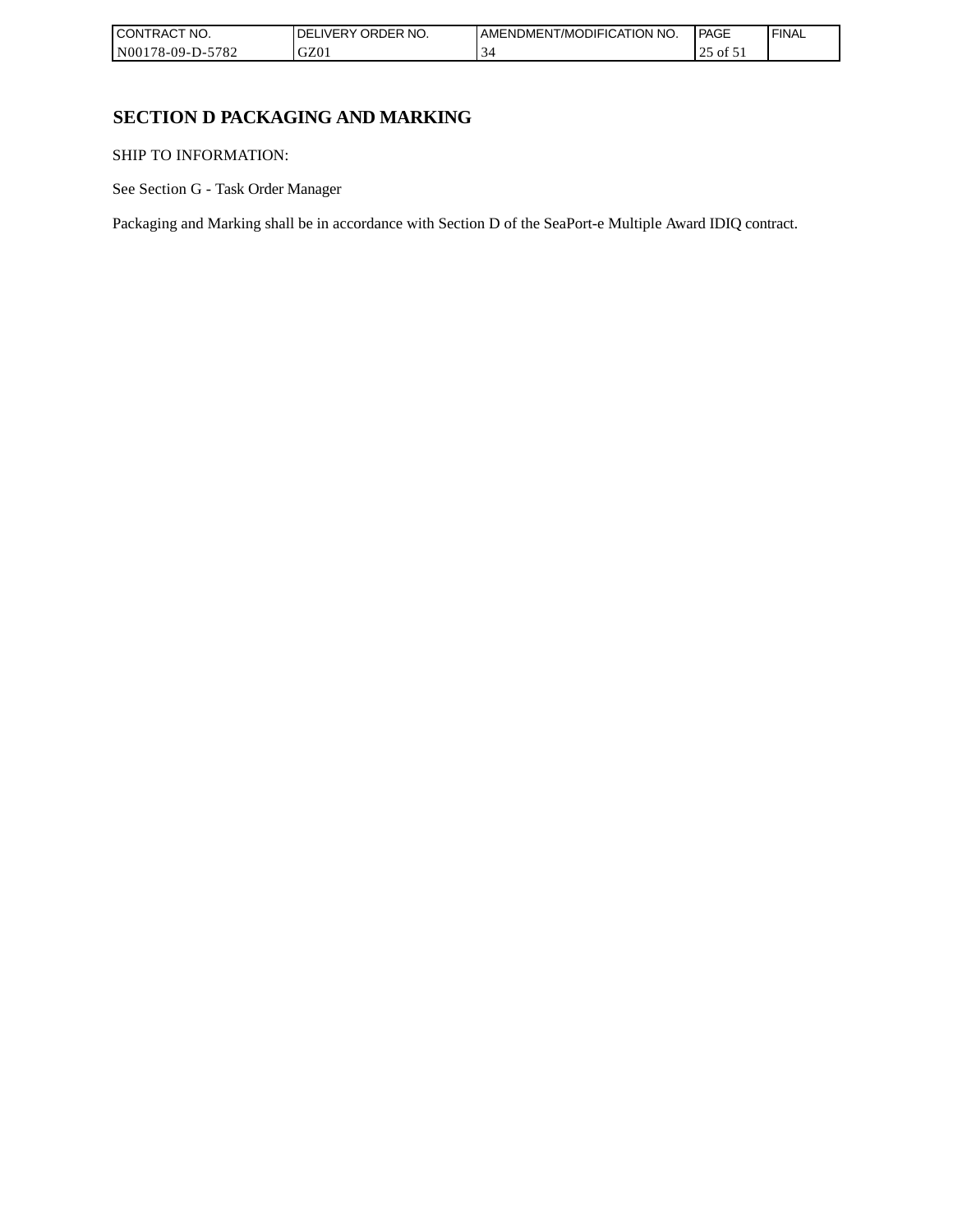| CONTRACT<br>`CT NO.      | `NO.<br>' ORDER<br><b>DELIVERY</b> | I AMENDMENT/MODIFICATION NO. | l PAGE  | ' FINAL |
|--------------------------|------------------------------------|------------------------------|---------|---------|
| $-5782$<br>N00178-09-D-5 | GZ01                               |                              | 26 of 5 |         |

# **SECTION E INSPECTION AND ACCEPTANCE**

E-303 INSPECTION AND ACCEPTANCE- - DESTINATION (JAN 2002)

Inspection and acceptance of the services to be furnished hereunder shall be made at destination by the Task Order Manager or his duly authorized representative.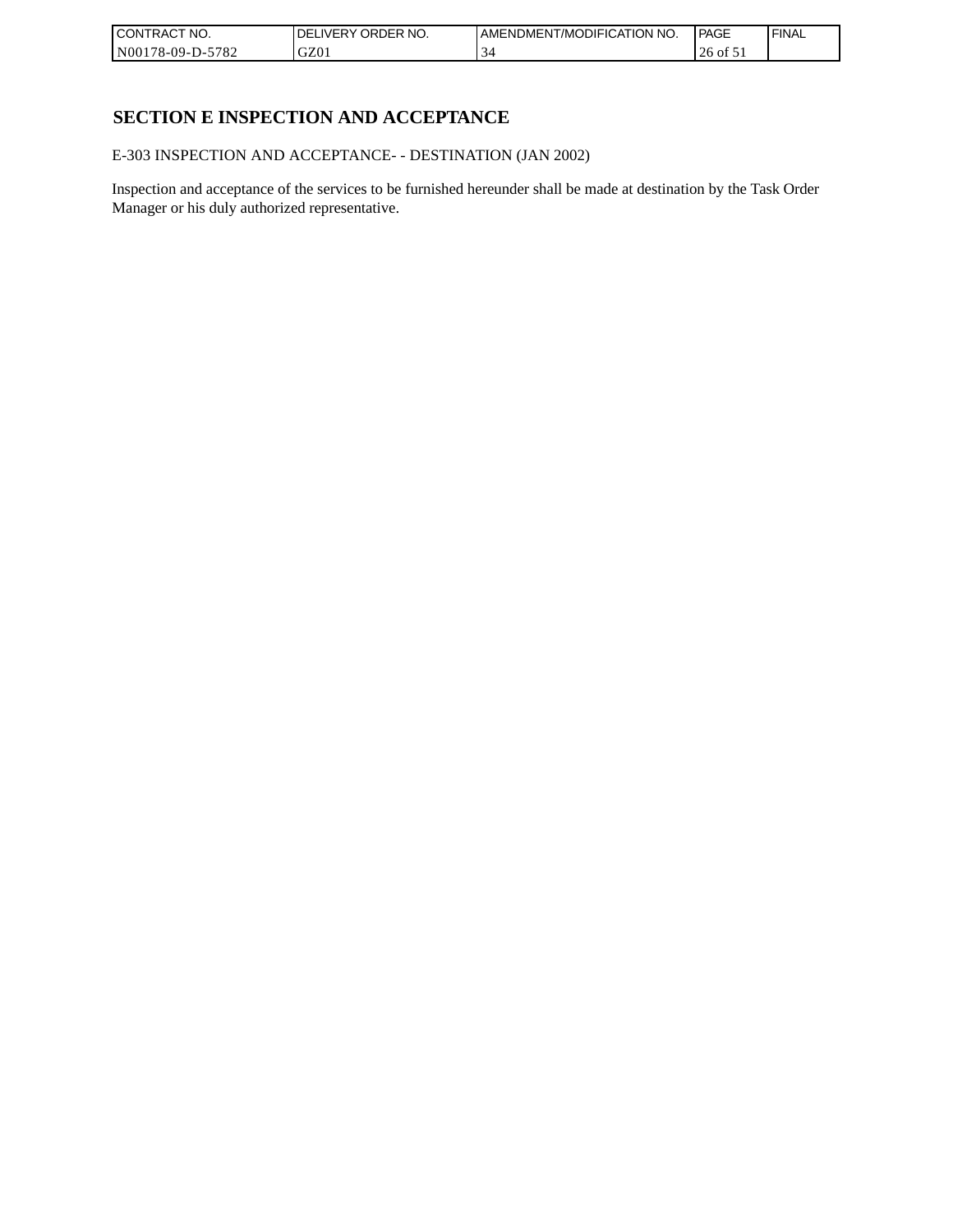| CON <sub>1</sub><br>TRACT NO. | NO.<br>' ORDER<br><b>DELIVERY</b> | <b>I AMENDMENT/MODIFICATION NO.</b> | <b>PAGE</b>  | ' FINAL |
|-------------------------------|-----------------------------------|-------------------------------------|--------------|---------|
| N00178-09-D-5782              | GZ01                              |                                     | of $51$<br>∼ |         |

# **SECTION F DELIVERABLES OR PERFORMANCE**

The periods of performance for the following Items are as follows:

| 4001 | 1/11/2012 - 1/10/2013   |
|------|-------------------------|
| 4002 | $9/11/2012 - 9/10/2013$ |
| 4003 | $9/11/2013 - 9/10/2014$ |
| 4004 | $9/11/2014 - 9/10/2015$ |
| 4005 | $9/11/2015 - 9/12/2016$ |
| 4006 | $9/11/2016 - 7/10/2017$ |
| 6001 | $1/11/2012 - 1/10/2013$ |
| 6002 | $9/11/2012 - 9/10/2013$ |
| 6003 | $9/11/2013 - 9/10/2014$ |
| 6004 | $9/11/2014 - 9/10/2015$ |
| 6005 | $9/11/2015 - 9/10/2016$ |
| 6006 | $9/11/2016 - 7/10/2017$ |
|      |                         |

The periods of performance for the following Items are as follows:

| 4001 | 1/11/2012 - 1/10/2013   |
|------|-------------------------|
| 4002 | $9/11/2012 - 9/10/2013$ |
| 4003 | $9/11/2013 - 9/10/2014$ |
| 4004 | $9/11/2014 - 9/10/2015$ |
| 4005 | $9/11/2015 - 9/12/2016$ |
| 6001 | $1/11/2012 - 1/10/2013$ |
| 6002 | $9/11/2012 - 9/10/2013$ |
| 6003 | $9/11/2013 - 9/10/2014$ |
| 6004 | $9/11/2014 - 9/10/2015$ |
| 6005 | $9/11/2015 - 9/10/2016$ |
|      |                         |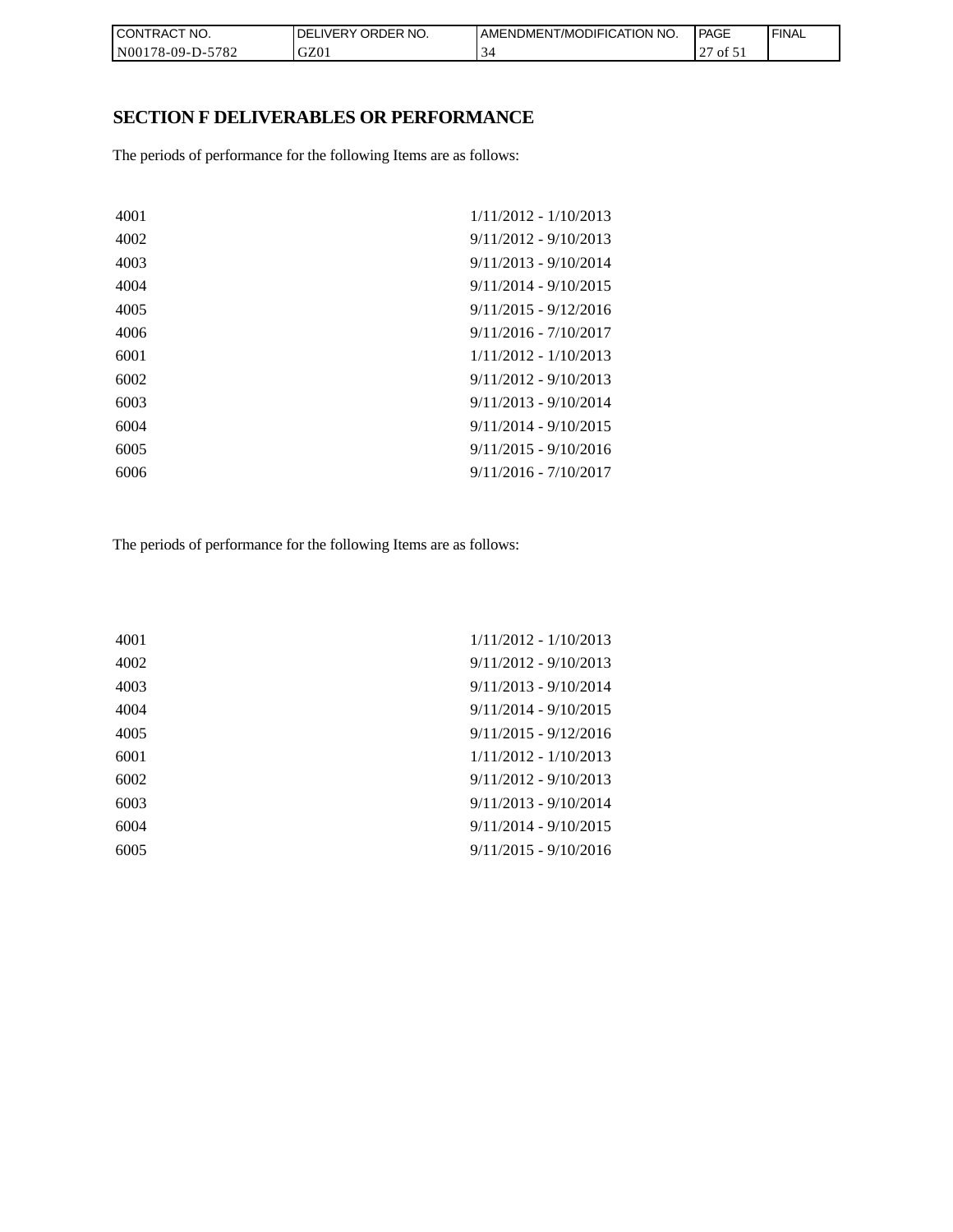| <b>I CONTRACT NO.</b> | DELIVERY ORDER NO. | I AMENDMENT/MODIFICATION NO. | <b>PAGE</b>   | ' FINAL |
|-----------------------|--------------------|------------------------------|---------------|---------|
| N00178-09-D-5782      | GZ01               |                              | 28<br>' of 51 |         |

# **SECTION G CONTRACT ADMINISTRATION DATA**

COR

Philip A. Middleton, Code 58210, P. O. Box 19022 North Charleston, SC 29419-9022 [philip.a.middleton@navy.mil,](mailto:cphilip.a.middleton@navy.mil) 843-218-3331

G-314 TYPE OF CONTRACT (DEC 1999)

This is a CPFF task order.

# **G-317 INVOICING INSTRUCTIONS FOR SERVICES USING WIDE AREA WORK FLOW (WAWF) (JAN 2007)**

(a) Invoices for services rendered under this task order shall be submitted electronically through the Wide Area Work Flow-Receipt and Acceptance (WAWF). The contractor shall submit invoices for payment per contract terms. The Government shall process invoices for payment per contract terms.

(b) The vendor shall have their CAGE Code activated by calling 1-866-618-5988. Once activated, the vendor shall self-register at the WAWF website at [https://wawf.eb.mil.](https://wawf.eb.mil/) Vendor training is available on the internet at [https://wawftraining.eb.mil.](https://wawftraining.eb.mil/) Additional support can be accessed by calling the Navy WAWF Assistance Line at 1-800-559-9293.

(c) Back-up documentation can be included and attached to the invoice in WAWF. Attachments created with any Microsoft Office product, or Adobe (.pdf files), is attachable to the invoice in WAWF.

(d) A separate invoice will be prepared no more frequently than every two weeks. Do not combine the payment claims for services provided under this contract.

| Invoice<br><b>Type</b> | <b>Cost Vouchers</b>              |
|------------------------|-----------------------------------|
|                        |                                   |
| Issued by $N65236$     |                                   |
| Admin                  |                                   |
| by                     | S2404A DCMA MANASSAS              |
| <b>DCAA</b>            |                                   |
| Auditor                | HAA47F DCAA Fairfax Branch Office |
| Service                |                                   |
| Approver               | S2404A DCMA MANASSAS              |
| Pay by                 | HQ0338 DFAS COLUMBUS CENTER       |

(e) The following information is provided for completion of the invoice in WAWF:

Pursuant to the requirement at DFARS PGI 204.7108, Payment Instructions (d) (12) none of the standard payment instructions identified in paragraphs  $(d)(1)$  through  $(11)$  of this section are appropriate, the Payment instructions below provide a significantly better reflection of how funds will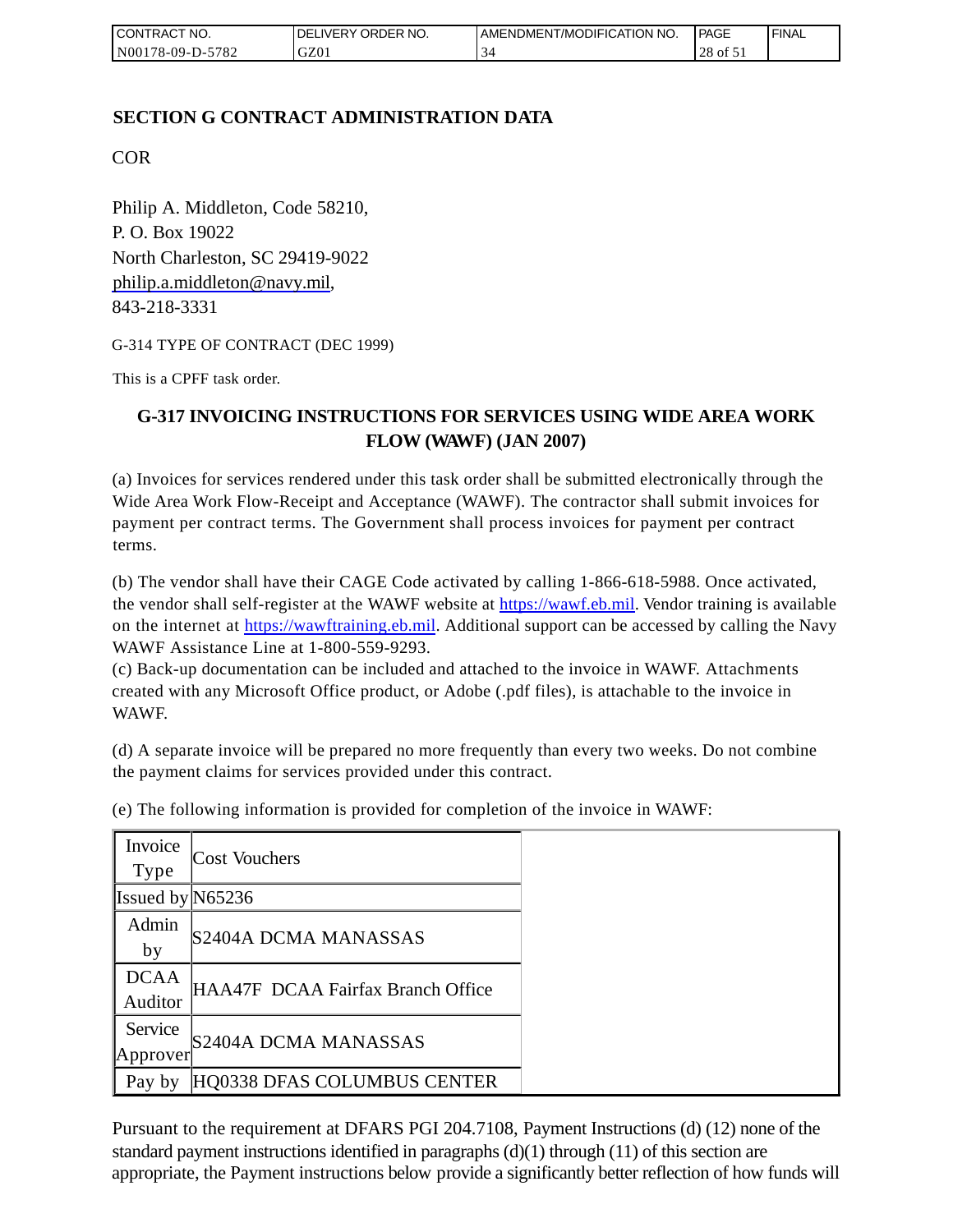| I CONTRACT NO.   | I DELIVERY ORDER NO. | AMENDMENT/MODIFICATION NO.      | PAGE                | ' FINAL |
|------------------|----------------------|---------------------------------|---------------------|---------|
| N00178-09-D-5782 | GZ01                 | $\overline{\phantom{a}}$<br>ى - | $^{129}$ ot $^{11}$ |         |

be expended in support of contract performance.

# **INVOICING AND PAYMENT INSTRUCTIONS FOR MULTIPLE ACCOUNTING CLASSIFICATION CITATIONS**

Consistent with task order clause 5252.232-9206, Segregation of Costs, the contractor shall segregate and accumulate costs for the performance of this task order by the appropriate Accounting Classification Reference Number (ACRN). The contractor's invoice shall identify the appropriate Contract and Task Order numbers. For the work performed, invoiced costs shall be associated to the Contract Line Item Number (CLIN), the Contract Subline Item (SLIN), and the specific ACRN. Invoices submitted to the paying office that do not comply with this requirement will be returned to the contractor for resubmission. The contractor shall provide an electronic copy of each invoice to the Task Order Manager at the time of submission to DCAA/DFAS. The paying office will disburse funds in strict compliance with the amounts invoiced by CLIN/SLIN/ACRN.

### **SPAWAR ATLANTIC OMBUDSMAN**

The SPAWAR Ombudsman for this Task Order is: Steve Harnig- 843-218-4560

Address: PO Box 190022, N. Charleston, SC 29419

Accounting Data

SLINID PR Number Amount -------- -------------------------------------------------- --------------------- 400101 1300239279 25000.00  $T.T.A$  : AA 970130.1212D 2012 010 1 010400807793-1 884 257.22 DRAM 26316 044226 Standard Number: DRAM 26316/AA NWA: 100000579665 0060 ALL TASKS IN THE PWS BASE Funding 25000.00 Cumulative Funding 25000.00 MOD 01 400102 1300286595 270000.00 LLA : AB 9720130 1212 201 2 010 1 010100 80 7700-1 884 257.31 P RM 22085 Standard Number: PRM 22085/AA NWA: 100000579674 0060 ALL TASKS 600101 1300286595 10000.00 LLA : AB 9720130 1212 201 2 010 1 010100 80 7700-1 884 257.31 P RM 22085 Standard Number: PRM 22085/AA NWA: 100000579674 0060 ODCS MOD 01 Funding 280000.00 Cumulative Funding 305000.00 MOD 02 400201 1300298860 1865000.00  $T.T.A$  : AC 9720130.18P2 252 46896 0 068688 2D JTF42 468962 1H303Q Standard Number: N4689612MPJTF42/AA NWA: 100000742221 0060 TASK MCIS CNDSP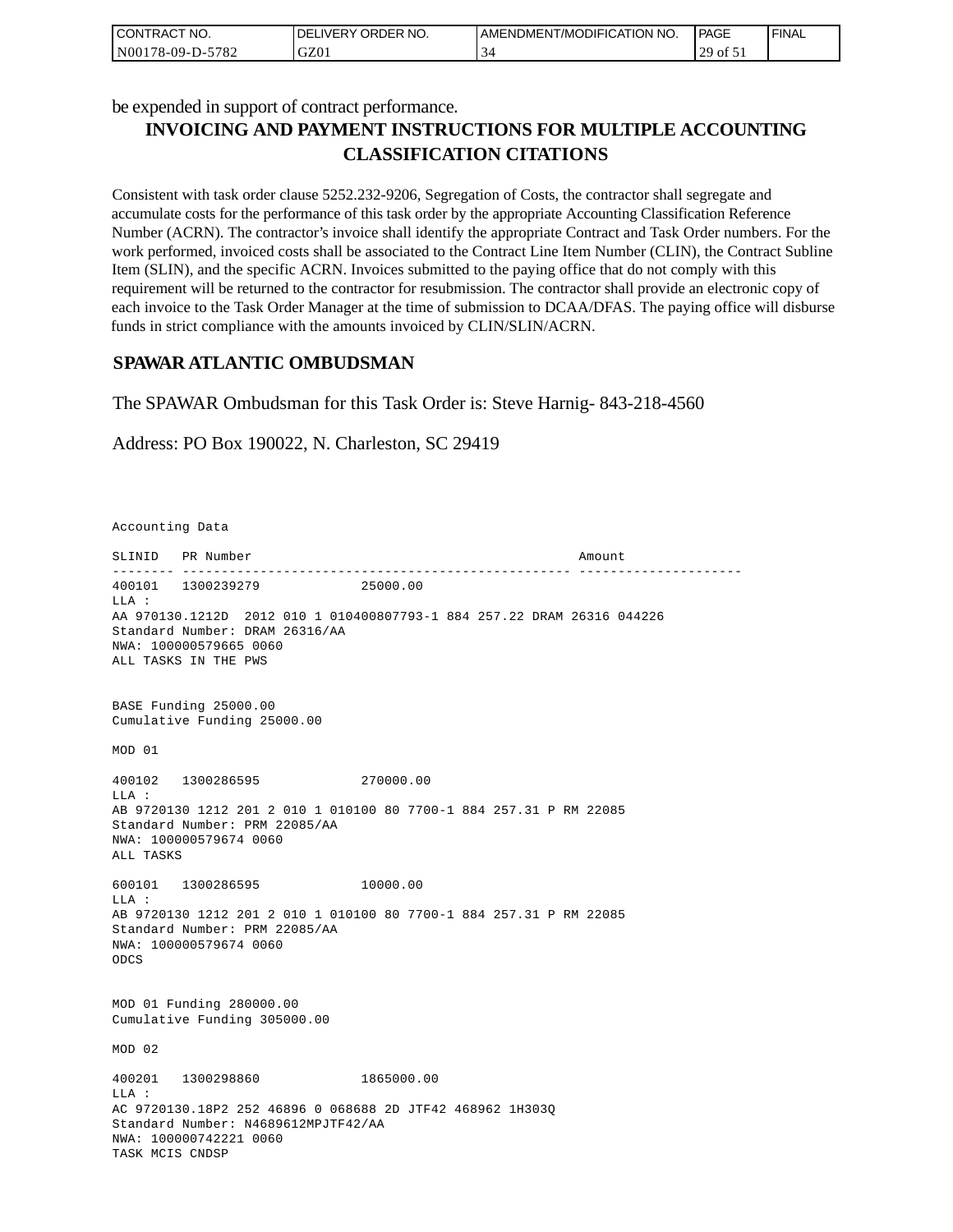| CONTRACT NO.     | <b>ORDER</b><br>NO.<br>LIVERY<br>DEL | AMENDMENT/MODIFICATION NO. | PAGE     | ' FINAL |
|------------------|--------------------------------------|----------------------------|----------|---------|
| N00178-09-D-5782 | GZ01                                 | $\sim$                     | 30 of 51 |         |
|                  |                                      |                            |          |         |

600201 1300298860 20000.00 LLA : AC 9720130.18P2 252 46896 0 068688 2D JTF42 468962 1H303Q Standard Number: N4689612MPJTF42/AA NWA: 100000742221 0060 ODCS TASK MCIS CNDSP

MOD 02 Funding 1885000.00 Cumulative Funding 2190000.00

MOD 03

400202 1300319971 272477.34 LLA : AD 970130.1313D 2013 0101010400807793-1884 257.31 PRM 3347 044226 Standard Number: PRM 33474 NWA: 100000773020 0060

MOD 03 Funding 272477.34 Cumulative Funding 2462477.34

MOD 04

400203 1300332147 185367.00 LLA : AE 9730130 1884 201 3 010 1 010400 80 7793-1 884 257.31 P RM 34293 044226 Standard Number: PRM 34293 NWA: 100000809878 0060 TASK MCIS NETTOPS

MOD 04 Funding 185367.00 Cumulative Funding 2647844.34

MOD 05 Funding 0.00 Cumulative Funding 2647844.34

MOD 06

400204 1300354996 150000.00 LLA : AG 970130.1313D 2013 0101010400807793-1884 275.31 PRM35086 044226 Standard Number: PMR 35086 NWA:100000832927-0060 TASK MCIS NETTOPS

400205 1300354996 125000.00 LLA : AH 970130.1313D 2013 0101010400807793-1884 275.31 PRM35050 044226 Standard Number: PRM 35050 NWA: 100000832928-0060 TASK MCIS NETTOPS

600202 1300354996 5000.00 LLA : AH 970130.1313D 2013 0101010400807793-1884 275.31 PRM35050 044226 Standard Number: PRM 35050 NWA: 100000832928-0060 ODCS MCIS NETTOPS

MOD 06 Funding 280000.00 Cumulative Funding 2927844.34

MOD 07 Funding 0.00 Cumulative Funding 2927844.34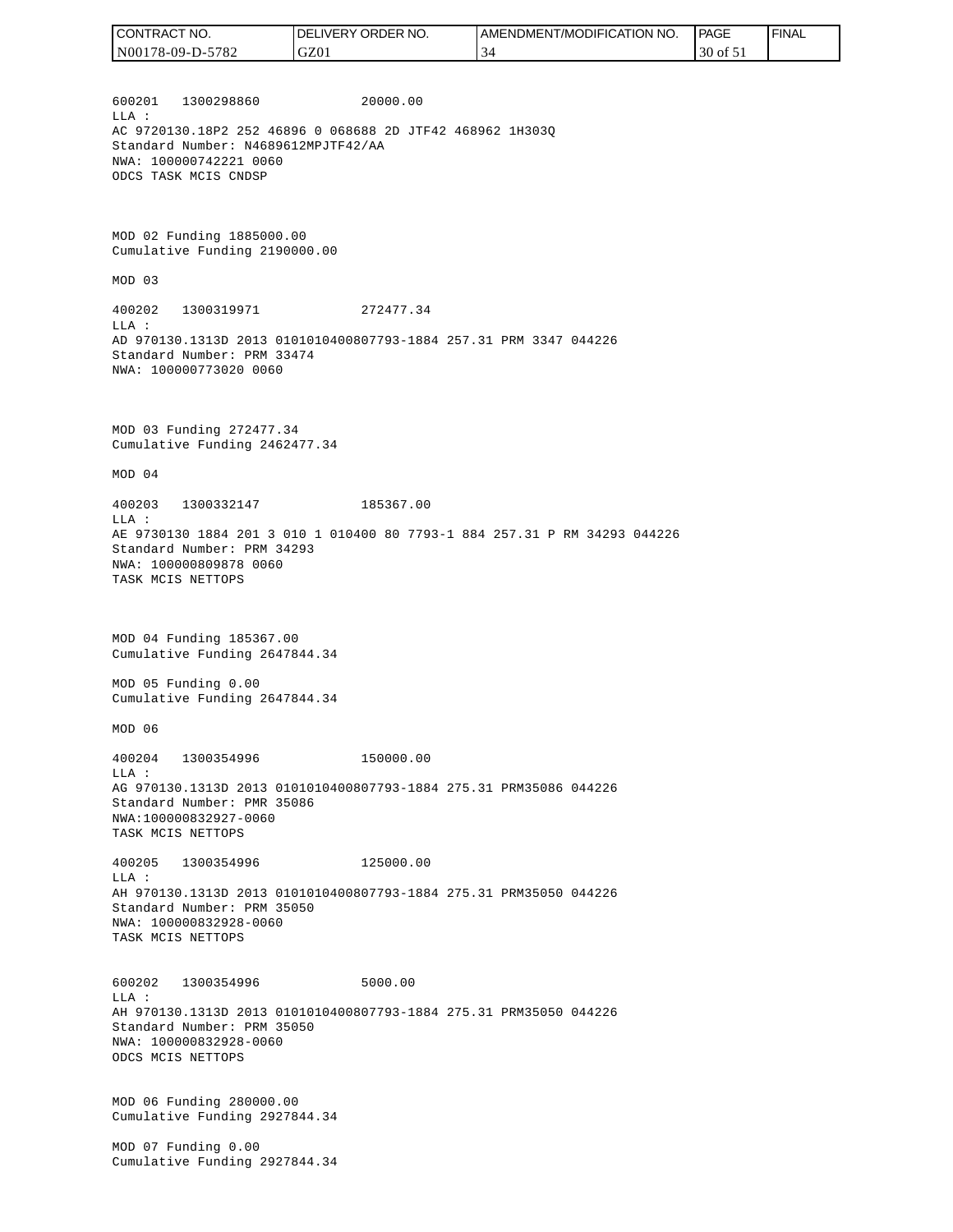| CONTRACT NO.     | <b>IDELIVERY ORDER NO.</b> | I AMENDMENT/MODIFICATION NO. | PAGE      | ' FINAL |
|------------------|----------------------------|------------------------------|-----------|---------|
| N00178-09-D-5782 | GZ01                       | - 34                         | $1$ of 51 |         |

MOD 08 400301 1300373150 1700000.00 LLA : AJ 9730130 18P2 253 46896 0 068688 2D PJTF38 4689631H304Q Standard Number: N4689613MPJTF38 NWA: 100000831524-0060 MCIS NETTOPS 400302 1300373150 180000.00 LLA : AK 9730130 1884 010 10104 0 080779 3 257.31 PRM36219 044226 Standard Number: PRM 36219 NWA: 100000852592-0060 MCIS NETTOPS 400303 1300373150 50000.00 LLA : AL 9730130 1884 010 10104 0 080779 3 257.31 PRM36229 044226 Standard Number: PRM 36229 NWA: 100000852590-0060 MCIS NETTOPS 600301 1300373150 9215.99  $T.T.A$  : AJ 9730130 18P2 253 46896 0 068688 2D PJTF38 4689631H304Q MOD 08 Funding 1939215.99 Cumulative Funding 4867060.33 MOD 09 Funding 0.00 Cumulative Funding 2927844.34 MOD 10 Funding 0.00 Cumulative Funding 4867060.33 MOD 11 400304 1300394554 150000.00 LLA : AM 970130.1414D 1884 0101010400807793 257.31 PRM46252 044226 Standard Number: PRM 46252 NWA: 100000876563 0060 TASK MCIS NETTOPS MOD 11 Funding 150000.00 Cumulative Funding 5017060.33 MOD 12 Funding 0.00 Cumulative Funding 5017060.33 MOD 13 400305 1300415544 450000.00  $L.L.A$  : AN 970130.1414D 1884 0101010400807793 257.31 PRM47234 044226 Standard Number: PRM47234 NWA: 100000876217 0060 MCIS NETTOPS MOD 13 Funding 450000.00 Cumulative Funding 5467060.33 MOD 14 400306 1300436371 432000.00 LLA : AP 970130 1414D 1884 010 10104 0 080779 3 257.31 PRM47625 044226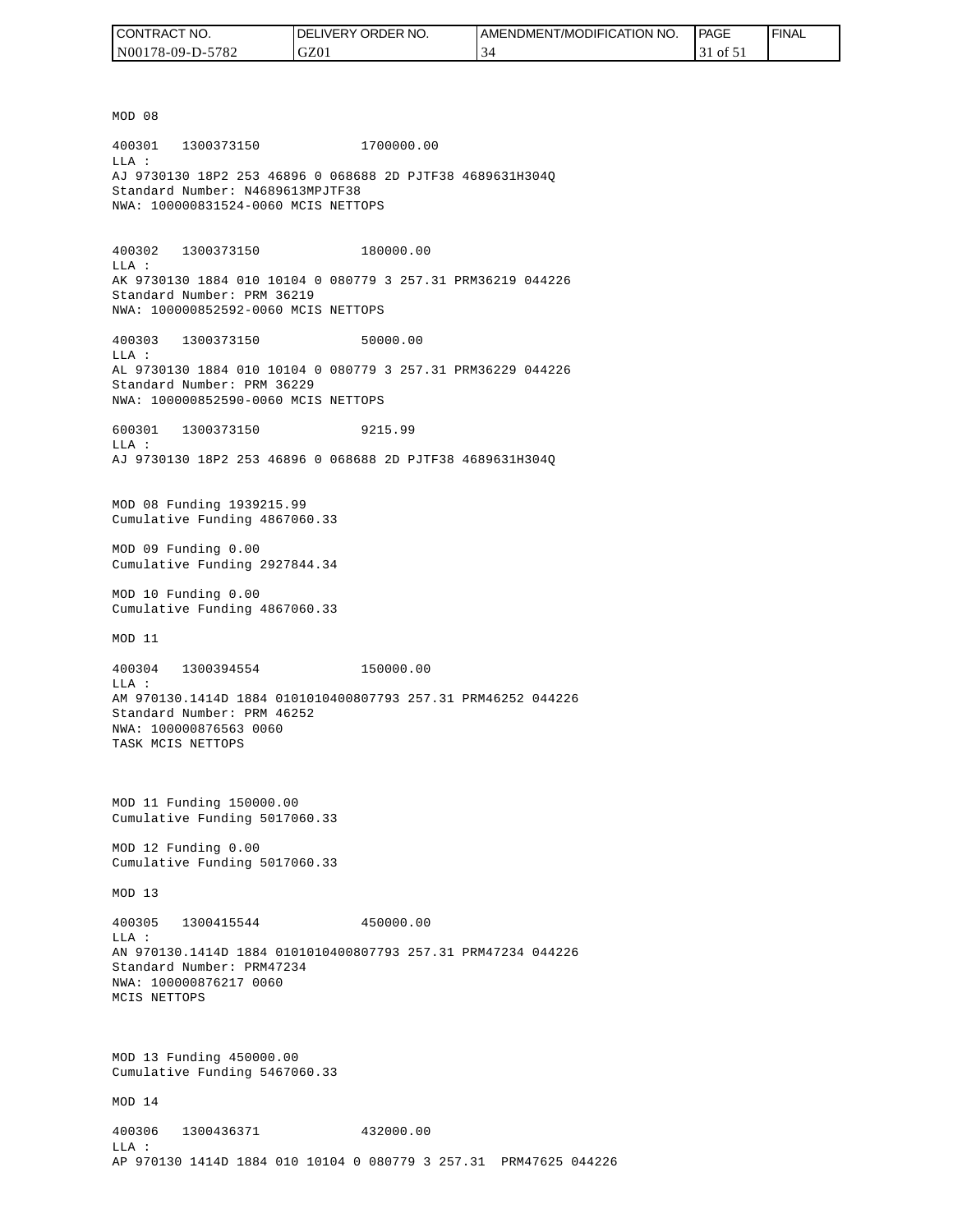CONTRACT NO. DELIVERY ORDER NO. AMENDMENT/MODIFICATION NO. PAGE FINALCONTRACT NO.<br>NO0178-09-D-5<br>Standard Numk<br>NWA: 1000087<br>IA CNDSP SUPP<br>400307 1300<br>400307 1300<br>400307 1300<br>MLA: 2000087<br>NET CNDSP SUPPC<br>600302 1300<br>NET TOPS SUPPC<br>600302 1300<br>LLA: AP 970130 141<br>Standard Numk<br>NWA: 10000087<br>MAD N00178-09-D-5782 GZ01 34 32 of 51 Standard Number: PRM 47625 NWA: 100000876218 0060 IA CNDSP SUPPORT 400307 1300436371 100000.00 LLA : AQ 970130 1414D 1884 010 10104 0 080779 3 257.31 PRM47236 044226 Standard Number: PRM 47236 NWA: 100000876564 0060 NETTOPS SUPPORT 600302 1300436371 1000.00 LLA : AP 970130 1414D 1884 010 10104 0 080779 3 257.31 PRM47625 044226 Standard Number: PRM 47625 NWA:100000876218 0060 ODCs IA CNDSP MOD 14 Funding 533000.00 Cumulative Funding 6000060.33 MOD 15 400401 1300443439 146506.30 LLA : AR 970130.1414D 1884 0101010400807793 257.31 PRM47246 044226 Standard Number: PRM 47246 NWA: 100000876513 0060 HAIMS SUPPORT 400402 1300443439 326566.16 LLA : AS 970130.1414D 1884 0101010400807793 257.31 PRM47632 044226 Standard Number: PRM 47632 NWA: 100000876514 0060 HAIMS SUPPORT 400403 1300443439 170045.28 LLA : AT 970130.1414D 1884 0101010400807793 257.31 PRM47629 044226 Standard Number: PRM 47629 NWA: 100000876565 0060 NET OPS 600401 1300443439 2000.00 LLA : AS 970130.1414D 1884 0101010400807793 257.31 PRM47632 044226 Standard Number: PRM 47632 NWA: 100000876514 0060 ODC HAIMS SUPPORT MOD 15 Funding 645117.74 Cumulative Funding 6645178.07 MOD 16 400403 1300443439 100.00 LLA : AT 970130.1414D 1884 0101010400807793 257.31 PRM47629 044226 Standard Number: PRM 47629 NWA: 100000876565 0060 NET OPS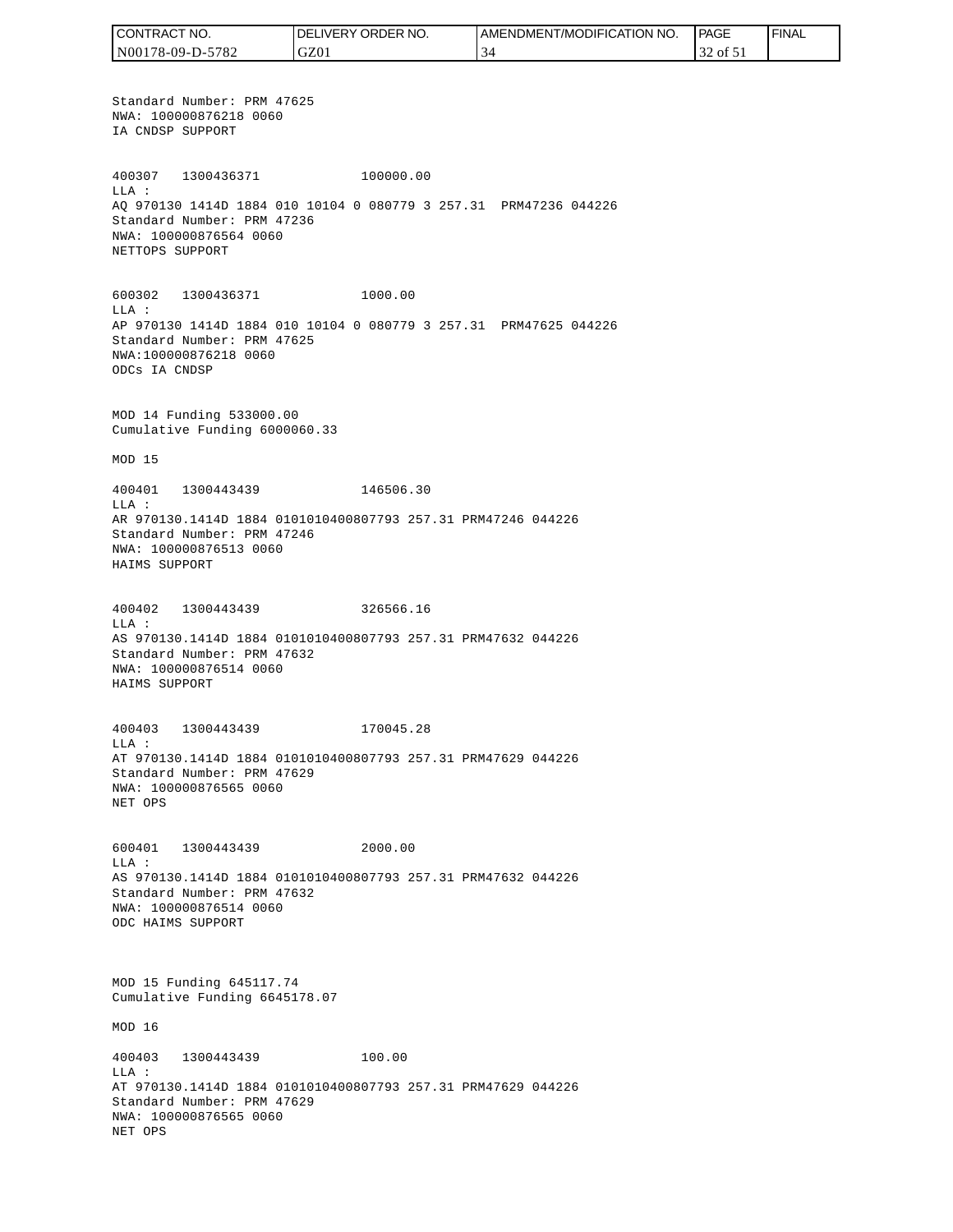| CONTRACT NO.     | NO.<br><b>ORDER</b><br>.IVERY<br>DELI' | AMENDMENT/MODIFICA<br>FICATION NO. | <b>PAGE</b>   | ' FINAL |
|------------------|----------------------------------------|------------------------------------|---------------|---------|
| N00178-09-D-5782 | GZ01                                   |                                    | 0Ī<br>JJ<br>. |         |

MOD 16 Funding 100.00 Cumulative Funding 6645278.07 MOD 17 400404 1300447315 79883.00 LLA : AU 9740130.14140 1884 010 10104 0 080779 3 257.31 PRM47236 044226 Standard Number: PRM 47236 NWA#100000876564-0060 400405 1300447315 31866.63 LLA : AV 9740130.1414D 1884 010 10104 0 080779 3 257.31 PRM47625 044226 Standard Number: PRM 47625 NWA# 100000876218-0060 400406 1300447315 1700000.00 LLA : AW 9740130.1414D 1884 010 10104 0 080778 1 257.31 PRM48711 044226 Standard Number: PRM 48711 NWA# 100000961211-0060 600402 1300447315 5000.00 LLA : AW 9740130.1414D 1884 010 10104 0 080778 1 257.31 PRM48711 044226 Standard Number: PRM 48711 NWA#100000961211-0060 MOD 17 Funding 1816749.63 Cumulative Funding 8462027.70 MOD 18 400407 1300481274 175000.00 LLA : AX 970130.1515D-1884 0101010400807793 257.31 044226 PRM510087 Standard Number: PRM510087 PR 1300481274 Funding Doc PRM510087 400408 1300481274 195000.00 LLA : AY 9750130 1884 010 10104 0 080779 3 257.31 PRM58800 044226 130048127400002 Standard Number: PRM58800 PR 1300481274 Funding DOC PRM58800 400409 130048127400004 90000.00 LLA : AZ 9750130 1884 010 10104 0 080779 3 257.31 PRM58810 044226 Standard Number: PRM58810 PR 1300481274 Funding DOC PRM58810 600403 130048127400003 5000.00 LLA : BA 9750130 1884 010 10104 0 080779 3 257.31 PRM58800 044226 Standard Number: PRM58800(odc) PR 1300481274 Funding Doc PRM58800(odc) MOD 18 Funding 465000.00 Cumulative Funding 8927027.70 MOD 19 400410 130049346600001 400000.00  $L.L.A$  : BB 9750130 1884 010 10104 0 080779 3 257.31 PRM510177 044226 Standard Number: PRM510177 ACRN BB: Labor PR 1300493466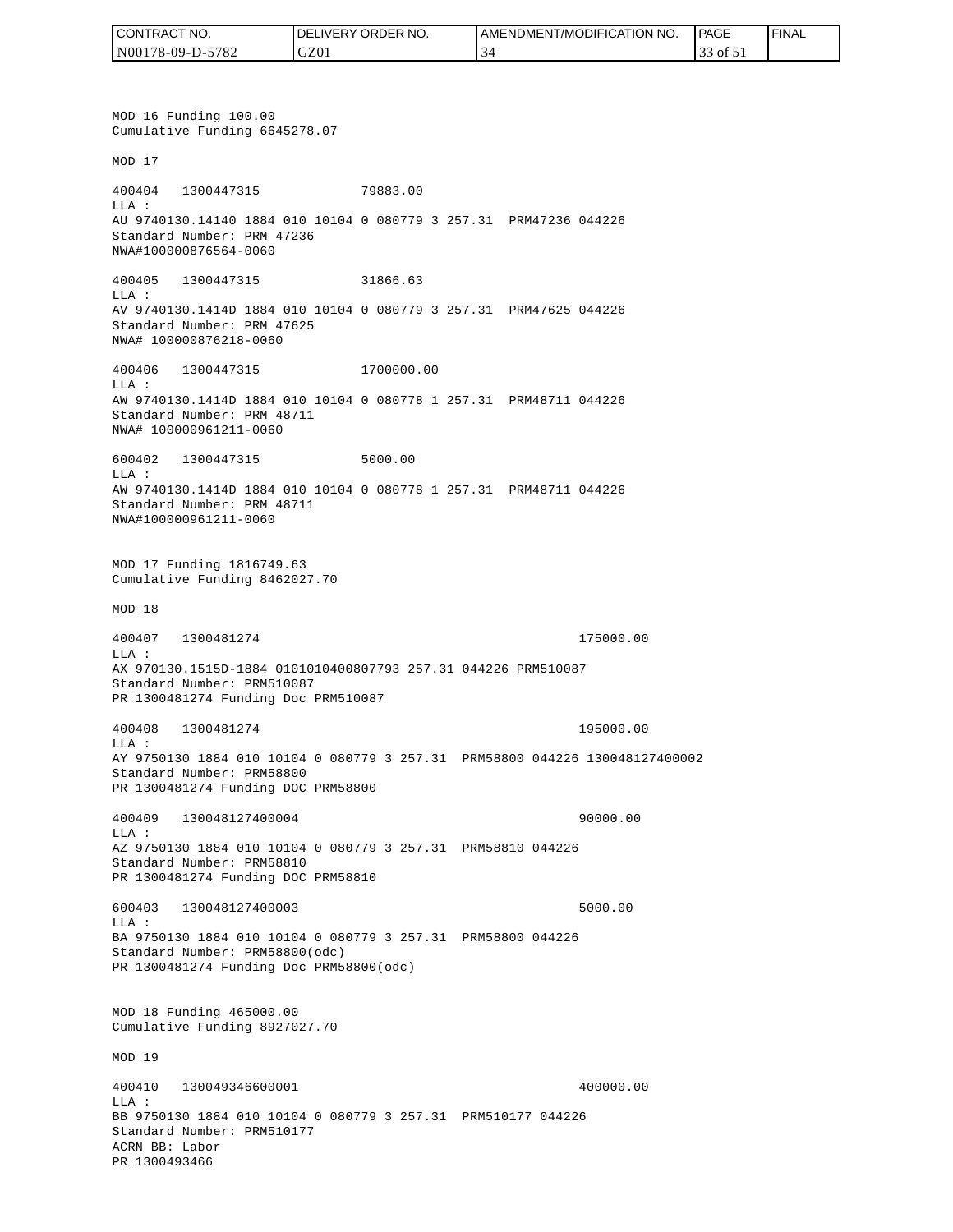DOC: PRM510177 NWA/BS# 100000986791 0060 400411 130049346600002 300000.00 LLA : BC 9750130 1884 010 10104 0 080779 3 257.31 044226 Standard Number: PRM510223 ACRN BC: Labor PR: 1300493466 DOC: PRM510223 NWA/BS# 100000986794 0060 400412 130049346600003 65000.00 LLA : BD 9750130 1884 010 10104 0 080779 3 257.31 PRM58810 044226 Standard Number: PRM58810 ACRN BD: Labor PR 1300493466 DOC NO. PRM58810 NWA/BS# 100000989199 0060 MOD 19 Funding 765000.00 Cumulative Funding 9692027.70 MOD 20 400413 130049476600001 492000.00 LLA : BE 9750130 1882 252 00018 0 068688 2D CV0003 6890151H334Q Standard Number: N6890115RCV0003 PR: 1300494766 COST CODE: 6890151H334Q FUNDING DOC: N6890115RCV0003 NWA: 100001020678 0401 600404 130049476600002 8000.00 LLA : BE 9750130 1882 252 00018 0 068688 2D CV0003 6890151H334Q Standard Number: N6890115RCV0003 PR: 1300494766 COST CODE: 6890151H334Q FUNDING DOC: N6890115RCV0003 NWA:100001020678 0401 MOD 20 Funding 500000.00 Cumulative Funding 10192027.70 MOD 21 400414 130050311200001 362806.38  $T.T.A$  : BF 9750130 1884 010 10104 0 080779 3 257.31 PRM510760 044226 Standard Number: PRM510760 ACRN BF PR1300503112 FUNDING DOC:PRM510760 NWA/BS: 100000986792 0060 EXPIRATION DATE: 9/30/2015 400415 130050311200002 137193.62 LLA : BG 9750130 1884 010 10104 0 080778 3 257.31 PRM510785 044226 Standard Number: PRM510785 ACRN BG PR1300503112 FUNDING DOC:PRM510785 NWA/BS: 100001054404 0060 EXPIRATION DATE: 9/30/2015 MOD 21 Funding 500000.00 CONTRACT NO. N00178-09-D-5782 DELIVERY ORDER NO. GZ01 AMENDMENT/MODIFICATION NO. 34 **PAGE**  34 of 51 FINAL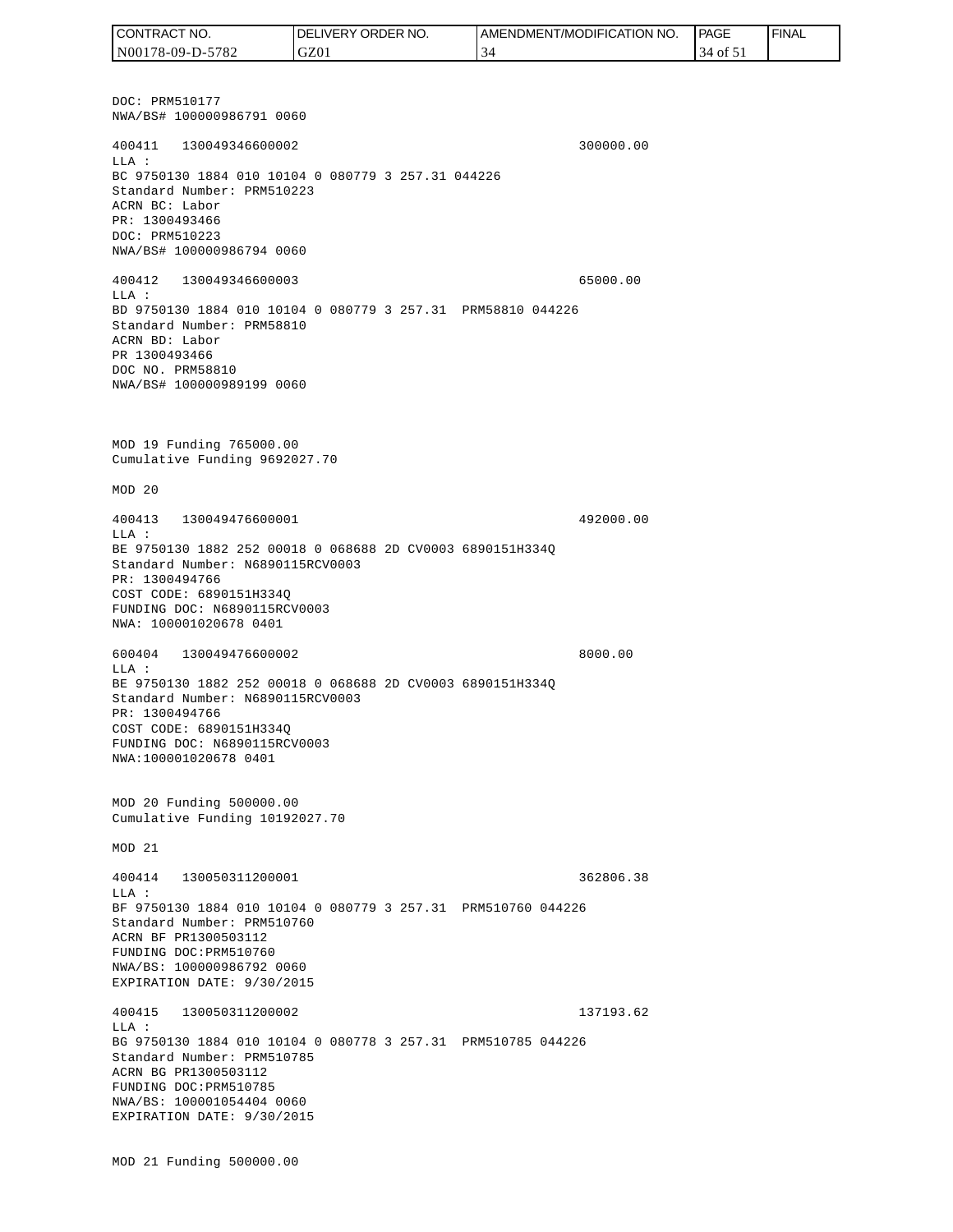| CONTRACT NO.     | <b>IDELIVERY ORDER NO.</b> | <b>I AMENDMENT/MODIFICATION NO.</b> | <b>PAGE</b> | ' FINAL |
|------------------|----------------------------|-------------------------------------|-------------|---------|
| N00178-09-D-5782 | GZ01                       |                                     | ۵t ג'וס ר'. |         |

Cumulative Funding 10692027.70 MOD 22 400408 1300481274 5000.00 LLA : AY 9750130 1884 010 10104 0 080779 3 257.31 PRM58800 044226 130048127400002 Standard Number: PRM58800 PR 1300481274 Funding DOC PRM58800 Realigned +\$5,000.00 from 600403 BA Originally on PR1300481274, this was as directed on PR1300513212 400416 130051321200001 275000.00 LLA : BH 9750130 1884 010 10104 0 080779 3 257.31 PRM510771 044226 Standard Number: PRM510771 ACRN:BH PR1300513212 FUNDING DOC: PRM510771 FUNDS EXPIRATION: 9/30/2015 NWA/BS: 100000989184 0060 400417 130051321200002 130000.00 LLA : BF 9750130 1884 010 10104 0 080779 3 257.31 PRM510760 044226 Standard Number: PRM510760 ACRN:BF PR1300513212 FUNDING DOC: PRM510760 FUNDS EXPIRATION: 9/30/2015 NWA/BS: 100000986792 0060 600403 130048127400003 (5000.00)  $L.L.A$  : BA 9750130 1884 010 10104 0 080779 3 257.31 PRM58800 044226 Standard Number: PRM58800(odc) PR 1300481274 Funding Doc PRM58800(odc)- Realigned to 400408 AY per PR1300513212 MOD 22 Funding 405000.00 Cumulative Funding 11097027.70 MOD 23 400501 130051857200002 20000.00  $L.L.A$  : BD 9750130 1884 010 10104 0 080779 3 257.31 PRM58810 044226 Standard Number: PRM58810 ACRN: BD PR1300518572 FUNDING DOC: PRM58810 EXPIRATION OF FUNDS: 9/30/2015 NWA/BS: 100000989199 0060 400502 130051857200003 76123.00 LLA : BJ 9750130 1884 010 10104 0 080779 3 257.31 PRM510772 044226 Standard Number: PRM510772 ACRN: BJ PR1300518572 FUNDING DOC: PRM510772 EXPIRATION OF FUNDS: 9/30/2015 NWA/BS: 100000989224 0060 400503 130051857200004 94353.76  $T.T.A$  : BF 9750130 1884 010 10104 0 080779 3 257.31 PRM510760 044226 Standard Number: PRM510760 ACRN: BF PR1300518572 FUNDING DOC: PRM510760 EXPIRATION OF FUNDS: 9/30/2015 NWA/BS: 100000986792 0060 400504 130051857200005 125000.00 LLA : BK 9750130 1884 010 10104 0 080779 3 257.31 PRM510762 044226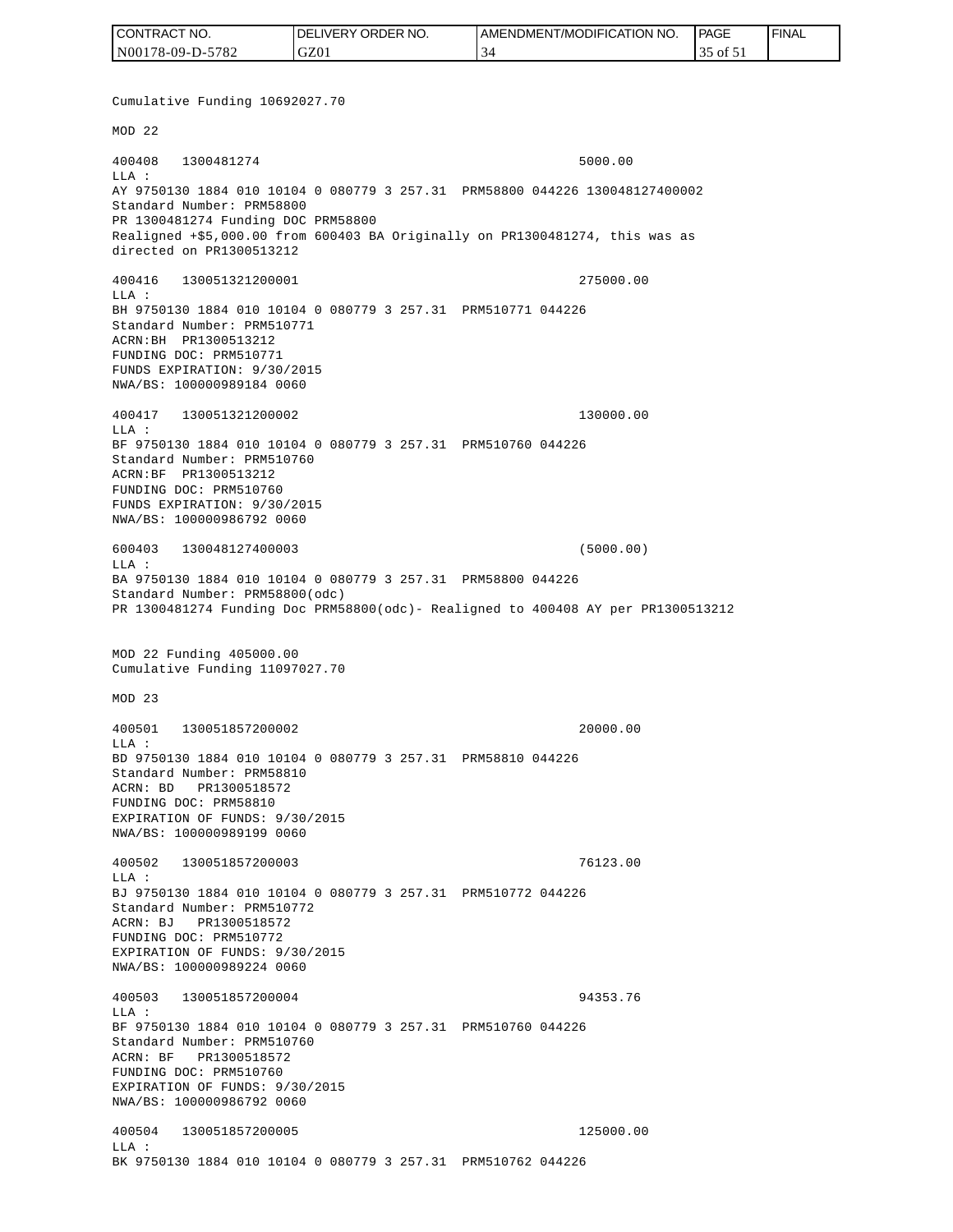| CONTRACT NO.     | DELIVERY ORDER NO. | I AMENDMENT/MODIFICATION NO. | PAGE     | 'FINAL |
|------------------|--------------------|------------------------------|----------|--------|
| N00178-09-D-5782 | GZ01               |                              | 36 of 51 |        |

Standard Number: PRM510762 ACRN: BK PR1300518572 FUNDING DOC: PRM510762 EXPIRATION OF FUNDS: 9/30/2015 NWA/BS: 100000986795 0060 400505 130051857200006 28156.00 LLA : BL 9750130 1884 010 10104 0 080779 3 257.31 PRM510768 044226 Standard Number: PRM510768 ACRN: BL PR1300518572 FUNDING DOC: PRM510768 EXPIRATION OF FUNDS: 9/30/2015 NWA/BS: 100001000323 0060 400506 130051857200007 632766.00 LLA : BM 9750130 1884 010 10104 0 080779 3 257.31 HT000351098 6 044226 Standard Number: HT0003510986 ACRN: BM PR1300518572 FUNDING DOC: HT0003510986 EXPIRATION OF FUNDS: 9/30/2015 NWA/BS: 100001060851 0060 MOD 23 Funding 976398.76 Cumulative Funding 12073426.46 MOD 24 400507 130051922900001 386143.95  $T.T.A$  : BN 9750130 1882 252 00018 0 068688 2D CV0003 6890151H334Q ACRN BN: Labor for PWS PR: 1300519229 FUNDING DOC: N6890115RCV0003 COST CODE: 6890151H334Q NWA/BS: 100001020678 0401 400508 130051922900003 38856.05 LLA : BP 9750130 1882 254 68908 0 068688 2D C09018 6156451H303Q ACRN BP: Labor for PWS PR: 1300519229 FUNDING DOC: N6156415RC09018 COST CODE: 6156451H303Q NWA/BS: 100001072719 0400 600501 130051922900002 8000.00 LLA : BN 9750130 1882 252 00018 0 068688 2D CV0003 6890151H334Q ACRN BN: ODCs PR: 1300519229 FUNDING DOC: N6890115RCV0003 COST CODE: 6890151H334Q NWA/BS: 100001020678 0401 MOD 24 Funding 433000.00 Cumulative Funding 12506426.46 MOD 25 400509 130052791900001 1440942.18 LLA : BN 9750130 1882 252 00018 0 068688 2D CV0003 6890151H334Q Standard Number: N6890115RCV0003 ACRN: BN PR1300527919 FUNDING DOC: N6890115RCV0003 FUNDS EXPIRATION: 9/30/2015 COST CODE: 6890151H334Q NWA/BS: 100001020678 0401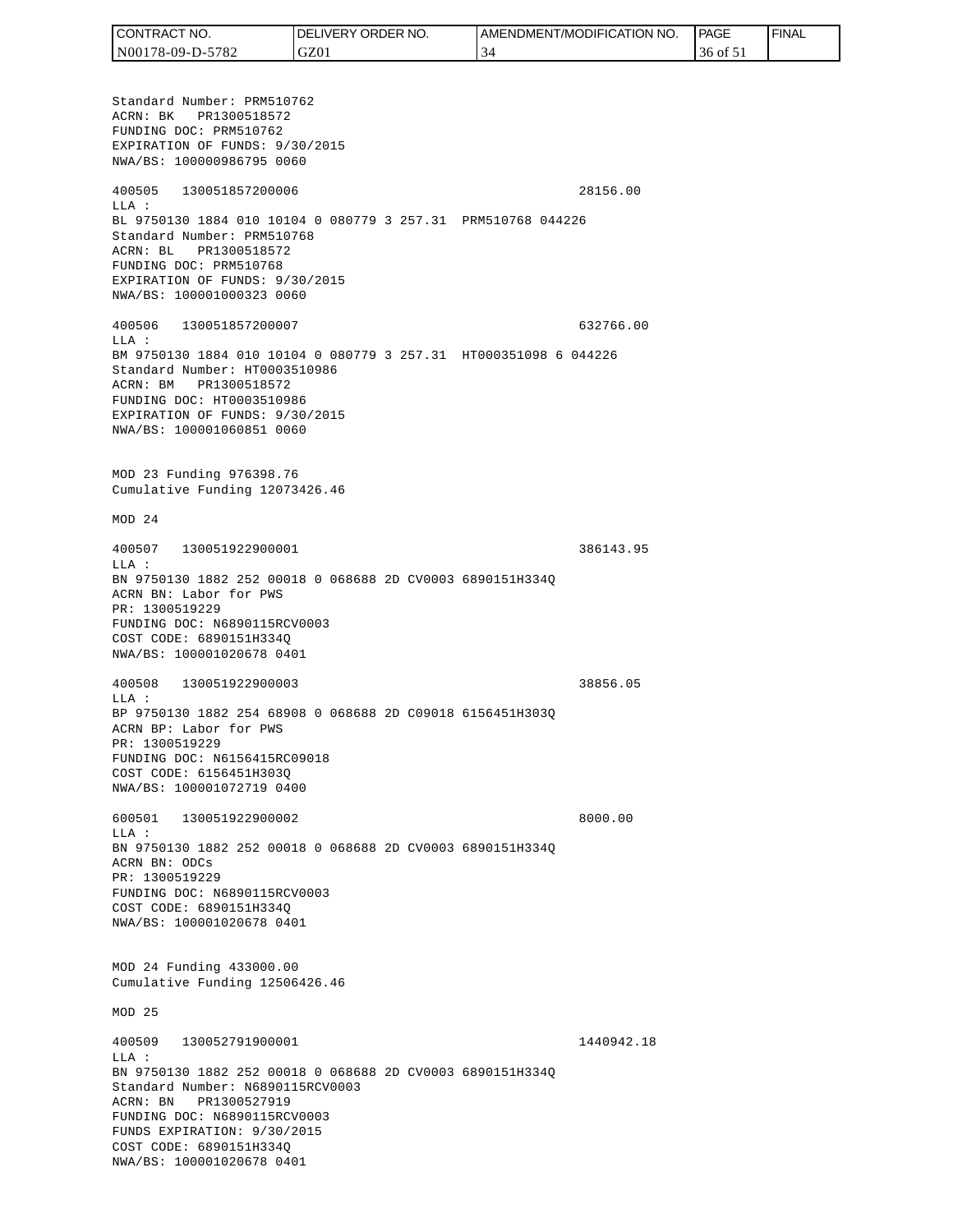| CONTRACT NO.     | <b>IDELIVERY ORDER NO.</b> | AMENDMENT/MODIFICATION NO. | <b>PAGE</b> | ' FINAL |
|------------------|----------------------------|----------------------------|-------------|---------|
| N00178-09-D-5782 | GZ01                       |                            | of 51       |         |

MOD 25 Funding 1440942.18 Cumulative Funding 13947368.64 MOD 26 400510 130052095600001 1122505.00 LLA : BQ 9750130 1884 010 10104 0 080779 3 257.31 HT000351189 0 044226 Standard Number: HT0003511890 ACNR: BQ PR1300520956 FUNDING DOC: HT0003511890 FUNDS EXPIRATION: 9/30/2015 NWA/BS: 100000986793 0060 400511 13005209560000 533516.35 LLA : BR 9750130 1884 010 10104 0 080779 3 257.31 HT000351098 9 044226 Standard Number: HT0003510989 ACNR: BR PR1300520956 FUNDING DOC: HT0003510989 FUNDS EXPIRATION: 9/30/2015 NWA/BS: 100001060852 0060 400512 130052095600003 1550000.00 LLA : BS 9750130 1884 010 10104 0 080779 3 257.31 HT000351189 2 044226 Standard Number: HT0003511892 ACNR: BS PR1300520956 FUNDING DOC: HT0003511892 FUNDS EXPIRATION: 9/30/2015 NWA/BS: 100000986796 0060 400513 130052095600005 120000.00 LLA : BT 9750130 1884 010 10104 0 080779 3 257.33 HT000351171 3 044226 Standard Number: HT0003511713 ACNR: BT PR1300520956 FUNDING DOC: HT0003511713 FUNDS EXPIRATION: 9/30/2015 NWA/BS: 100000989225 0060 400514 130052095600007 211947.36 LLA : BU 9750130 1884 010 10104 0 080779 3 257.31 PRM510766 044226 Standard Number: PRM510766 ACNR: BU PR1300520956 FUNDING DOC: PRM510766 FUNDS EXPIRATION: 9/30/2015 NWA/BS: 100000987052 0060 400515 130052095600008 313760.00  $T.T.A$  : BV 9750130 1884 010 10104 0 080778 7 257.31 PRM510911 044226 Standard Number: PRM510911 ACNR: BV PR1300520956 FUNDING DOC: PRM510911 FUNDS EXPIRATION: 9/30/2015 NWA/BS: 100001054759 0060 400516 130052095600009 150000.00 LLA : BH 9750130 1884 010 10104 0 080779 3 257.31 PRM510771 044226 Standard Number: PRM510771 ACNR: BH PR1300520956 FUNDING DOC: PRM510771 FUNDS EXPIRATION: 9/30/2015 NWA/BS: 100000989184 0060 400517 130052095600011 1544154.27 LLA :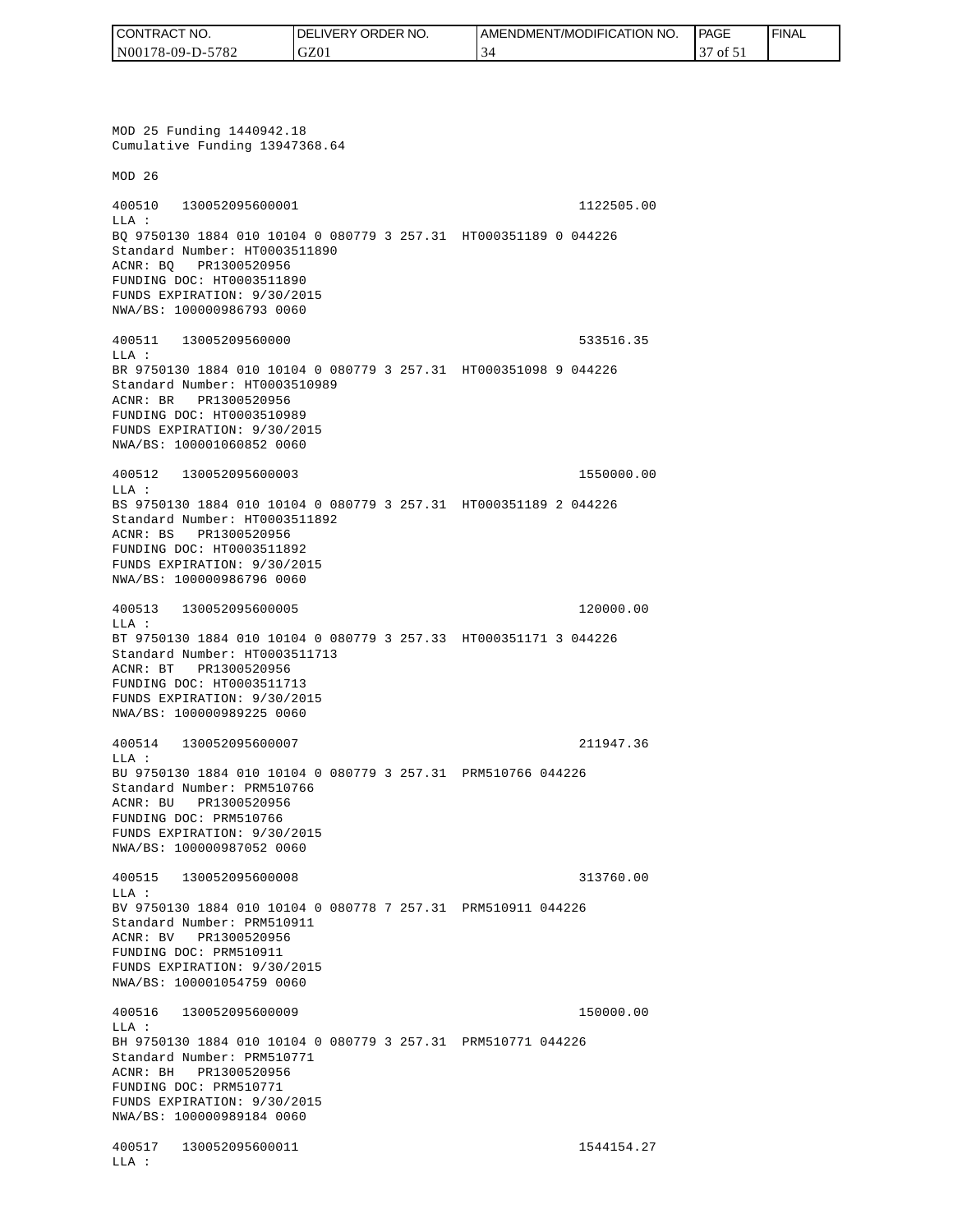CONTRACT NO. DELIVERY ORDER NO. AMENDMENT/MODIFICATION NO. **PAGE**  FINALCONTRACT NO.<br>
NO0178-09-D-5<br>
BW 9750130 18<br>
Standard Numb<br>
Standard Numb<br>
ACNR: BW PR<br>
FUNDING DOC:<br>
FUNDS EXPIRAT<br>
FUNDING DOC:<br>
TEUNDS EXPIRAT<br>
600502 1300<br>
600502 1300<br>
LLA: BX 9750130 18<br>
Standard Numb<br>
ACRR: BW PR<br>
FU N00178-09-D-5782 GZ01 34 38 of 51 BW 9750130 1884 010 10104 0 080779 3 257.31 HT000351115 7 044226 Standard Number: HT0003511157 ACNR: BW PR1300520956 FUNDING DOC: HT0003511157 FUNDS EXPIRATION: 9/30/2015 NWA/BS: 100000987059 0060 600502 130052095600006 17633.00 LLA : BX 9750130 1884 010 10104 0 080779 3 257.31 PRM510225 044226 Standard Number: PRM510225 ACRN: BX PR1300520956 FUNDING DOC: PRM510225 FUNDS EXPIRATION: 9/30/2015 NWA/BS: 100000987051 0060 600503 130052095600010 75000.00  $T.T.A$  : BW 9750130 1884 010 10104 0 080779 3 257.31 HT000351115 7 044226 Standard Number: HT0003511157 ACRN: BW PR1300520956 FUNDING DOC: HT0003511157 FUNDS EXPIRATION: 9/30/2015 NWA/BS: 100000987059 0060 MOD 26 Funding 5638515.98 Cumulative Funding 19585884.62 MOD 27 400518 130054151600001 140000.00 LLA : BY 9760130 1884 IO6 596-C S -16807 79 3-2016 MEDCOI-TMA- 257-HT0003512377 044226 ACRN BY: Labor for PWS PR: 1300541516 FUNDING DOC: HT0003512377 NWA/BS: 100001091456 0060 400519 130054151600003 105000.00 LLA : BZ 9760130 1884 DHM SM003 3 \_CS\_16 80 7787-2 016 DHMSM TE ST-TMA-257 044226 ACRN BZ: Labor for PWS PR: 1300541516 FUNDING DOC: HT0003612852 NWA/BS: 100001099806 0060 400520 130054151600004 500000.00  $L.L.A$  : CA 9760130 1884 010 10104 0 080779 3 257.31 HT000351234 9 044226 ACRN CA: Labor for PWS PR: 1300541516 FUNDING DOC: HT0003512349 NWA/BS: 100001090127 0060 600504 130054151600002 55000.00  $T.T.A$  : BY 9760130 1884 IO6 596-C S -16807 79 3-2016 MEDCOI-TMA- 257-HT0003512377 044226 ACRN BY: ODCs PR: 1300541516 FUNDING DOC: HT0003512377 NWA/BS: 100001091456 0060 MOD 27 Funding 800000.00 Cumulative Funding 20385884.62 MOD 28 Funding 0.00 Cumulative Funding 20385884.62 MOD 29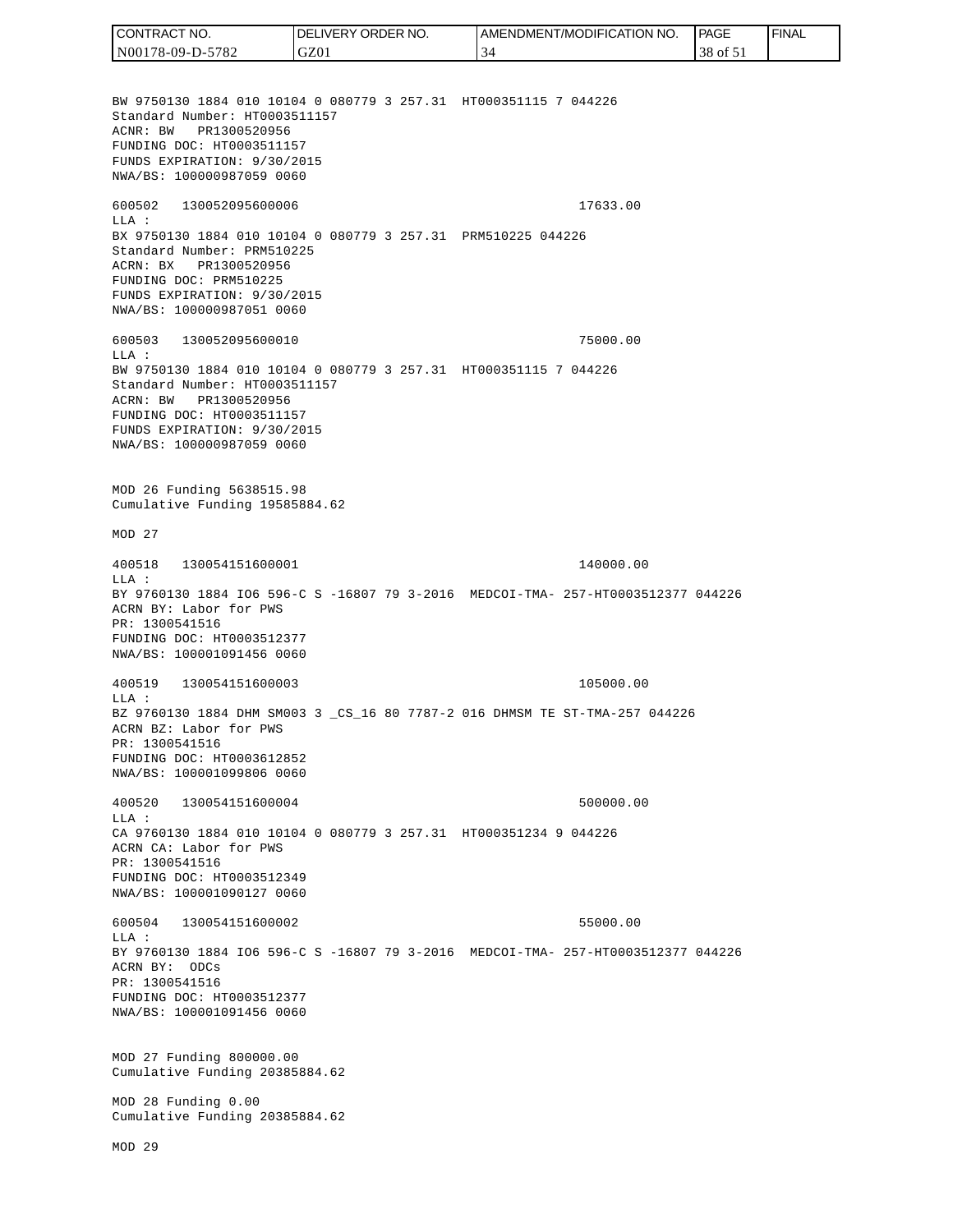400509 130052791900001 (15000.00) LLA : BN 9750130 1882 252 00018 0 068688 2D CV0003 6890151H334Q Standard Number: N6890115RCV0003 ACRN: BN PR1300527919 FUNDING DOC: N6890115RCV0003 FUNDS EXPIRATION: 9/30/2015 COST CODE: 6890151H334Q NWA/BS: 100001020678 0401 600501 130051922900002 15000.00 LLA : BN 9750130 1882 252 00018 0 068688 2D CV0003 6890151H334Q ACRN BN: ODCs PR: 1300519229 FUNDING DOC: N6890115RCV0003 COST CODE: 6890151H334Q NWA/BS: 100001020678 0401 MOD 29 Funding 0.00 Cumulative Funding 20385884.62 MOD 30 400521 130057643900004 175000.00 LLA : CB 9760130 1884 010 10104 0 080779 3 257.31 HT000351234 9 044226 Standard Number: HT0003512349 ACRN: CB - Incr. funding PR: 1300576439 CIN: 130057643900004 NWA/BS: 100001090127 0060 Type: Direct Cite Funding doc - HT0003512349 400522 130057643900001 50000.00 LLA : CC 9760130 1884 DHM SM003 3 \_CS\_16 80 7787-2 016 DHMSM TE ST-TMA-257 044226 Standard Number: HT0003612852 ACRN: CC - Incr. funding PR: 1300576439 CIN: 130057643900001 NWA/BS: 100001099806 0060 Type: Direct Cite Funding Doc - HT0003612852 400523 130057643900002: 350000.00  $L.L.A$  : CD 9760130 1884 IO6 596\_C S \_16807 79 3-2016 D2D UFR-TMA -257-HT0003613773 044226 Standard Number: HT0003613773 ACRN: CD - Incr. funding PR: 1300576439 CIN: 130057643900002 NWA/BS: 100001094073 0060 Type: Direct Cite Funding Doc - HT0003613773 400524 130057643900007 200000.00 LLA : CE 9760130 1884 IO6 596\_C S \_16807 79 3-2016 GENSPT-TMA- 257-HT0003512351 01-0 044226 Standard Number: HT0003512379 ACRN: CE - Incr. funding PR: 1300576439 CIN: 130057643900007 NWA/BS: 100001093445 0060 Type: Direct Cite Funding Doc - HT0003512379 400525 130057643900003 200000.00 LLA : CF 9760130 1884 IO6 596\_C S \_16807 79 3-2016 MHSV-TMA-25 7-HT0003512379 044226 CONTRACT NO. N00178-09-D-5782 DELIVERY ORDER NO. GZ01 AMENDMENT/MODIFICATION NO. 34 **PAGE**  39 of 51 FINAL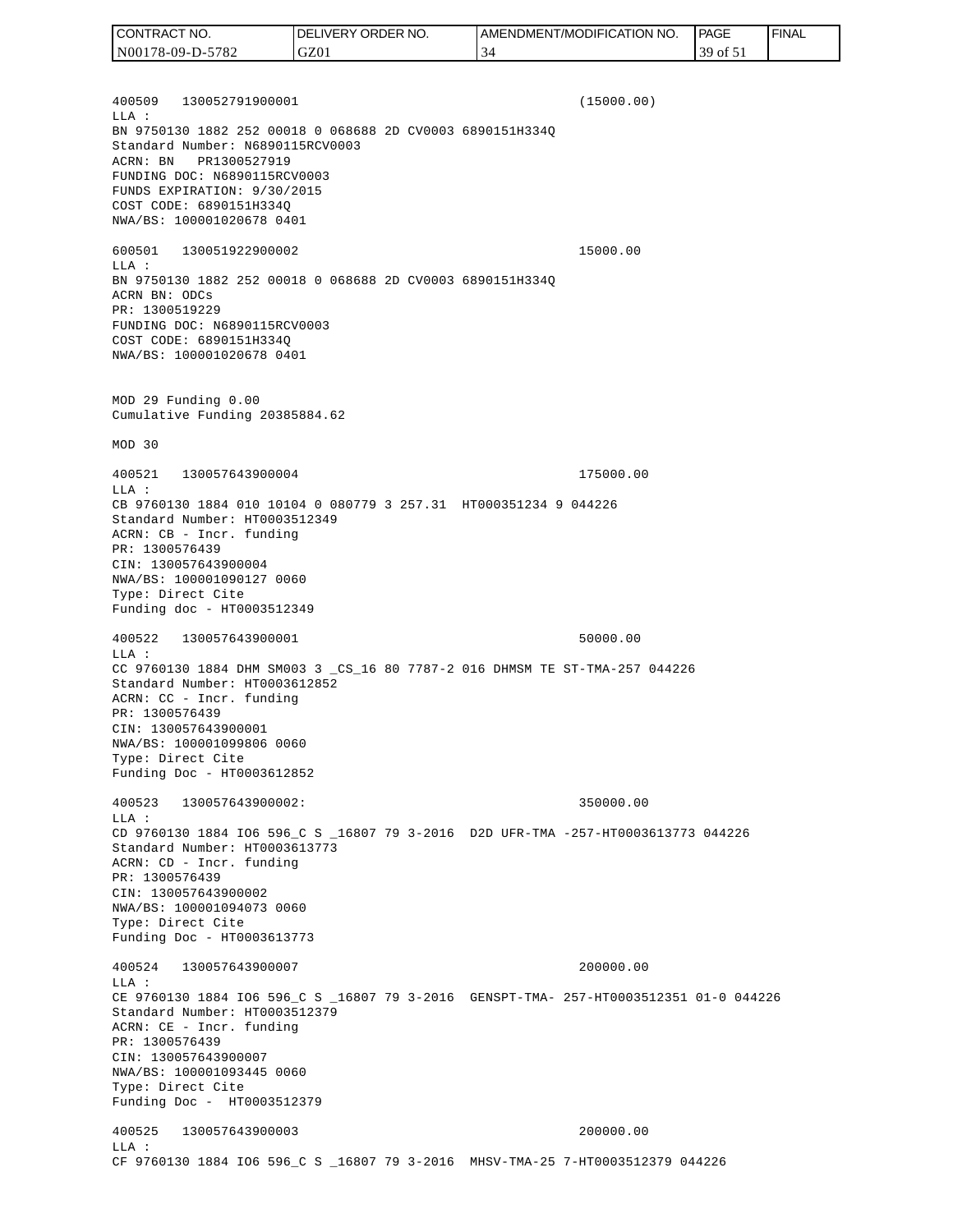Standard Number: HT0003512351 ACRN: CF - Incr. funding PR: 1300576439 CIN: 130057643900003 NWA/BS: 100001091357 0060 Type: Direct Cite Funding doc - HT0003512351 400526 130057643900005 170000.00 LLA : BY 9760130 1884 IO6 596-C S -16807 79 3-2016 MEDCOI-TMA- 257-HT0003512377 044226 Standard Number: HT0003512377 ACRN: BY - Incr. funding PR: 1300576439 CIN: 130057643900005 NWA/BS: 100001091456 0060 Type: Direct Cite Funding Doc - HT0003512377 600505 130057643900006 15000.00  $T.T.A$  : BY 9760130 1884 IO6 596-C S -16807 79 3-2016 MEDCOI-TMA- 257-HT0003512377 044226 Standard Number: HT0003512377 ACRN: BY - Incr. funding PR: 1300576439 CIN: 130057643900006 NWA/BS: 100001091456 0060 Type: Direct Cite Funding Doc - HT0003512377 MOD 30 Funding 1160000.00 Cumulative Funding 21545884.62 MOD 31 400527 130058580400001 86000.00 LLA : CG 9760130 1884 IO6 596\_C S \_16807 79 3-2016 D2D UFR-TMA -257-HT0003613773 044226 Standard Number: HT0003613773 ACRN: CG PR: 1300585804 FUNDING DOC: HT0003613773 NWA: 100001094073 0060 FUNDS EXPIRATION: 09/30/2016 400528 130058580400003 23000.00 LLA : CC 9760130 1884 DHM SM003 3 \_CS\_16 80 7787-2 016 DHMSM TE ST-TMA-257 044226 Standard Number: HT0003612852 ACRN: CC PR: 1300585804 FUNDING DOC: HT0003612852 NWA: 100001099806 0060 FUNDS EXPIRATION: 09/30/2016 400529 130058580400005 33000.00 LLA : CH 9760130 1884 IO6 596-C S -16807 79 3-2016 MEDCOI-TMA- 257-HT0003512377 044226 Standard Number: HT0003512377 ACRN: CH PR: 1300585804 FUNDING DOC: HT0003512377 NWA: 100001091456 0060 FUNDS EXPIRATION: 09/30/2016 400530 130058580400007 115000.00  $T.T.A$  : CJ 9760130 1884 IO6 596\_C S \_16807 79 3-2016 GENSPT-TMA- 257-HT0003512351 01-0 044226 Standard Number: HT0003512351 ACRN: CJ PR: 1300585804 CONTRACT NO. N00178-09-D-5782 DELIVERY ORDER NO. GZ01 AMENDMENT/MODIFICATION NO. 34 **PAGE**  40 of 51 FINAL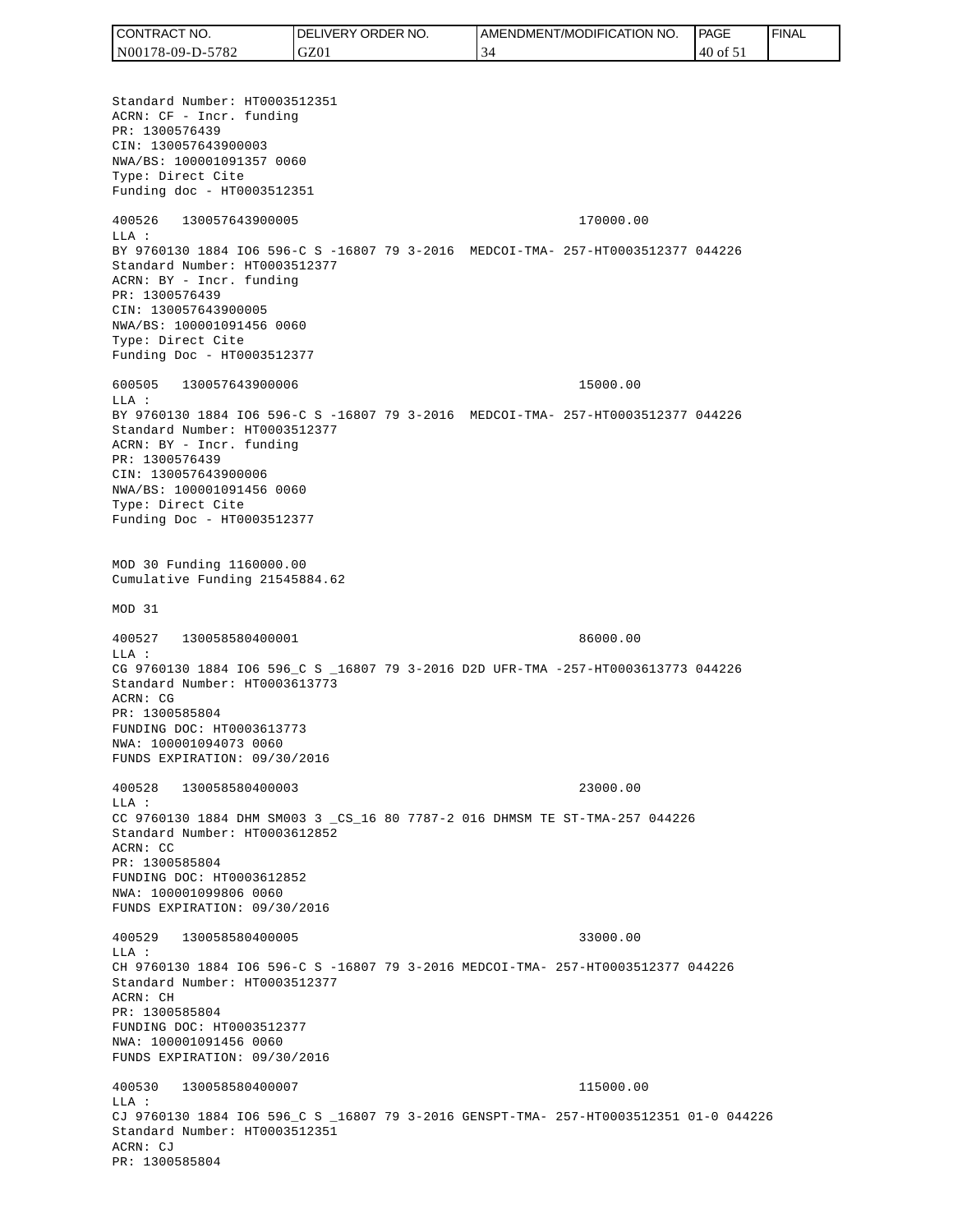FUNDING DOC: HT0003512351 NWA: 100001091357 0060 FUNDS EXPIRATION: 09/30/2016 600506 130058580400002 30000.00 LLA : CG 9760130 1884 IO6 596\_C S \_16807 79 3-2016 D2D UFR-TMA -257-HT0003613773 044226 Standard Number: HT0003613773 ACRN: CG PR: 1300585804 FUNDING DOC: HT0003613773 NWA: 100001094073 0060 FUNDS EXPIRATION: 09/30/2016 600507 130058580400004 10000.00 LLA : CK 9760130 1884 IO4 26596 \_ CS\_168 07 793-20 16 HAIM42-TM A-257-HT0003512383 044226 Standard Number: HT0003512383 ACRN: CK PR: 1300585804 FUNDING DOC: HT0003512383 NWA: 100001094141 0060 FUNDS EXPIRATION: 09/30/2016 600508 130058580400006 12000.00 LLA : CH 9760130 1884 IO6 596-C S -16807 79 3-2016 MEDCOI-TMA- 257-HT0003512377 044226 Standard Number: HT0003512377 ACRN: CH PR: 1300585804 FUNDING DOC: HT0003512377 NWA: 100001091456 0060 FUNDS EXPIRATION: 09/30/2016 MOD 31 Funding 309000.00 Cumulative Funding 21854884.62 MOD 32 400601 130058801900002 280000.00 LLA : CL 9760130 1884 IO4 26596 \_ CS\_168 07 793-20 16 HAIM42-TM A-257-HT0003512383 044226 Standard Number: HT0003512383 400602 130058801900003 252095.52 LLA : CM 9760130 1884 IO4 26596 CS 168 07 793-20 16 HAIM42-TM A-257-HT0003512383 044226 Standard Number: HT0003512383 400603 130058801900004 56756.16 LLA : CN 9760130 1884 DHM SM003 3 \_CS\_16 80 7787-2 016 DHMSM TE ST-TMA-257 044226 Standard Number: HT0003612852 400604 130058801900005 376533.00  $T.T.A$  : CP 9760130 1884 DHM SM003 3 CS 16 80 7787 2 016 DHMSM TE ST TMA 257 HT00036125 044226 Standard Number: HT0003612563 400605 130058801900006 300597.50  $T.T.A$  : CQ 9760130 1884 IO6 596\_C S \_16807 79 3-2016 D2D UFR-TMA -257-HT0003613773 044226 Standard Number: HT0003613773 400606 130058801900007 120000.00 LLA : CF 9760130 1884 IO6 596\_C S \_16807 79 3-2016 MHSV-TMA-25 7-HT0003512379 044226 Standard Number: HT0003512379 400607 130058801900008 435000.00 LLA : CONTRACT NO. N00178-09-D-5782 DELIVERY ORDER NO. GZ01 AMENDMENT/MODIFICATION NO. 34 **PAGE**  41 of 51 FINAL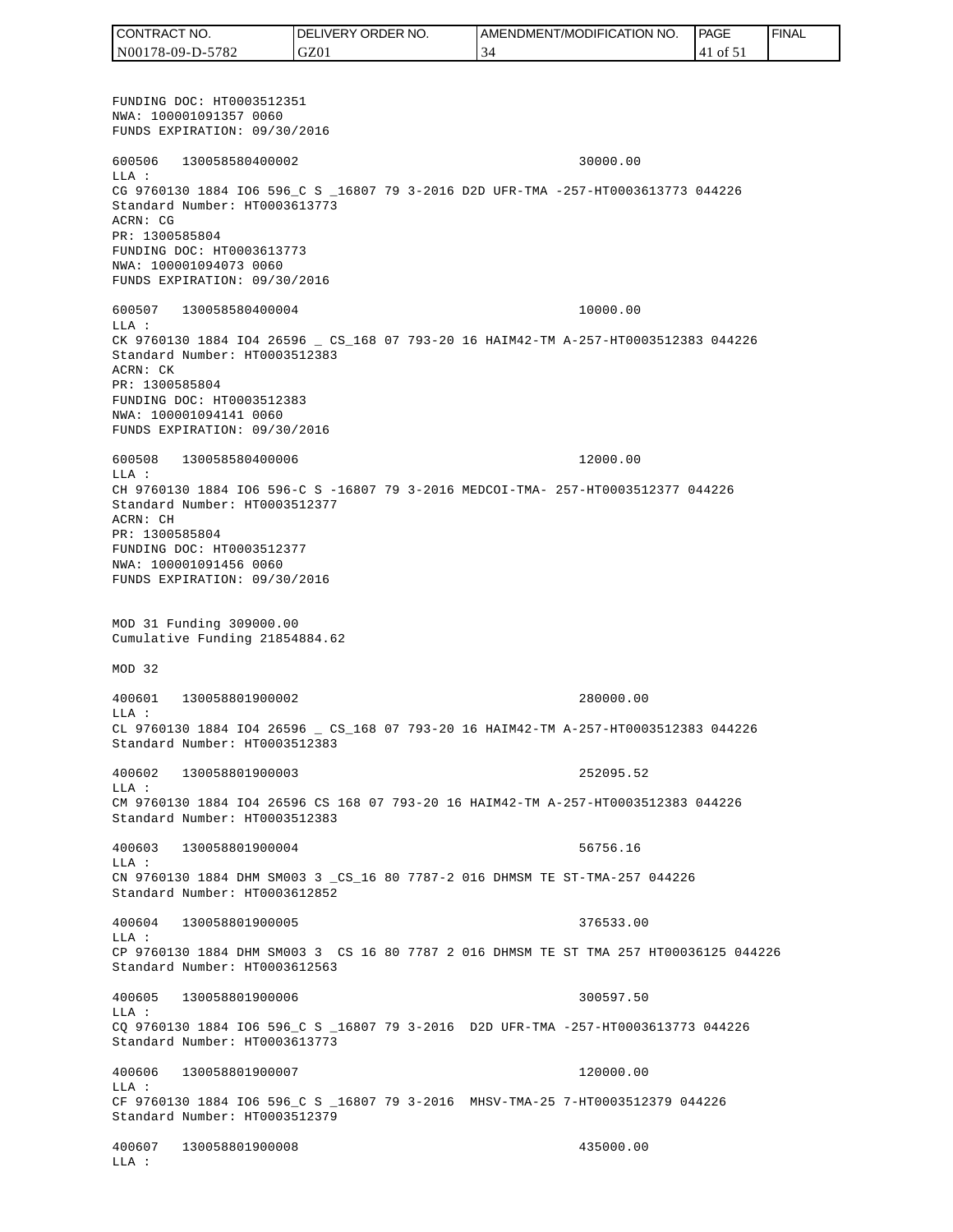CR 9760130 1884 IO6 596-C S -16807 79 3-2016 MEDCOI-TMA- 257-HT0003512377 044226 Standard Number: HT30003512377 400608 130058801900009 1600000.00 LLA : CE 9760130 1884 IO6 596 C S 16807 79 3-2016 GENSPT-TMA- 257-HT0003512351 01-0 044226 Standard Number: HT0003512351 400609 130058801900010 1219104.38 LLA : CS 9760130 1884 010 10104 0 080779 3 257.31 HT000351234 9 044226 Standard Number: HT0003512349 400610 130058801900014 726000.00 LLA : CT 9760130 1884 IAG EN\_CS \_ 16DHA8 07 793-20 16 IA-TMA-25 7-HT0003613478 044226 Standard Number: HT0003613478 ACRN: CT - Incr. funding PR: 1300588019 CIN: 130058801900014 NWA/BS: 100001134304 0060 Appropriation: 976130 Funding Doc: HT0003613478 400611 130058801900016 945000.00 LLA : CU 9760130 1884 IO6 596CS \_ 168077 93 -2016 JAD-TMA-257- HT0003612940 01-010-1 044226 Standard Number: HT0003612940 400612 130058801900018 115438.76 LLA : CV 9760130 1884 010 10104 0 080779 3 257.31 HT000361294 1 044226 Standard Number: HT0003612941 400613 130058801900019 57771.24 LLA : CW 9760130 1884 HIT \_CIO\_ C S\_1680 77 93-201 6 PFMCR-TMA- 257-HT0003613325 044226 Standard Number: HT0003613325 600601 130058801900011 60000.00 LLA : CL 9760130 1884 IO4 26596 \_ CS\_168 07 793-20 16 HAIM42-TM A-257-HT0003512383 044226 Standard Number: HT0003512383 600602 130058801900012 60000.00 LLA : CQ 9760130 1884 IO6 596\_C S \_16807 79 3-2016 D2D UFR-TMA -257-HT0003613773 044226 Standard Number: HT0003613773 600603 130058801900013 65000.00  $T.T.A$  : CR 9760130 1884 IO6 596-C S -16807 79 3-2016 MEDCOI-TMA- 257-HT0003512377 044226 Standard Number: HT0003512377 600604 130058801900015 20000.00 LLA : CT 9760130 1884 IAG EN\_CS \_ 16DHA8 07 793-20 16 IA-TMA-25 7-HT0003613478 044226 Standard Number: HT0003613478 ACRN: CT - Incr. funding PR: 1300588019 CIN: 130058801900015 NWA/BS: 100001134304 0060 Funding doc: HT0003613478 Appropriation: 976130 600605 130058801900017 30000.00 LLA : CU 9760130 1884 IO6 596CS \_ 168077 93 -2016 JAD-TMA-257- HT0003612940 01-010-1 044226 Standard Number: HY0003612940 CONTRACT NO. N00178-09-D-5782 DELIVERY ORDER NO. GZ01 AMENDMENT/MODIFICATION NO. 34 **PAGE**  42 of 51 FINAL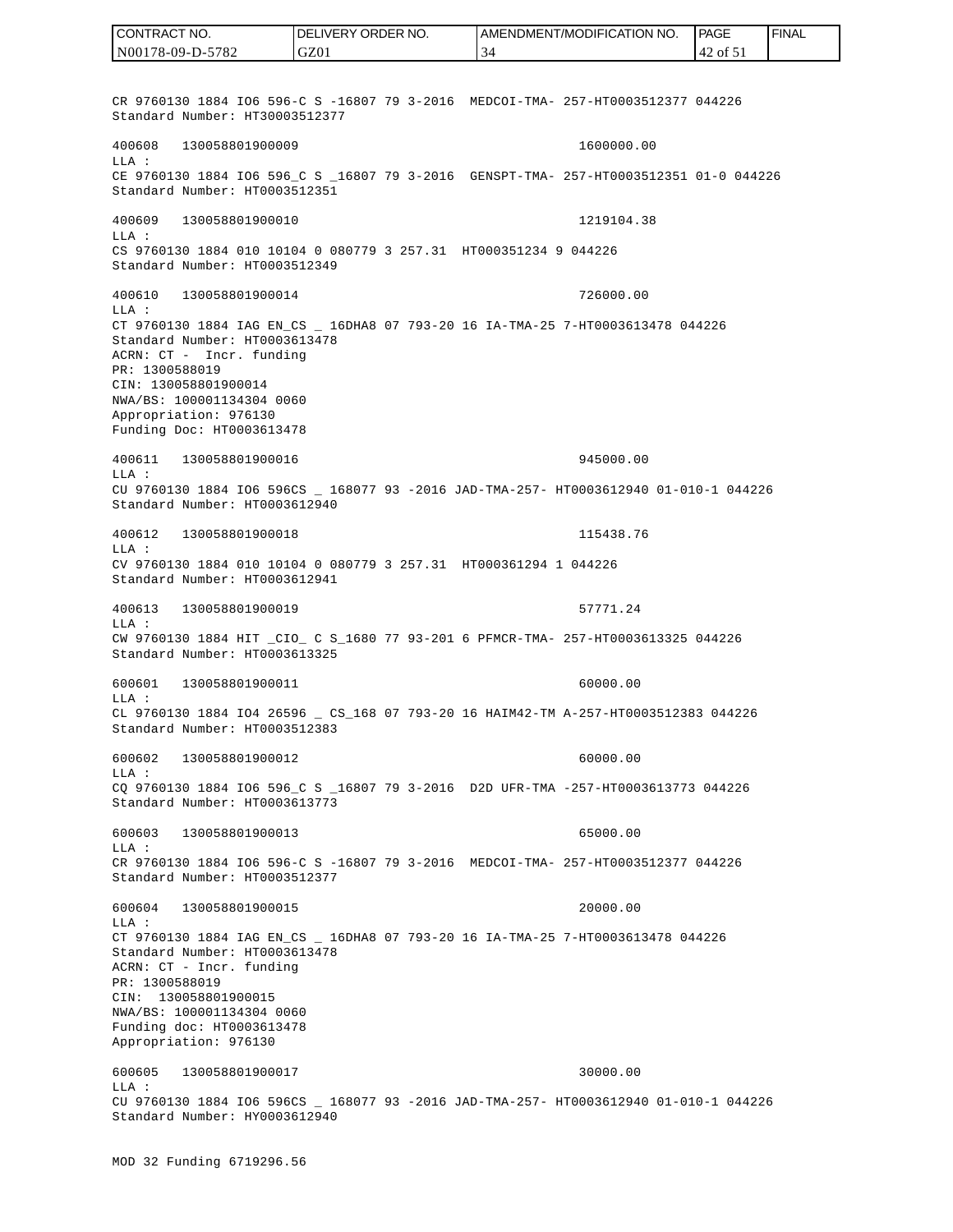| CONTRACT NO.     | NO.<br><b>IDELIVERY ORDER</b> | AMENDMENT/MODIFICATION<br>NO. | <b>PAGE</b>  | ' FINAL |
|------------------|-------------------------------|-------------------------------|--------------|---------|
| N00178-09-D-5782 | GZ0 <sub>1</sub>              |                               | ' of 51<br>4 |         |

Cumulative Funding 28574181.18 MOD 33 400614 130059019600003 87011.70 LLA : CX 9760130 1884 CS\_ IHC\_1 6 DHA807 70 0-2016 CQM-TMA-257 -HT0003614581 044226 Standard Number: HT0003614581 ACRN: CX - Incr Funding PR:1300590196 CIN: 130059019600003 NWA/BS: 100001176498 0401 Type: Direct Cite Appropriation: 9760130 400615 130059019600001 400000.00 LLA : CQ 9760130 1884 IO6 596\_C S \_16807 79 3-2016 D2D UFR-TMA -257-HT0003613773 044226 Standard Number: HT0003613773 ACRN: CQ - Incr. funding PR: 1300590196 CIN: 130059019600001 NWA/BS: 100001094073 0060 Funding Doc: HT0003613773 Type: Direct Cite Appropriation: 9760130 400616 130059019600002 248988.30 LLA : CU 9760130 1884 IO6 596CS \_ 168077 93 -2016 JAD-TMA-257- HT0003612940 01-010-1 044226 Standard Number: HT0003612940 ACRN: CU - Incr. funding PR: 1300590196 CIN: 130059019600002 NWA/BS: 100001094679 0401 Type: Direct Cite Appropriation: 9760130 MOD 33 Funding 736000.00 Cumulative Funding 29310181.18 MOD 34 Funding 0.00 Cumulative Funding 29310181.18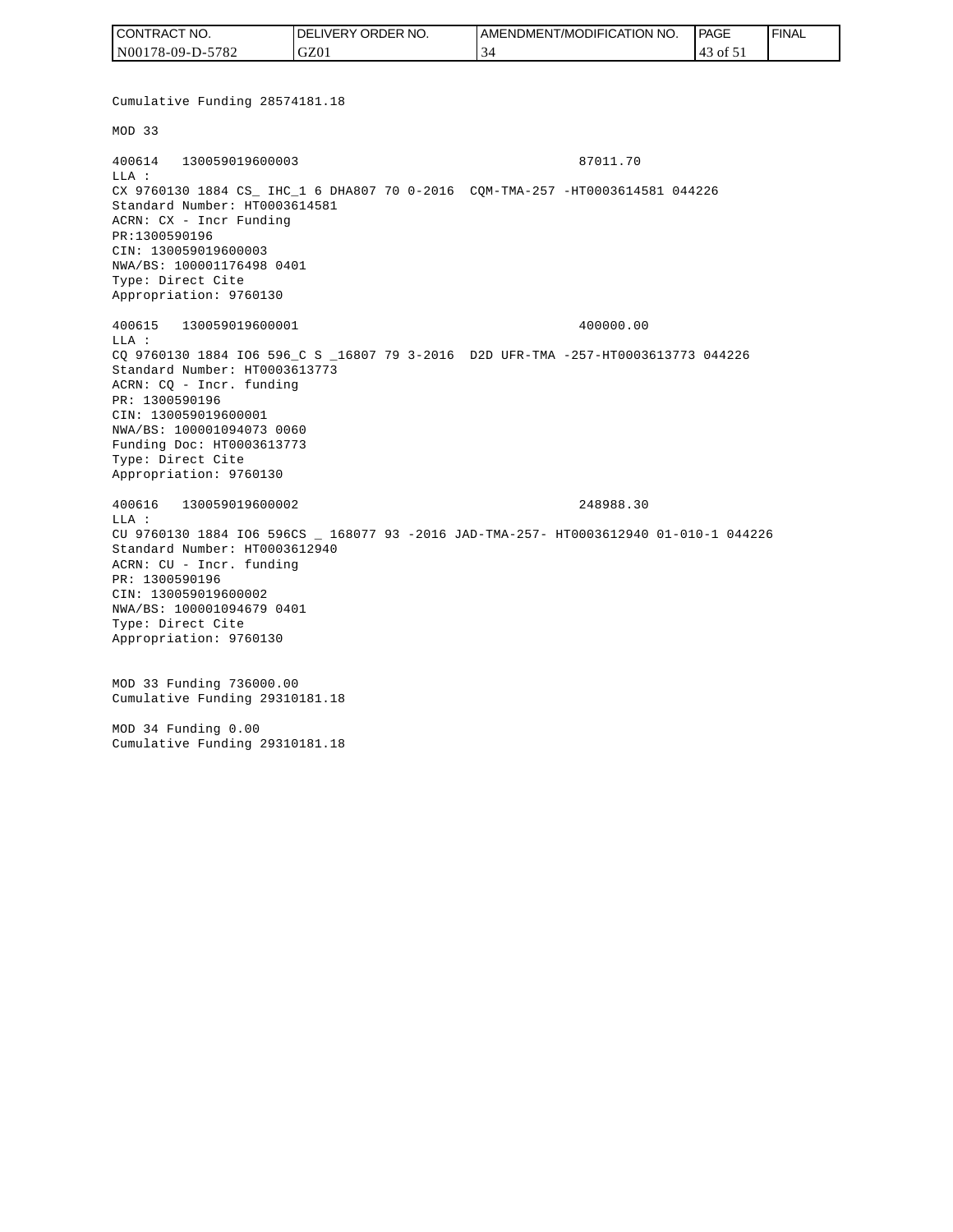| I CONTRACT NO.   | NO.<br>DELIVERY ORDER | AMENDMENT/MODIFICATION NO. | PAGE      | ' FINAL |
|------------------|-----------------------|----------------------------|-----------|---------|
| N00178-09-D-5782 | GZ01                  |                            | ΟĪ<br>.44 |         |

### **SECTION H SPECIAL CONTRACT REQUIREMENTS**

#### 5252.232-9206 SEGREGATION OF COSTS (DEC 2003)

(a) The Contractor agrees to segregate costs incurred under this task order at the lowest level of performance, either task or subtask, rather than on a total task order basis, and to submit invoices reflecting costs incurred at that level. Invoices shall contain summaries of work charged during the period covered, as well as overall cumulative summaries by labor category for all work invoiced to date (if applicable), by line item, task or subtask.

(b) Where multiple lines of accounting are present, the ACRN preceding the accounting citation will be found in Section B and/or Section G. Payment of Contractor invoices shall be accomplished only by charging the ACRN that corresponds to the work invoiced.

(c) Except when payment requests are submitted electronically as specified in the clause at DFARS 252.232-7003, Electronic Submission of Payment Requests, one copy of each invoice or voucher will be provided, at the time of submission to DCAA, to the Task Order Manager.

#### H-350 REIMBURSEMENT OF TRAVEL COSTS (NOV 2005)

(a) Contractor Request and Government Approval of Travel

Any travel under this contract must be specifically requested in writing, by the contractor prior to incurring any travel costs. If this contract is a definite or indefinite delivery contract, then the written Government authorization will be by task/delivery orders issued by the Ordering Officer or by a modification to an issued task/delivery order. If this contract is not a definite or indefinite delivery contract, then the written Government authorization will be by written notice of approval from the Contracting Officer's Representative (COR). The request shall include as a minimum, the following:

- (1) Contract number
- (2) Date, time, and place of proposed travel
- (3) Purpose of travel and how it relates to the contract
- (4) Contractor's estimated cost of travel
- (5) Name(s) of individual(s) traveling and;
- (6) A breakdown of estimated travel and per diem charges.
- (b) General

(1) The costs for travel, subsistence, and lodging shall be reimbursed to the contractor only to the extent that it is necessary and authorized for performance of the work under this contract. The costs for travel, subsistence, and lodging shall be reimbursed to the contractor in accordance with the Federal Acquisition Regulation (FAR) 31.205-46, which is incorporated by reference into this contract. As specified in FAR 31.205-46(a) (2), reimbursement for the costs incurred for lodging, meals and incidental expenses (as defined in the travel regulations cited subparagraphs  $(b)(1)(i)$  through  $(b)(1)(iii)$  below) shall be considered to be reasonable and allowable only to the extent that they do not exceed on a daily basis the maximum per diem rates in effect at the time of travel as set forth in the following:

(i) Federal Travel Regulation prescribed by the General Services Administration for travel in the contiguous 48 United States;

(ii) Joint Travel Regulation, Volume 2, DoD Civilian Personnel, Appendix A, prescribed by the Department of Defense for travel in Alaska, Hawaii, The Commonwealth of Puerto Rico, and the territories and possessions of the United States; or

(iii) Standardized Regulations, (Government Civilians, Foreign Areas), Section 925, "Maximum Travel Per Diem Allowances in Foreign Areas" prescribed by the Department of State, for travel in areas not covered in the travel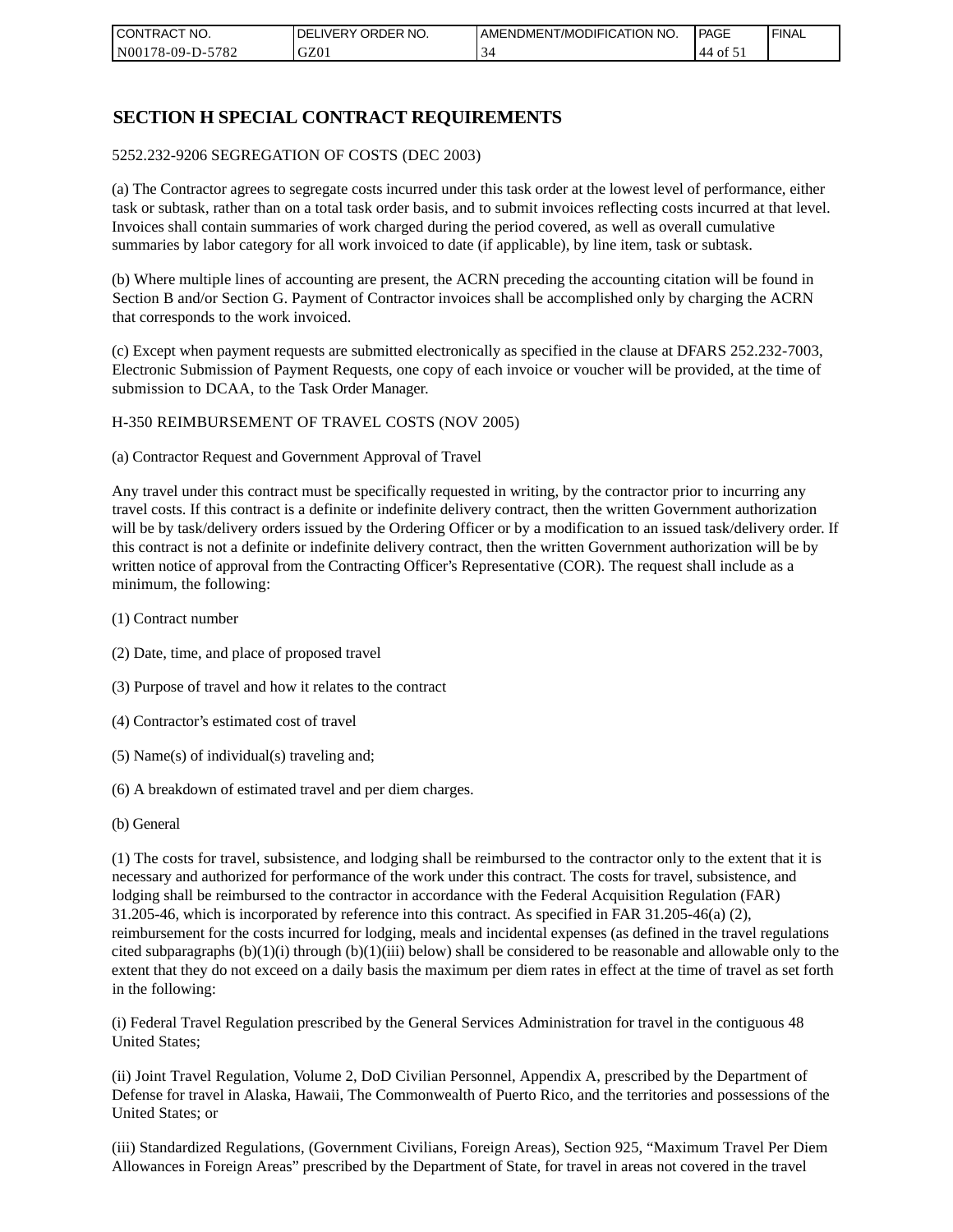| <b>I CONTRACT NO.</b> | ' ORDER NO.<br><b>DELIVERY</b> | I AMENDMENT/MODIFICATION NO. | <b>PAGE</b>  | <b>I FINAL</b> |
|-----------------------|--------------------------------|------------------------------|--------------|----------------|
| N00178-09-D-5782      | GZ01                           | ◡                            | ר of $\circ$ |                |

regulations cited in subparagraphs  $(b)(1)(i)$  and  $(b)(1)(ii)$  above.

(2) Personnel in travel status from and to the contractor's place of business and designated work site or vice versa, shall be considered to be performing work under the contract, and contractor shall bill such travel time at the straight (regular) time rate; however, such billing shall not exceed eight hours per person for any one person while in travel status during one calendar day.

(c) Per Diem

(1) The contractor shall not be paid per diem for contractor personnel who reside in the metropolitan area in which the tasks are being performed. Per diem shall not be paid on services performed at contractor's home facility and at any facility required by the contract, or at any location within a radius of 50 miles from the contractor's home facility and any facility required by this contract.

(2) Costs for subsistence and lodging shall be paid to the contractor only to the extent that overnight stay is necessary and authorized in writing by the Government for performance of the work under this contract per paragraph (a). When authorized, per diem shall be paid by the contractor to its employees at a rate not to exceed the rate specified in the travel regulations cited in FAR 31.205-46(a)(2) and authorized in writing by the Government. The authorized per diem rate shall be the same as the prevailing locality per diem rate.

(3) Reimbursement to the contractor for per diem shall be limited to payments to employees not to exceed the authorized per diem and as authorized in writing by the Government per paragraph (a). Fractional parts of a day shall be payable on a prorated basis for purposes of billing for per diem charges attributed to subsistence on days of travel. The departure day from the Permanent Duty Station (PDS) and return day to the PDS shall be 75% of the applicable per diem rate. The contractor shall retain supporting documentation for per diem paid to employees as evidence of actual payments, as required by the FAR 52.216-7 "Allowable Cost and Payment" clause of the contract.

#### (d) Transportation

(1) The contractor shall be paid on the basis of actual amounts paid to the extent that such transportation is necessary for the performance of work under the contract and is authorized in writing by the Government per paragraph (a).

(2) The contractor agrees, in the performance of necessary travel, to use the lowest cost mode commensurate with the requirements of the mission and in accordance with good traffic management principles. When it is necessary to use air or rail travel, the contractor agrees to use coach, tourist class or similar accommodations to the extent consistent with the successful and economical accomplishment of the mission for which the travel is being performed. Documentation must be provided to substantiate non-availability of coach or tourist if business or first class is proposed to accomplish travel requirements.

(3) When transportation by privately owned conveyance (POC) is authorized, the contractor shall be paid on a mileage basis not to exceed the applicable Government transportation rate specified in the travel regulations cited in FAR 31.205-46(a)(2) and is authorized in writing by the Government per paragraph (a).

(4) When transportation by privately owned (motor) vehicle (POV) is authorized, required travel of contractor personnel, that is not commuting travel, may be paid to the extent that it exceeds the normal commuting mileage of such employee. When an employee's POV is used for travel between an employee's residence or the Permanent Duty Station and one or more alternate work sites within the local area, the employee shall be paid mileage for the distance that exceeds the employee's commuting distance.

(5) When transportation by a rental automobile, other special conveyance or public conveyance is authorized, the contractor shall be paid the rental and/or hiring charge and operating expenses incurred on official business (if not included in the rental or hiring charge). When the operating expenses are included in the rental or hiring charge, there should be a record of those expenses available to submit with the receipt. Examples of such operating expenses include: hiring charge (bus, streetcar or subway fares), gasoline and oil, parking, and tunnel tolls.

#### (6) Definitions:

(i) "Permanent Duty Station" (PDS) is the location of the employee's permanent work assignment (i.e., the building or other place where the employee regularly reports for work.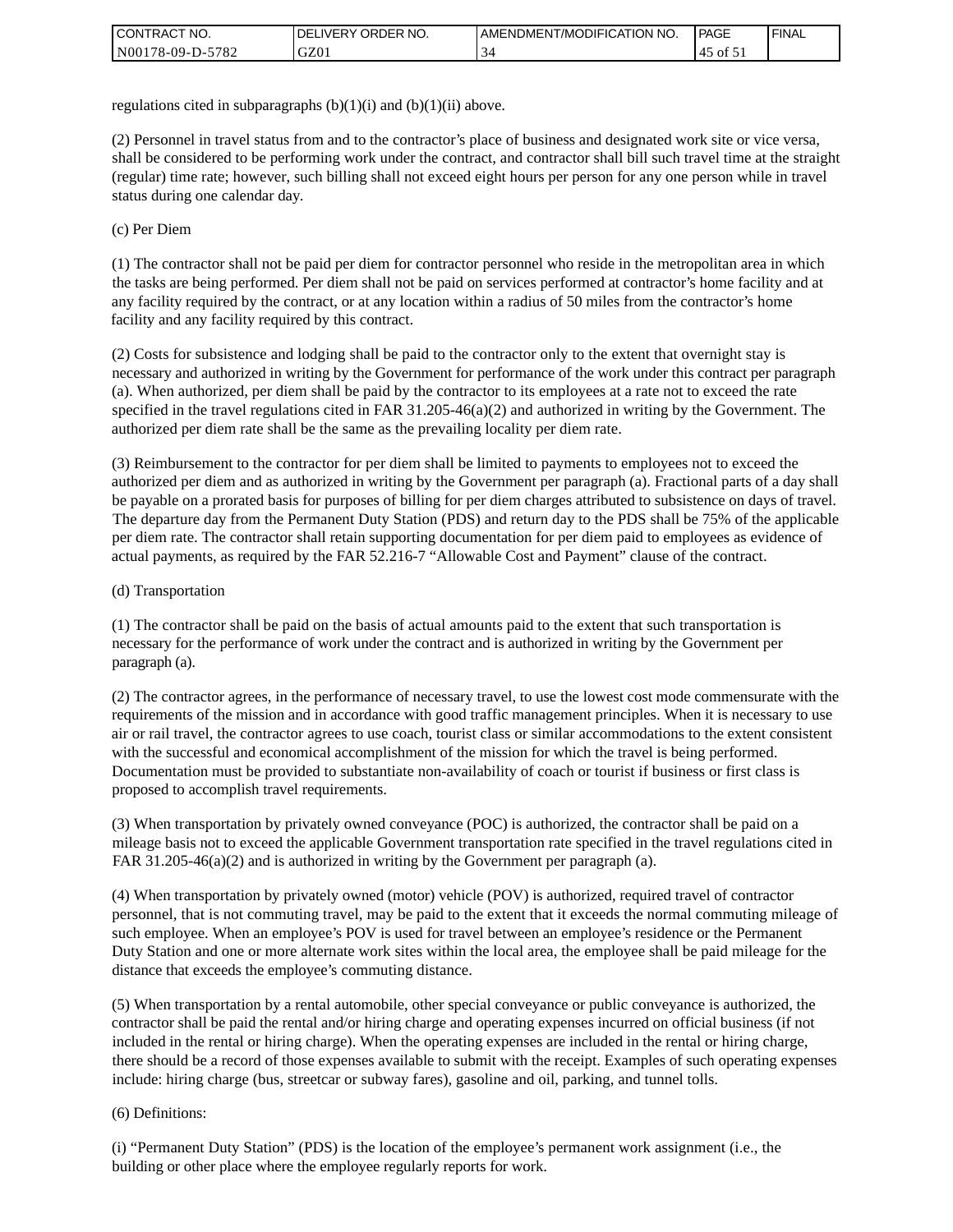| CONTRACT<br>CT NO.                          | ORDER<br>NO.<br><b>DELIVERY</b> | I AMENDMENT/MODIFICATION NO. | PAGE           | <b>I FINAL</b> |
|---------------------------------------------|---------------------------------|------------------------------|----------------|----------------|
| $-5782$<br>N <sub>001</sub><br>$178-09-D$ - | GZ01                            | ◡                            | ـد of t<br>46. |                |

(ii) "Privately Owned Conveyance" (POC) is any transportation mode used for the movement of persons from place to place, other than a Government conveyance or common carrier, including a conveyance loaned for a charge to, or rented at personal expense by, an employee for transportation while on travel when such rental conveyance has not been authorized/approved as a Special Conveyance.

(iii) "Privately Owned (Motor) Vehicle (POV)" is any motor vehicle (including an automobile, light truck, van or pickup truck) owned by, or on a long-term lease (12 or more months) to, an employee or that employee's dependent for the primary purpose of providing personal transportation, that:

(a) is self-propelled and licensed to travel on the public highways;

(b) is designed to carry passengers or goods; and

(c) has four or more wheels or is a motorcycle or moped.

(iv) "Special Conveyance" is commercially rented or hired vehicles other than a POC and other than those owned or under contract to an agency.

(v) "Public Conveyance" is local public transportation (e.g., bus, streetcar, subway, etc) or taxicab.

(iv) "Residence" is the fixed or permanent domicile of a person that can be reasonably justified as a bona fide residence.

EXAMPLE 1: Employee's one way commuting distance to regular place of work is 7 miles. Employee drives from residence to an alternate work site, a distance of 18 miles. Upon completion of work, employee returns to residence, a distance of 18 miles.

In this case, the employee is entitled to be reimbursed for the distance that exceeds the normal round trip commuting distance (14 miles). The employee is reimbursed for 22 miles (18 + 18 - 14 = 22).

EXAMPLE 2: Employee's one way commuting distance to regular place of work is 15 miles. Employee drives from residence to an alternate work site, a distance of 5 miles. Upon completion of work, employee returns to residence, a distance of 5 miles.

In this case, the employee is not entitled to be reimbursed for the travel performed (10 miles), since the distance traveled is less than the commuting distance (30 miles) to the regular place of work.

EXAMPLE 3: Employee's one way commuting distance to regular place of work is 15 miles. Employee drives to regular place of work. Employee is required to travel to an alternate work site, a distance of 30 miles. Upon completion of work, employee returns to residence, a distance of 15 miles.

In this case, the employee is entitled to be reimbursed for the distance that exceeds the normal round trip commuting distance (30 miles). The employee is reimbursed for 30 miles  $(15 + 30 + 15 - 30 = 30)$ .

EXAMPLE 4: Employee's one way commuting distance to regular place of work is 12 miles. In the morning the employee drives to an alternate work site (45 miles). In the afternoon the employee returns to the regular place of work (67 miles). After completion of work, employee returns to residence, a distance of 12 miles.

In this case, the employee is entitled to be reimbursed for the distance that exceeds the normal round trip commuting distance (24 miles). The employee is reimbursed for 100 miles  $(45 + 67 + 12 - 24 = 100)$ .

EXAMPLE 5: Employee's one way commuting distance to regular place of work is 35 miles. Employee drives to the regular place of work (35 miles). Later, the employee drives to alternate work site #1 (50 miles) and then to alternate work site #2 (25 miles). Employee then drives to residence (10 miles).

In this case, the employee is entitled to be reimbursed for the distance that exceeds the normal commuting distance (70 miles). The employee is reimbursed for 50 miles  $(35 + 50 + 25 + 10 - 70 = 50)$ .

EXAMPLE 6: Employee's one way commuting distance to regular place of work is 20 miles. Employee drives to the regular place of work (20 miles). Later, the employee drives to alternate work site #1 (10 miles) and then to alternate work site #2 (5 miles). Employee then drives to residence (2 miles).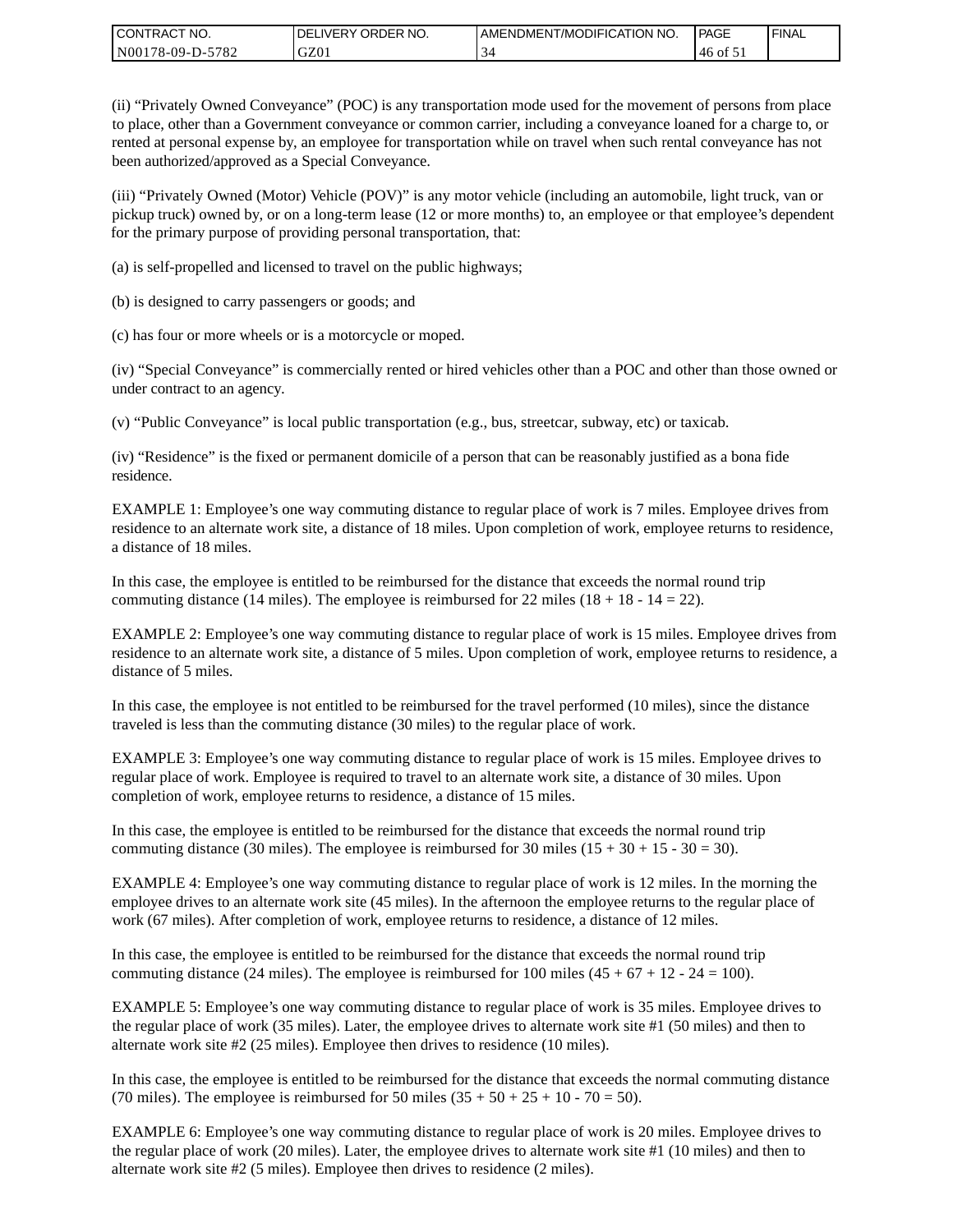| <b>I CONTRACT NO.</b>             | NO.<br>DELIVERY ORDER | AMENDMENT/MODIFICATION NO. | PAGE | <b>I FINAL</b> |
|-----------------------------------|-----------------------|----------------------------|------|----------------|
| 5782<br>N001<br>78-09-E<br>$D$ -f | GZ01                  |                            | οt   |                |

In this case, the employee is not entitled to be reimbursed for the travel performed (37 miles), since the distance traveled is less than the commuting distance (40 miles) to the regular place of work.

#### H-355 CONTRACTOR IDENTIFICATION (DEC 1999)

(a) Contractor employees must be clearly identifiable while on Government property by wearing appropriate badges.

(b) Contractor employees are required to clearly identify themselves and the company they work for whenever making contact with Government personnel by telephone or other electronic means.

H-359 LIMITED RELEASE OF CONTRACTOR CONFIDENTIAL BUSINESS INFORMATION (CBI) (NOV 2003)

#### (a) Definition.

"Confidential business information," as used in this clause, is defined as all forms and types of financial, business, scientific, technical, economic, or engineering information, including patterns, plans, compilations, program devices, formulas, designs, prototypes, methods, techniques, processes, procedures, programs, or codes, whether tangible or intangible, and whether or how stored, compiled, or memorialized physically, electronically, graphically, photographically, or in writing if -- (1) the owner thereof has taken reasonable measures to keep such information secret, and (2) the information derives independent economic value, actual or potential from not being generally known to, and not being readily ascertainable through proper means by, the public. Confidential business information may include technical data as that term is defined in DFARS  $\S$ § 252.227-7013(a)(14),  $252.227-7015(a)(4)$ , and  $252.227-7018(a)(19)$ . It may also include computer software as that term is defined in DFARS §§ 252.227-7014(a)(4) and 252.227-7018(a)(4).

(b) The Space and Naval Warfare Systems Command (SPAWAR) may release to individuals employed by SPAWAR support contractors and their subcontractors confidential business information submitted by the contractor or its subcontractors pursuant to the provisions of this contract. Business information that would ordinarily be entitled to confidential treatment may be included in the information released to these individuals. Accordingly, by submission of a proposal or execution of this contract, the offeror or contractor and its subcontractors consent to a limited release of its confidential business information.

(c) Circumstances where SPAWAR may release the contractor's or subcontractors' confidential business information include the following:

(1) To other SPAWAR contractors and subcontractors, and their employees tasked with assisting SPAWAR in handling and processing information and documents in the administration of SPAWAR contracts, such as file room management and contract closeout.

(2) To SPAWAR contractors and subcontractors, and their employees tasked with assisting SPAWAR in accounting support services, including access to cost-reimbursement vouchers.

(3) To SPAWAR contractors and subcontractors, and their employees tasked with assisting SPAWAR in crafting performance work statements, assisting with the evaluation of task order cost/technical proposals and assembling performance metrics information.

(d) SPAWAR recognizes its obligation to protect the contractor and its subcontractors from competitive harm that could result from the release of such information. SPAWAR will permit the limited release of confidential business information under paragraphs  $(c)(1)$ ,  $(c)(2)$  and  $(c)(3)$  only under the following conditions:

(1) SPAWAR determines that access is required by other SPAWAR contractors and their subcontractors to perform the tasks described in paragraphs  $(c)(1)$ ,  $(c)(2)$  and  $(c)(3)$ ,

(2) Access to confidential business information is restricted to individuals with a bona fide need to possess,

(3) Contractors, their subcontractors, and their employees who are granted access to confidential business information have signed an appropriate non-disclosure agreement requiring them to provide the same level of protection to confidential business information that would be provided by SPAWAR employees,

(4) Contractors and their subcontractors having access to confidential business information have agreed under their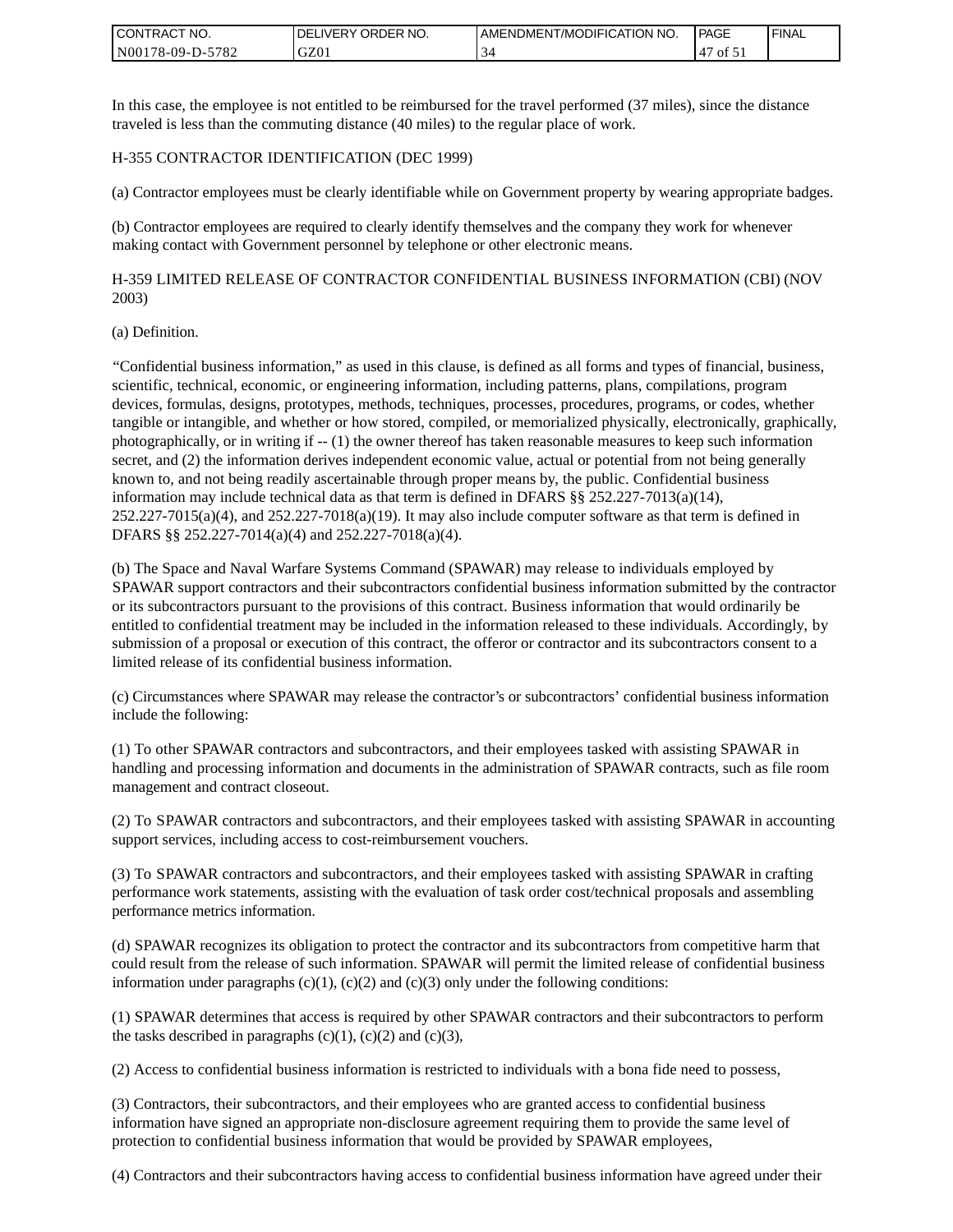| <b>I CONTRACT NO.</b> | DELIVERY ORDER NO. | AMENDMENT/MODIFICATION NO. | PAGE            | ' FINAL |
|-----------------------|--------------------|----------------------------|-----------------|---------|
| N00178-09-D-5782      | GZ01               |                            | 48<br>- v ot ג' |         |

contract or a separate corporate non-disclosure agreement to provide the same level of protection to confidential business information that would be provided by SPAWAR employees, and

(5) SPAWAR contractors and their subcontractors performing the tasks described in paragraphs  $(c)(1)$ ,  $(c)(2)$  or  $(c)(3)$ have agreed under their contract or a separate non-disclosure agreement to not use confidential business information for any purpose other than performing the tasks described in paragraphs  $(c)(1)$ ,  $(c)(2)$  and  $(c)(3)$ .

(e) SPAWAR's responsibilities under the Freedom of Information Act are not affected by this clause.

(f) If SPAWAR satisfies the conditions listed in paragraph (d), the contractor and its subcontractors agree to indemnify and hold harmless the Government, its agents, and employees from every claim or liability, including attorneys fees, court costs, and expenses, arising out of, or in any way related to, the misuse or unauthorized modification, reproduction, release, display, or disclosure of confidential business information provided by the contractor to the Government.

(g) The contractor agrees to include, and require inclusion of, this clause in all subcontracts at any tier that requires the furnishing of confidential business information.

#### ORGANIZATIONAL CONFLICT OF INTEREST (NAVSEA) (JUL 2000) (RESTATED FROM BASIC CONTRACT)

(a) "Organizational Conflict of Interest" means that because of other activities or relationships with other persons, a person is unable or potentially unable to render impartial assistance or advice to the Government, or the person's objectivity in performing the contract work is or might be otherwise impaired, or a person has an unfair competitive advantage. "Person" as used herein includes Corporations, Partnerships, Joint Ventures, and other business enterprises.

(b) The Contractor warrants that to the best of its knowledge and belief, and except as otherwise set forth in the contract, the Contractor does not have any organizational conflict of interest(s) as defined in paragraph (a).

(c) It is recognized that the effort to be performed by the Contractor under this contract may create a potential organizational conflict of interest on the instant contract or on a future acquisition. In order to avoid this potential conflict of interest, and at the same time to avoid prejudicing the best interest of the Government, the right of the Contractor to participate in future procurement of equipment and/or services that are the subject of any work under this contract shall be limited as described below in accordance with the requirements of FAR 9.5.

(d) (1) The Contractor agrees that it shall not release, disclose, or use in any way that would permit or result in disclosure to any party outside the Government any information provided to the Contractor by the Government during or as a result of performance of this contract. Such information includes, but is not limited to, information submitted to the Government on a confidential basis by other persons. Further, the prohibition against release of Government provided information extends to cover such information whether or not in its original form, e.g., where the information has been included in Contractor generated work or where it is discernible from materials incorporating or based upon such information. This prohibition shall not expire after a given period of time.

(2) The Contractor agrees that it shall not release, disclose, or use in any way that would permit or result in disclosure to any party outside the Government any information generated or derived during or as a result of performance of this contract. This prohibition shall expire after a period of three years after completion of performance of this contract.

(3) The prohibitions contained in subparagraphs  $(d)(1)$  and  $(d)(2)$  shall apply with equal force to any affiliate of the Contractor, any subcontractor, consultant, or employee of the Contractor, any joint venture involving the Contractor, any entity into or with which it may merge or affiliate, or any successor or assign of the Contractor. The terms of paragraph (f) of this Special Contract Requirement relating to notification shall apply to any release of information in contravention of this paragraph (d).

(e) The Contractor further agrees that, during the performance of this contract and for a period of three years after completion of performance of this contract, the Contractor, any affiliate of the Contractor, any subcontractor, consultant, or employee of the Contractor, any joint venture involving the Contractor, any entity into or with which it may subsequently merge or affiliate, or any other successor or assign of the Contractor, shall not furnish to the United States Government, either as a prime contractor or as a subcontractor, or as a consultant to a prime contractor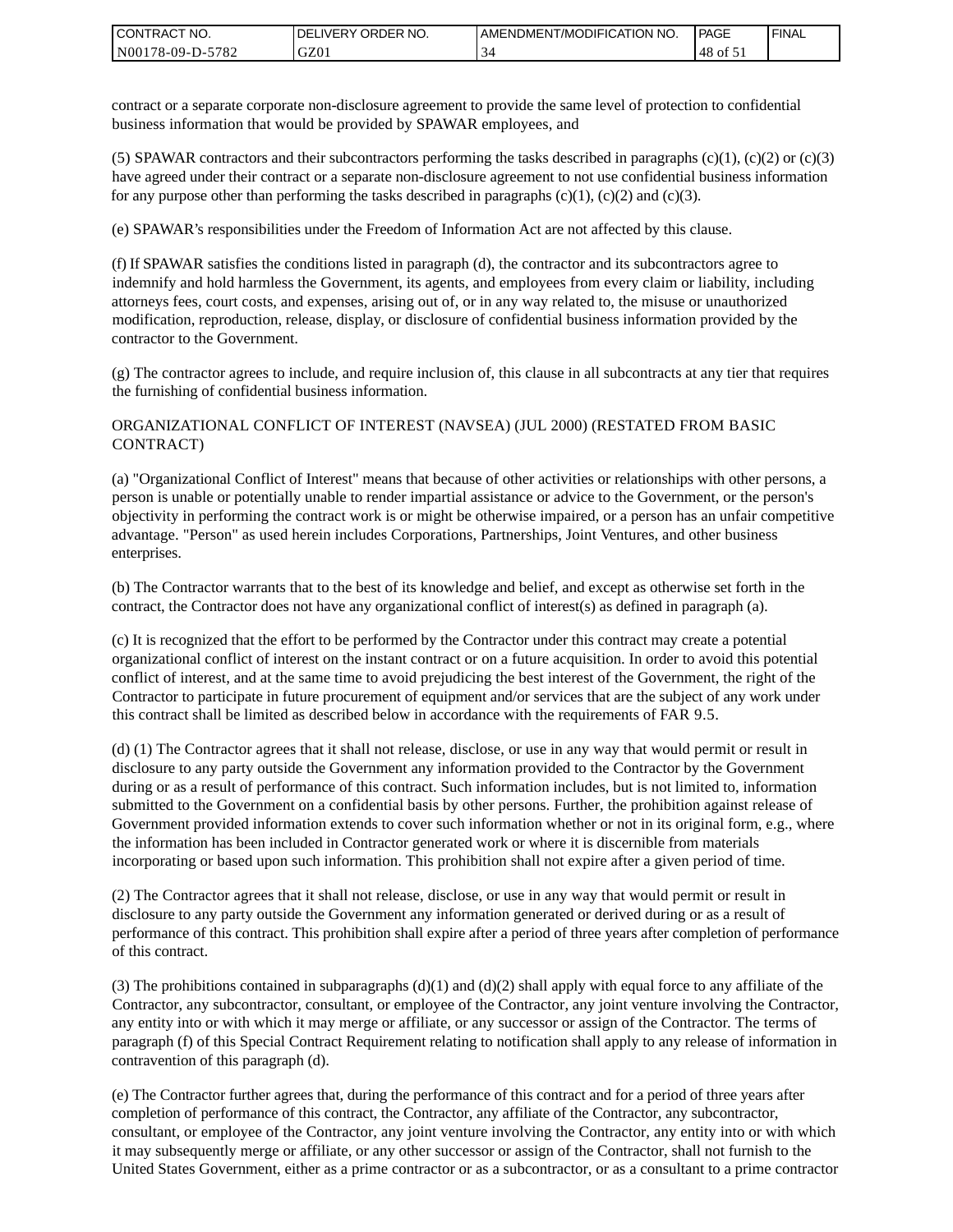| <b>I CONTRACT NO.</b> | <b>IDELIVERY ORDER NO.</b> | AMENDMENT/MODIFICATION NO. | PAGE      | 'FINAL |
|-----------------------|----------------------------|----------------------------|-----------|--------|
| N00178-09-D-5782      | GZ01                       |                            | .49<br>0t |        |

or subcontractor, any system, component or services which is the subject of the work to be performed under this contract. This exclusion does not apply to any recompetition for those systems, components or services furnished pursuant to this contract. As provided in FAR 9.505-2, if the Government procures the system, component, or services on the basis of work statements growing out of the effort performed under this contract, from a source other than the contractor, subcontractor, affiliate, or assign of either, during the course of performance of this contract or before the three year period following completion of this contract has lapsed, the Contractor may, with the authorization of the SeaPort/Task Order Contracting Officer, participate in a subsequent procurement for the same system, component, or service. In other words, the Contractor may be authorized to compete for procurement(s) for systems, components or services subsequent to an intervening procurement.

(f) The Contractor agrees that, if after award, it discovers an actual or potential organizational conflict of interest, it shall make immediate and full disclosure in writing to the SeaPort/Task Order Contracting Officer. The notification shall include a description of the actual or potential organizational conflict of interest, a description of the action which the Contractor has taken or proposes to take to avoid, mitigate, or neutralize the conflict, and any other relevant information that would assist the SeaPort/Task Order Contracting Officer in making a determination on this matter. Notwithstanding this notification, the Government may terminate the contract/Task Orders for the convenience of the Government if determined to be in the best interest of the Government.

(g) Notwithstanding paragraph (f) above, if the Contractor was aware, or should have been aware, of an organizational conflict of interest prior to the award of this contract or becomes, or should become, aware of an organizational conflict of interest after award of this contract and does not make an immediate and full disclosure in writing to the SeaPort/Task Order Contracting Officer, the Government may terminate this contract/task orders for default.

(h) If the Contractor takes any action prohibited by this requirement or fails to take action required by this requirement, the Government may terminate this contract for default.

(i) The SeaPort/Task Order's Contracting Officer's decision as to the existence or nonexistence of an actual or potential organizational conflict of interest shall be final.

(j) Nothing in this requirement is intended to prohibit or preclude the Contractor from marketing or selling to the United States Government its product lines in existence on the effective date of this contract; nor, shall this requirement preclude the Contractor from participating in any research and development or delivering any design development model or prototype of any such equipment. Additionally, sale of catalog or standard commercial items are exempt from this requirement.

(k) The Contractor shall promptly notify the Contracting Officer, in writing, if it has been tasked to evaluate or advise the Government concerning its own products or activities or those of a competitor in order to ensure proper safeguards exist to guarantee objectivity and to protect the Government's interest.

(l) The Contractor shall include this requirement in subcontracts of any tier which involve access to information or situations/conditions covered by the preceding paragraphs, substituting "subcontractor" for "contractor" where appropriate.

(m) The rights and remedies described herein shall not be exclusive and are in addition to other rights and remedies provided by law or elsewhere included in the basic contract or this task order.

(n) Compliance with this requirement is a material requirement of the basic contract and this task order.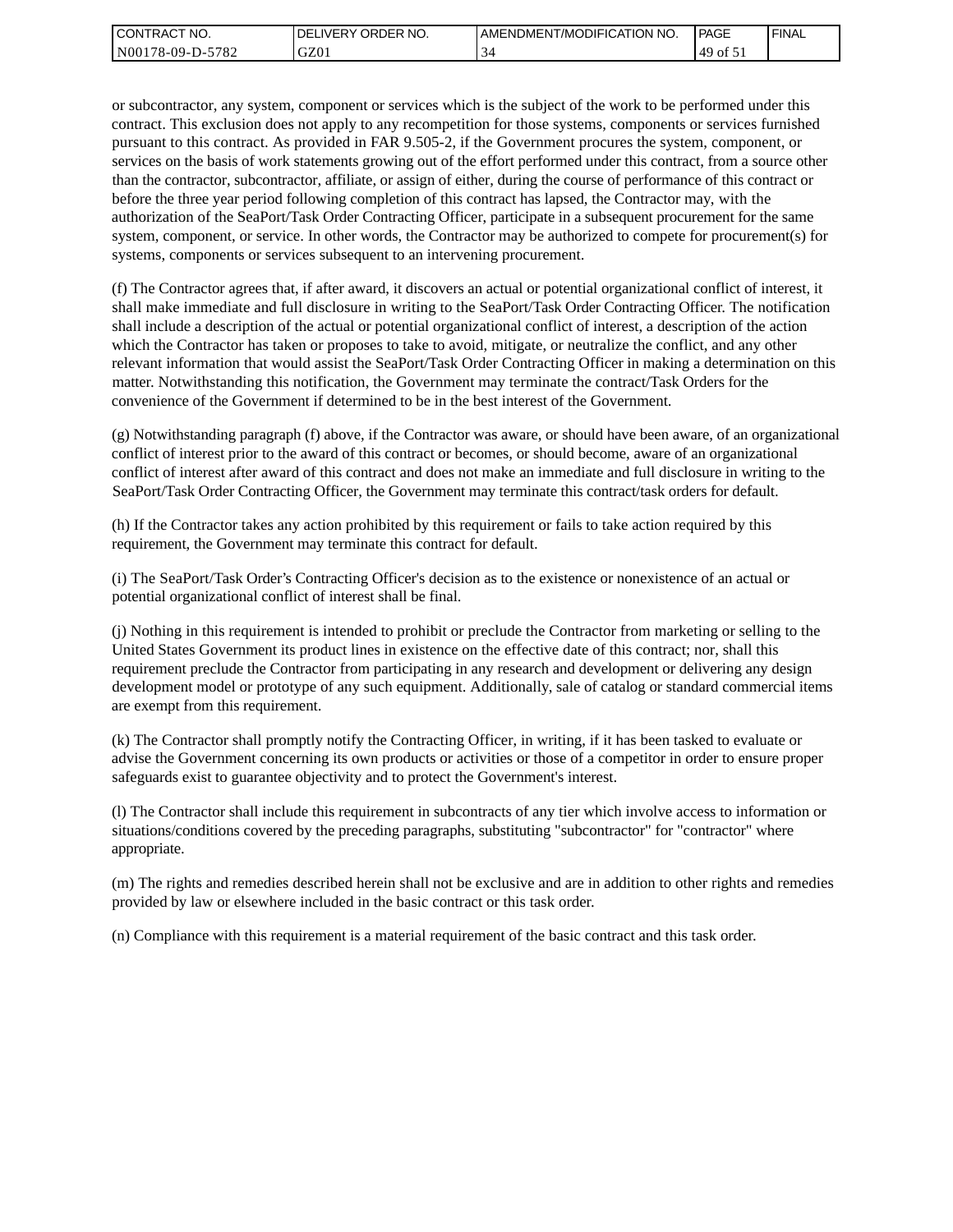| CONTRACT NO.          | NO.<br>ORDER<br><b>DELIVERY</b> | AMENDMENT/MODIFICATION NO. | <b>PAGE</b>     | ' FINAL |
|-----------------------|---------------------------------|----------------------------|-----------------|---------|
| N00178-09-D-5<br>5782 | GZ01                            |                            | 50<br>ΟĪ<br>، ب |         |

### **SECTION I CONTRACT CLAUSES**

52.217-8 Option to Extend Services. (NOV 1999)

The Government may require continued performance of any services within the limits and at the rates specified in the contract. These rates may be adjusted only as a result of revisions to prevailing labor rates provided by the Secretary of Labor. The option provision may be exercised more than once, but the total extension of performance hereunder shall not exceed 6 months. The Contracting Officer may exercise the option by written notice to the Contractor within 60 days.

#### 52.217-9 OPTION TO EXTEND THE TERM OF THE CONTRACT (MAR 2000)

(a) The Government may extend the term of this task order by written notice to the Contractor on or before the expiration of the task order; provided, that the Government gives the Contractor a preliminary written notice of its intent to extend at least 60 days before the task order expires. The preliminary notice does not commit the Government to an extension.

(b) If the Government exercises this option, the extended task order shall be considered to include this option clause.

(c) The total duration of this task order, including the exercise of any options under this clause, shall not exceed five years.

#### 52.219-14 LIMITATIONS OF SUBCONTRACTING (DEC 1996)

Authorized subcontractors:

Nortel Government Solutions, Inc

Mandex, Inc.

Planned Systems International, Inc.

Dependable global Solutions, Inc

Cyber Squared, Inc.